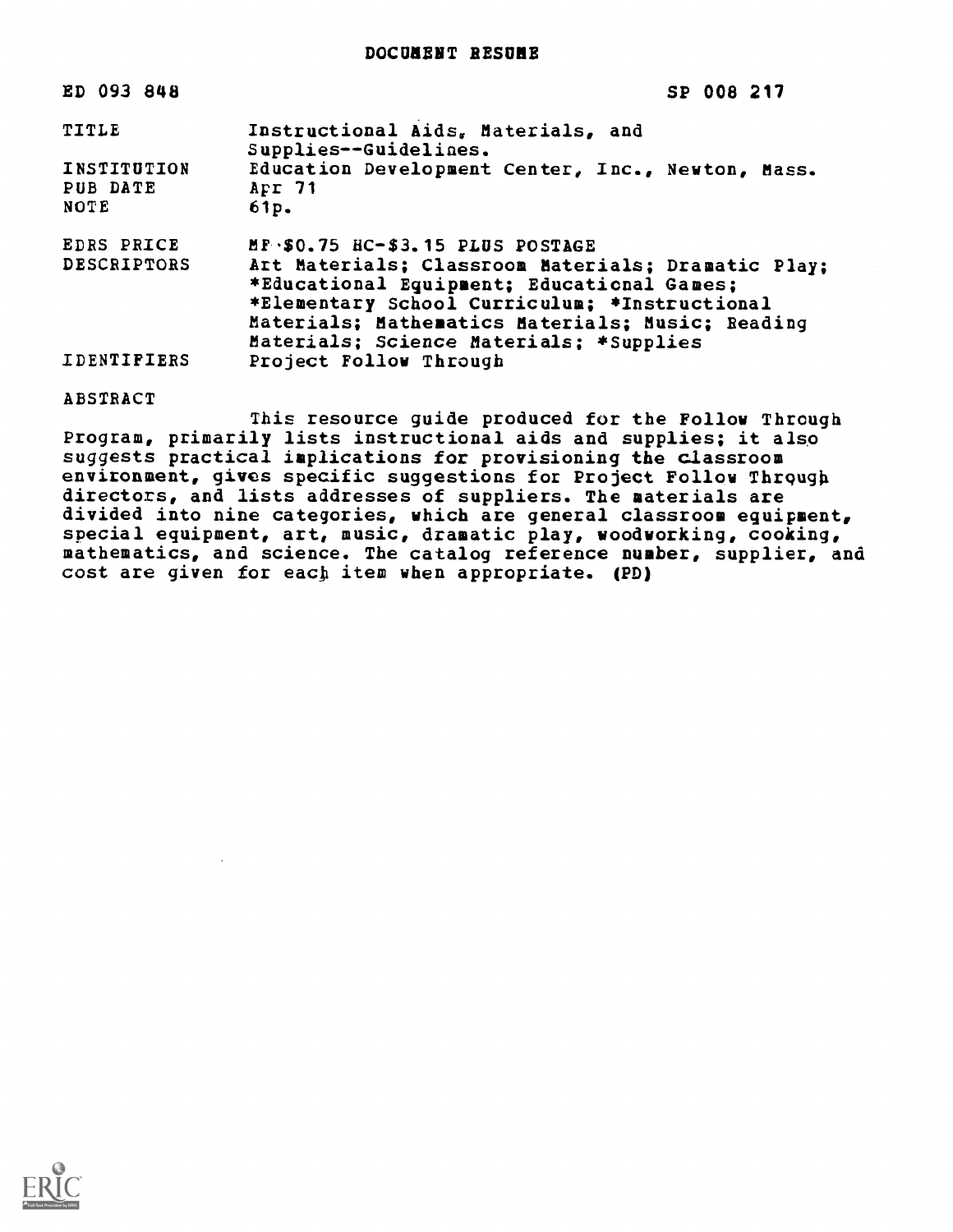Education Development Center Follow Through Program April 1971

#### INSTRUCTIONAL AIDS, MATERIALS, AND SUPPLIES

-- GUIDELINES --<br>-- GUIDELINES --<br>-- GUIDELINES --<br>SULLE DE DE SACTIVES SULLE DE DE SACTIVES DE DE SACTIVES PROMINENTION OF DE DE SACTIVES DE DE DE SACTIVES DE DE DE DE SACTIVES DE DE DE SACTIVES DE DE DE SACTIVES DE DE DE

#### Some First Principles

Instructional aids and materials have no inherent power. A classroom can offer a rich material environment yet be sterile and lifeless. Materials--"stuff" in the broad sense--acquire value only as they are acted upon by children's and teachers' minds. Even such highly structured apparatus as Cuisenaire rods are, of themselves, powerless. They do not and cannot teach. Learning arises when children use such materials as aids to intellectual activity and as stimulants to feeling and imagination. and adults invest the materials with meaning; they literally invent multiple meanings, uses, and interpretations. By using their powers of mind and imagination children and teachers work transformations on inert materials and give them life.

Open classrooms can be successfully operated without any commercial materials. The natural materials, homemade materials, "junk" materials mentioned in the list have by far the widest application (you will find them repeated over and over again in almost every section) and are by far the most basic and essential part of the material environment.

Another priority is an abundance of really good books - for reference, for enjoyment, for stimulation, both at teacher and student levels.

The large list of commercial materials presented here is intended as a view of what is available; very few are absolutely necessary but we believe that teachers should have a choice so as to provide for the unique interests of their children in a way in which the teachers are comfortable. Please read carefully any introduction to a section so as to make the wisest use of the list.

#### Practical Implications

These philosophical realities have practical implications for the provisioning of the classroom environment and the use of this materials list.

- 1. Things which the children and their teacher bring to the environment, as an expression of their interest, are often more important than what the school provides. The enclosed list is no substitute for such natural and spontaneous enriching.
- 2. The physical environment of each classroom should be constantly changing to reflect the interests and activity of the children. No two classrooms will be alike.

 $\sim$   $\sim$   $\sim$  $\sim$  $\bigvee$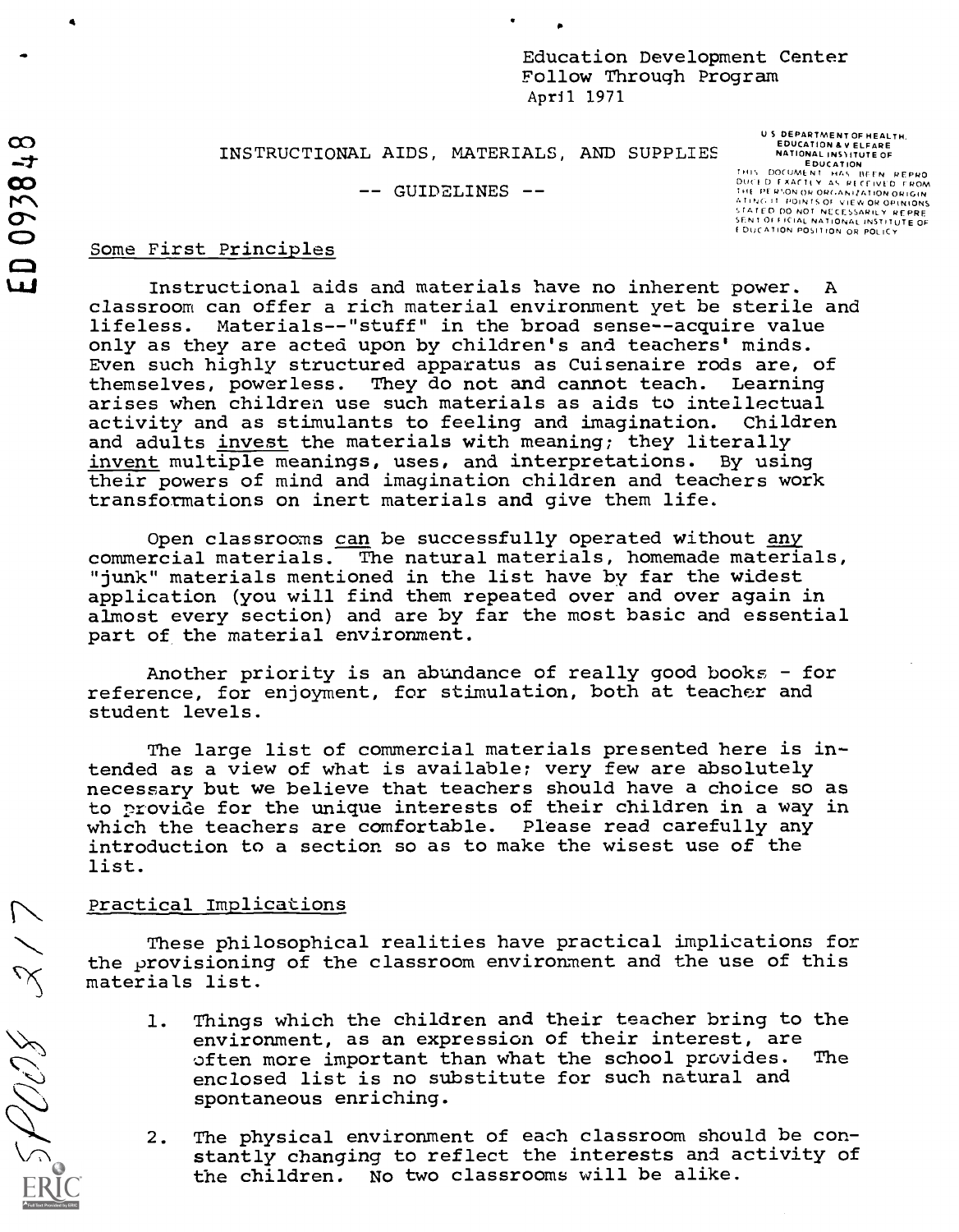#### Practical Implications (Cont'd)

- 3. There is no standard materials list for every classroom, but a wide variety of materials should be available to teachers so that they can quickly respond to the unfolding needs and interests of their children.
- 4. They attached list is neither complete nor final.<br>Teachers will want to add to it, and so will we. From Teachers will want to add to it, and so will we. time to time revisions and supplements will be issued.

Specific Suggestions to Follow Through Directors\*

- 1. Since it is impossible to anticipate the special needs of next year's classes it is important that each teacher reserve one third of the alloted amount of the materials and supplies budget for major purchases during the school year.
- 2. From that same materials and supplies budget approximately \$100 per classroom should be kept in reserve for teachers to use as petty cash for smaller classroom needs during the school year.
- 3. The materials and supplies budget recommendation is as follows:

\$1200 per classroom new to the program 600 per classroom already in the program

\*The figures recommended here were specifically developed for a federally funded program which provided resources above regular school budgets. They represent generous amounts, nice to have, but not necessary to start an open classroom program. In fact, the availability of ample supply budgets can result in overstocked rooms with many underused commercial items and few contributions from the teacher and children.

We do recommend strongly for any open education program:

- 1. Allocating a sum of \$100 per classroom as a reserve petty cash fund for the teacher to spend during the year.
- 2. Reserving up to 1/3 of the money for purchase later in the year if that is possihle. In most school systems all orders must be in early to assure any delivery.
- 3. Gradual introduction of materials into the room during the year.

 $\sim$  still believe that accessible material and supply centers  $ERIC$  nd teacher participation in the process of ordering materials and supplies are vital.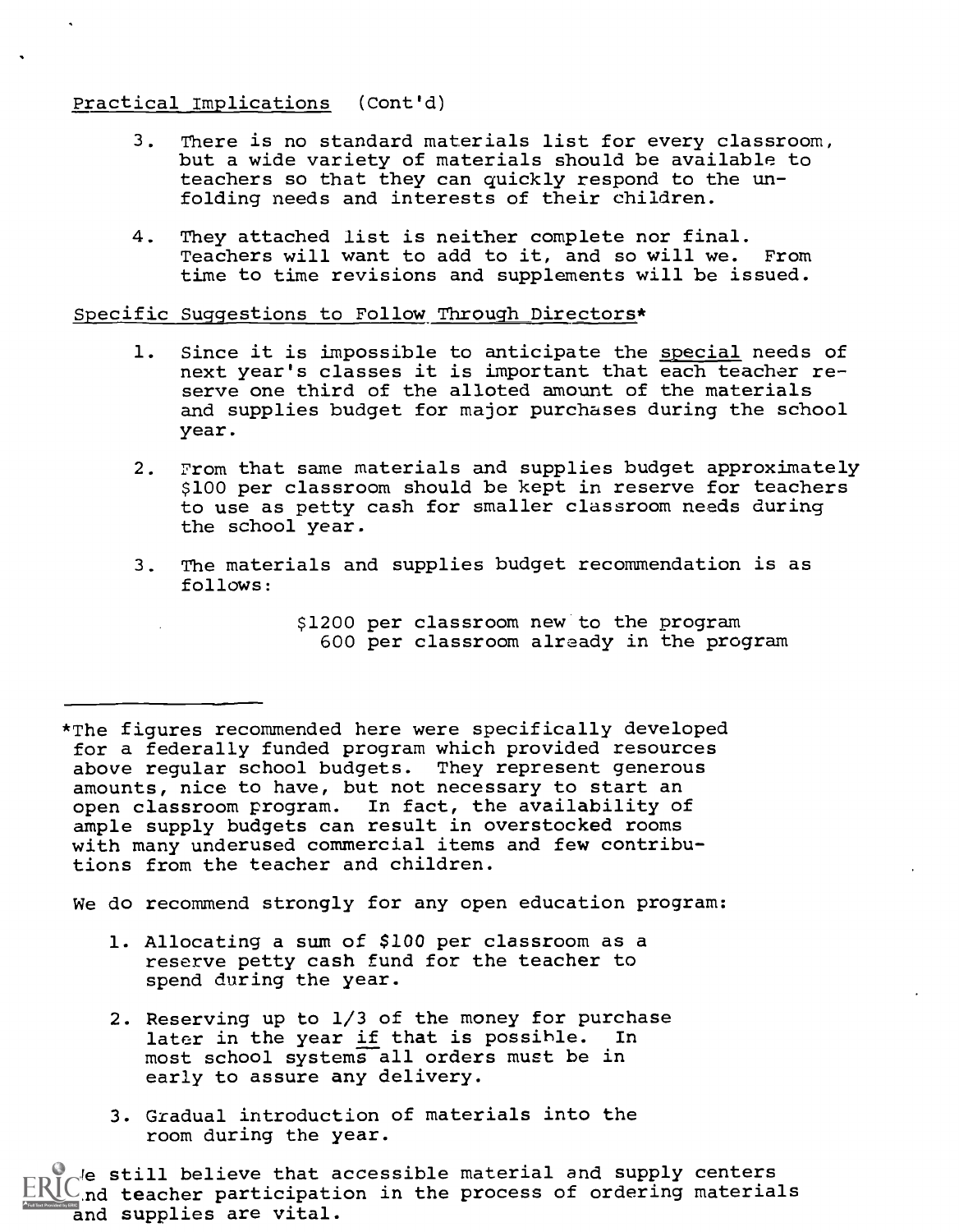Specific Suggestions to Follow Through Directors (Cont'd)

The breakdown for the materials and supplies budget might look like this\*:

- a) For a classroom new to the program
	- 1) Materials and Supplies fincluding books) purchased in advance of school year \$700
	- 2) Materials and Supplies (including 400 books) purchased during school year
	- 3) Petty cash for use during school year 100

Total \$1200.

- b) For a classroom already in the program
	- 1) Materials and Supplies (including<br>books purchased in advance of  $$300$ books) purchased in advance of school year
	- 2) Materials and Supplies (including 200 books) purchased during school year
	- 3) Petty cash for use during school year 100

Total \$600.

- 4. It is important that a readily accessible materials and supplies center be established so that teachers may conveniently examine and obtain materials for their classrooms. Such a center should facilitate the sharing of equipment and instructional aids.
- 5. It is essential that teachers be involved in the tocal process of selecting and ordering materials and supplies.

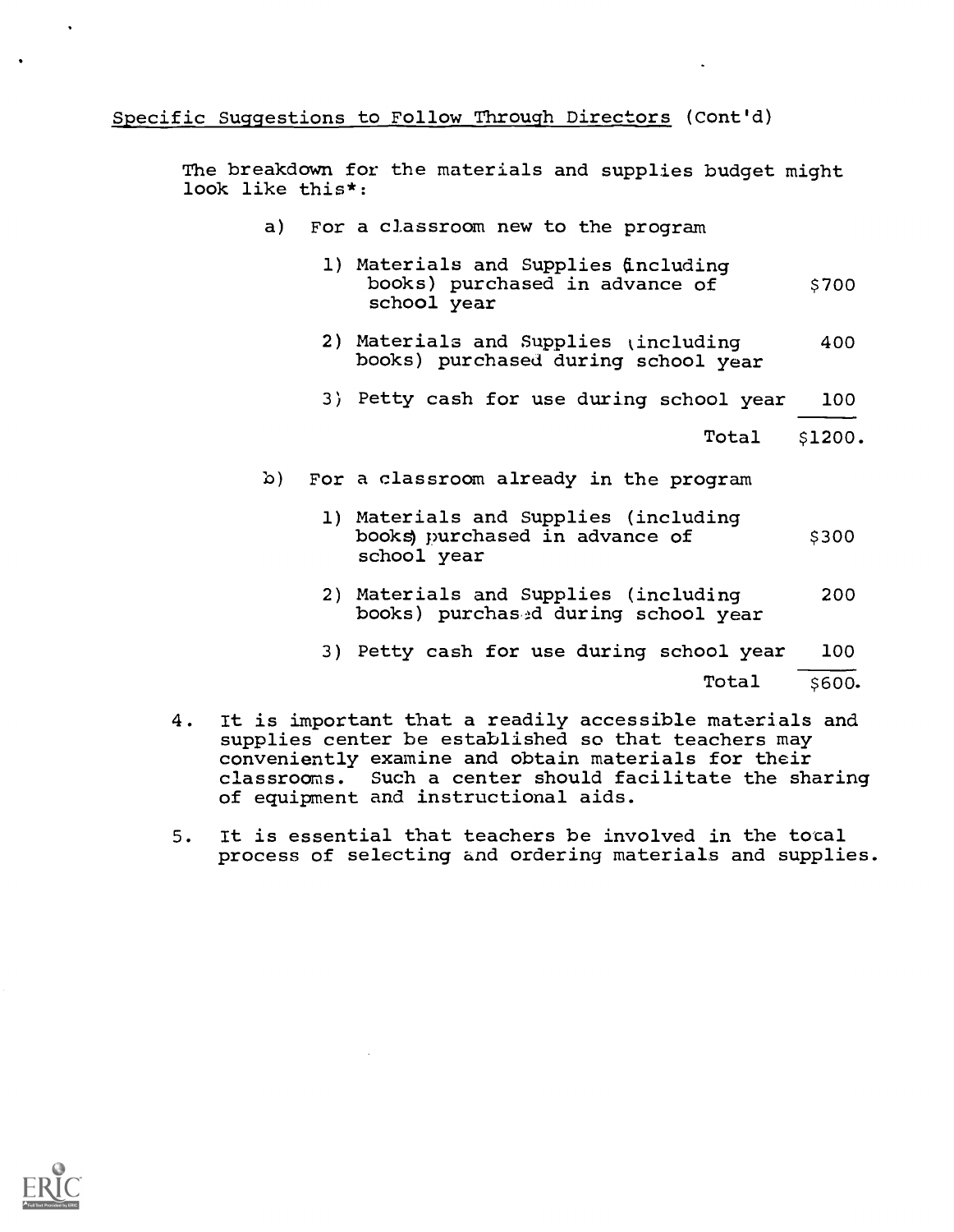#### ADDRESSES OF SUPPLIERS

Alexander Steel Equipment Corp. 101 River Street Waltham, Massachusetts 02154

Bell & Howell Company Audio-Visual Products Division 7100 McCormick Road Chicago, Illinois 60645

Brault-Bouthillier Ltd. 205 Laurier East Montreal 14, Quebec Canada

Cambosco Scientific Co, 342 Western Avenue Boston, Massachusetts 02135

Childcraft Equipment Co., Inc. 155 East 23rd Street New York, New York 10010

Community Playthings Rif ton New York

Constructive Playthings 1040 East 85 Kansas City, Missouri 64131

Creative Playthings, Inc. Princeton New Jersey 08540

Cuisenaire Company of America, Inc. 12 Church Street New Rochelle, New York 10805

Economy  $5 \& 10$ 1730 Massachusetts Avenue Cambridge, Massachusetts

Edmund Scientific Company -Edscorp Building Ington, New Jersey 08007 ETA Division A. Daigger & Co. 159 West Kinzie Chicago, Illinois 60610

Flex Products Corp. 445 Industrial Road Carlstadt, New Jersey 07072

Funtastic, Inc. Mail Order Division 5902 Farrington Ave. Alexandria, Virginia 22304

James Galt & Son Ltd. Export Division Brookfield Road Cheadle, Cheshire, England

J. L. Hammett Company Hammett Place (195 Pearl Street) Braintree, Massachusetts 02184

Herder & Herder 232 Madison Avenue New York, New York 10016

LaPine Scientific Company 375 Chestnut Street Norwood, New Jersey 07648

Liberty House Box 3468 Jackson, Mississippi 39207

W. C. Long Co. P.O. Box 311 Chatsworth, Georgia

Magnamusic - Baton 6394 Delmar Boulevard St. Louis, Missouri 63130

McGraw-Hill Book Company Webster Division Manchester Road Manchester, Missouri 63011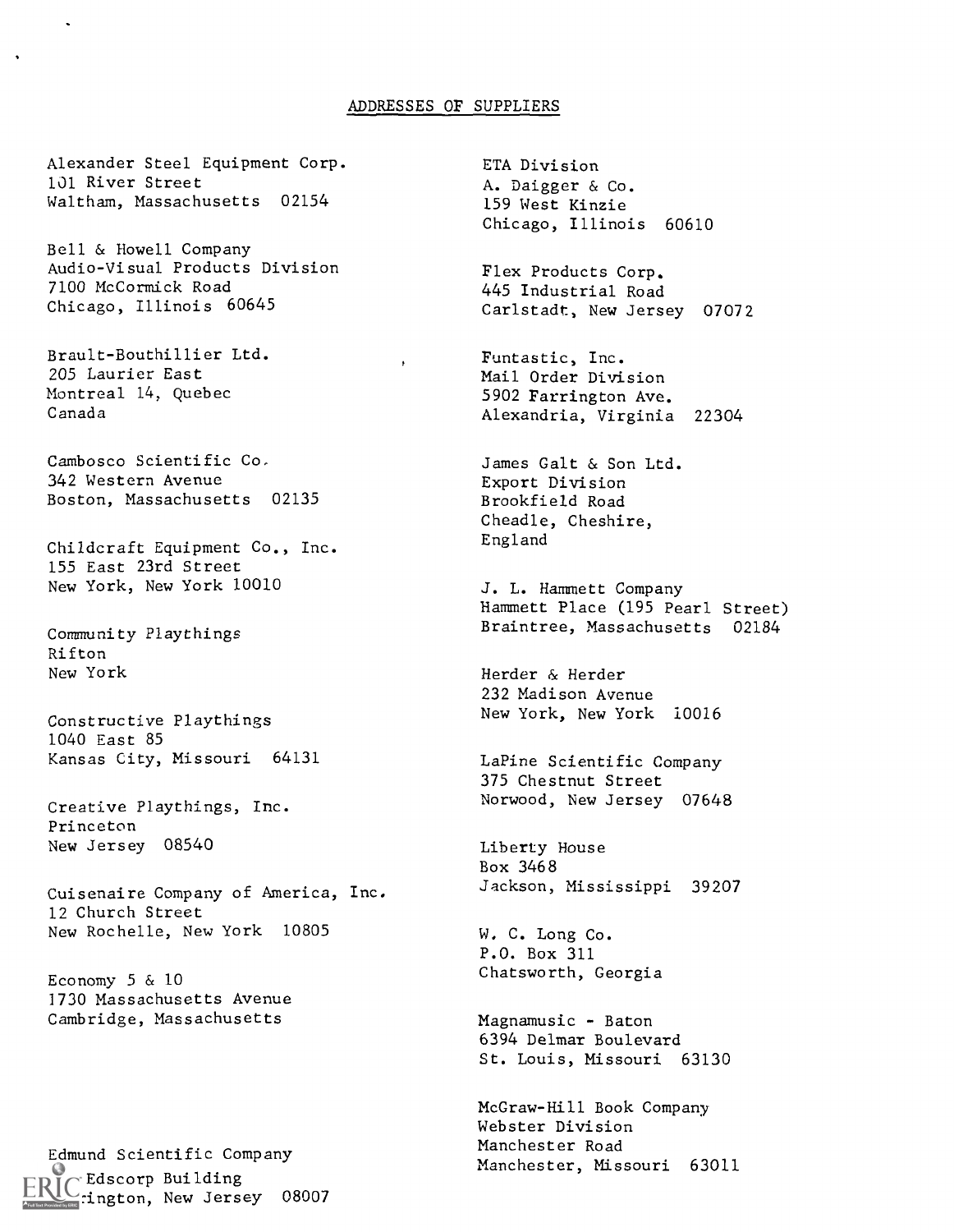M-I Sales Company, Inc. 200 Fifth Avenue New York, New York

 $\bullet$ 

Milton Bradley Company P.O. Box 1581 Springfield, Mass. 01101

National Audubon Society 1130 Fifth Avenue New York, New York 10028

National Products, Inc. c/o Paul B. Segal 33 Bartlett Road Randolph, Mass.

Peripole, Inc. 51-17 Rockaway Beach Blvd. Far Rockaway, New York 11691

Parallel Mfg. Company 32 East 10th Street New York, New York 10003

Philip & Tacey, Ltd. 69-79 Fulham High Street London S.W. 6 England

A. E. Piggott Ltd. All Saints Road, Bath Lane Leicester LE3 5AB England

Ranger Rick's Nature Club Services 38/ west Center Street Marion, Ohio 43302

Responsive Environments Corp. (REC) Learning Materials Divisio, 200 Sylvan Avenue Englewood Cliffs, New Jersey 07632

F. A. O. Schwarz 745 Fifth Avenue New York, New York 10022

Scott Scientific Co. Sigma Division 600 Fort Collins Industrial Park  $\sim$  O. Box 2121  $U$ t Collins, Colorado 80521 Selective Educational Equipment (SEE), Inc. 3 Bridge Street Newton, Massachusetts 02195

Shindana Toys Div. of Operation Bootstrap, Inc. 6107 South Central Avenue Los Angeles, California 90001

Taskmaster Ltd. 165-167 Clarendon Park Road Leicester, England

Transparent Products Corporation 1727 West Pico Blvd. Los Angeles, California 90015

72ri-Wall Containers, Inc. Educational Materials & Services Division One DuPont Street Plainview, New York 11803

Tri-State Plastic Molding Company Box 337 Henderson, Kentucky

Ward's Natural Science Establishment P.O. Box 1712 Rochester, New York 14603

Welch Scientifc Company 7300 North Linder Avenue Skokie, Illinois 60076

Western Printing Company Racine Wisconsin

Wollensak 3M Company 3M Center St. Paul, Minnesota 55101

Workshop for Learning Things 5 Bridge St. Watertown, Mass. 02172

Order British Books From:

British Book Centre Fairview Park Elmsford, New York 10523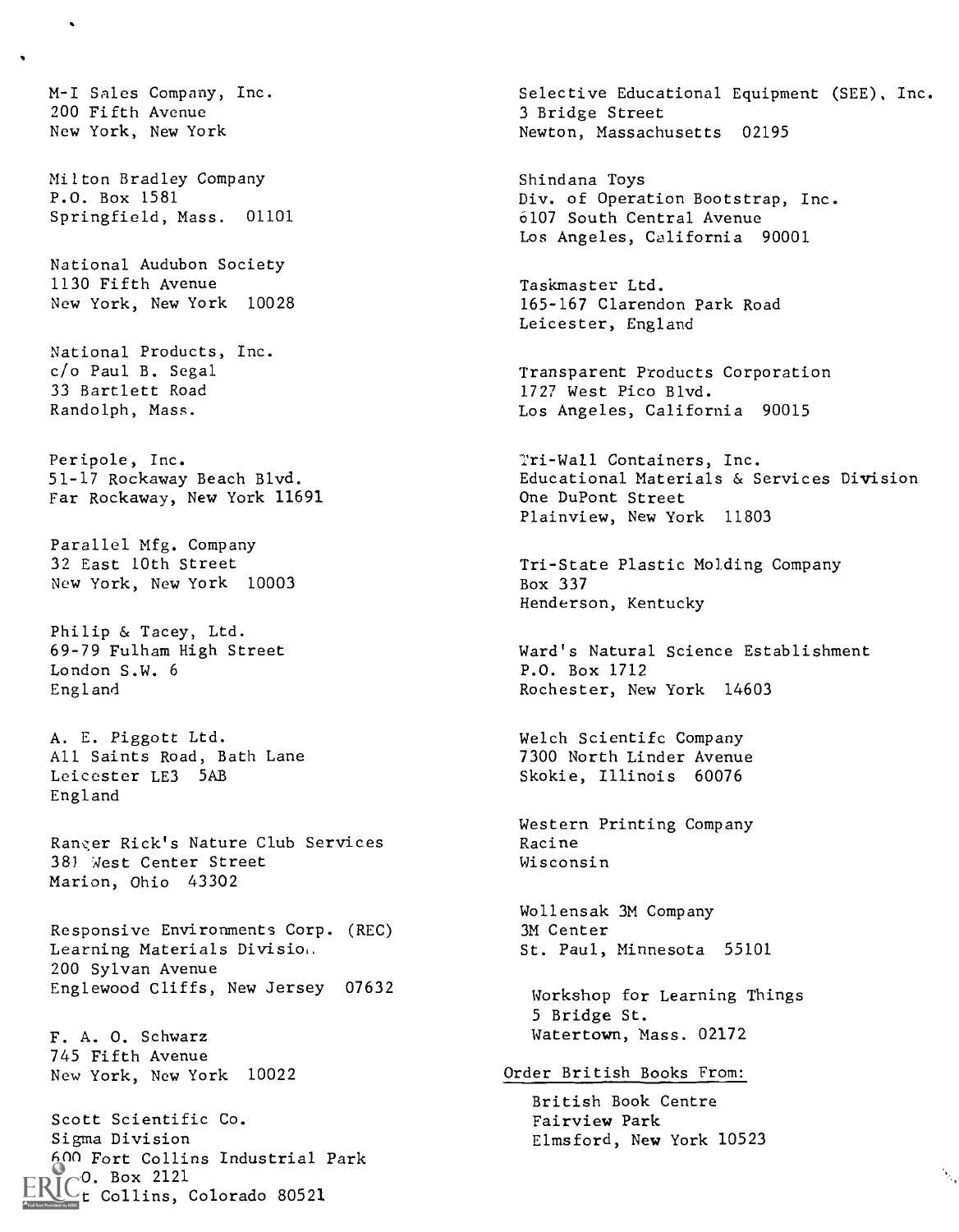|                |                                                                                                                                                                                                                    | Pages of<br>Sub-sections                    | Pages of<br>Sections |
|----------------|--------------------------------------------------------------------------------------------------------------------------------------------------------------------------------------------------------------------|---------------------------------------------|----------------------|
|                | General Classroom Equipment                                                                                                                                                                                        |                                             | 1, 2                 |
|                | Special Equipment                                                                                                                                                                                                  |                                             | 3, 4                 |
| Art:           | <b>Basic Materials</b><br>Basic Studio Equipment<br>Books for Teachers                                                                                                                                             | $5 - 8$<br>9 - 11<br>12                     | $5 - 12$             |
| Music:         | Instruments and Materials<br>Song Book Suggestions<br>Poems to Enjoy Alone or Together                                                                                                                             | 13, 14<br>15<br>16, 17                      | $13 - 17$            |
| Dramatic Play: | Equipment for Housekeeping Area<br>Equipment for Other Kinds of<br>Dramatic Play                                                                                                                                   | 18, 19<br>$20 - 24$                         | $18 - 24$            |
| Woodworking    |                                                                                                                                                                                                                    |                                             | 25                   |
| Cooking        |                                                                                                                                                                                                                    |                                             | 25                   |
| Mathematics:   | Sample applications of some<br>materials to various areas<br>of math development<br>Basic Materials<br>Desirable Materials<br>Interesting Materials<br>Materials for Older Children<br>Resource Books for Teachers | 27<br>$28 - 30$<br>31, 32<br>33<br>34<br>35 | $26 - 35$            |
| Science:       | Basic Materials<br>Desirable Materials<br>Books for Children<br>Books for Teachers                                                                                                                                 | $36 - 42$<br>43, 44<br>45, 46<br>47         | $36 - 47$            |



 $\hat{\textbf{v}}$ 

 $\bullet$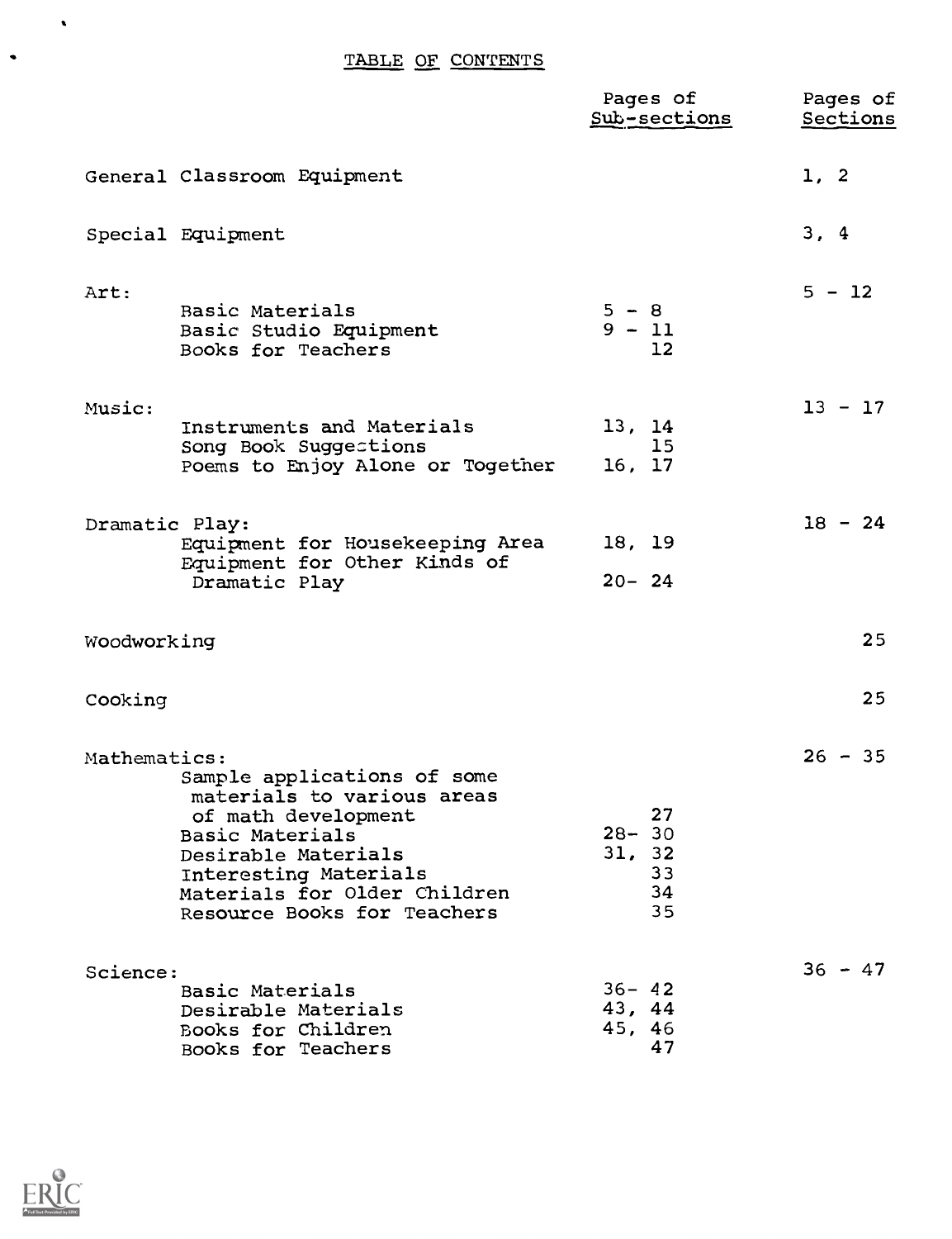#### GENERAL CLASSROOM EQUIPMENT

Elmer's glue Nuts & bolts Masonite scrap Hooks Knives Pipes Muffin tins Tubes: Pens plastic markers examples by plastic markers and plastic markers and plastic model. Magic markers wood<br>Grease pencils wood metal Grease pencils Bowls cardboard<br>Buckets cardboard<br>Popsicle sti Buckets **Buckets** Popsicle sticks<br>C-clamp **Popsicle Sticks** Erasers Dowel<br>
Containers: Canes Containers:<br>plastic glass jars cans Plastic bags cartons Pegboard bottles Food: jello molds salt Toothpicks vineg<br>Wallpaper paste van de sugar Wallpaper paste sugar sugar<br>Rubber cement substitutions of the sugar Rubber cement Paper cornstarch<br>Pencils entrance behavior and the Baking soda Scrap: Glycerin wood example a series of the Food coloring fabric Soap flakes Crayons<br>Paint Paint  $\begin{array}{ccc}\n\text{Pas} & \text{Pas} \\
\text{Pas} & \text{Pas} \\
\text{Pas} & \text{Pas} \\
\text{Pas} & \text{Pas} \\
\text{Pas} & \text{Pas} \\
\text{Pas} & \text{Pas} \\
\text{Pas} & \text{Pas} \\
\text{Pas} & \text{Pas} \\
\text{Pas} & \text{Pas} \\
\text{Pas} & \text{Pas} \\
\text{Pas} & \text{Pas} \\
\text{Pas} & \text{Pas} \\
\text{Pas} & \text{Pas} \\
\text{Pas} & \text{Pas} \\
\text{Pas} & \text{P$ Plaster of Paris Minute Minute Minute minute materials of the Minute materials of the Minute materials of the<br>Clock String Clock Yarn Fabric:<br>Wire felt Wire felt Ribbon cotton. Thread **An old bedspread** Cardboard Bottle caps **Dust pan & brush** conical Hammers Seashells Stones Screw drivers<br>Spools Spools spools Drill Drill Drill Peas, beans, seeds Brace & bit Macaroni Matt knives

Rubber bands (Nails, Screws. washers)<br>
Masonite scrap (National Hooks) C-clamp<br>
Chicken wire Chicken and Chicken wire Pipe cleaners<br>Dowels Broom handles<br>Sugar cubes Baking soda metal metal Rulers, tapemeasures, yardsticks<br>plastic measuring cups & spoons Measuring cups & spoons<br>Quarts \*Stop watch<br>Minute minder Rope burlap Straws Lamp, tensor light<br>Cardboard Candles Cups:  $*0ven - if possible$ <br>flat Knives flat Knives Wrenches



 $=$  Items to be shared by several classrooms.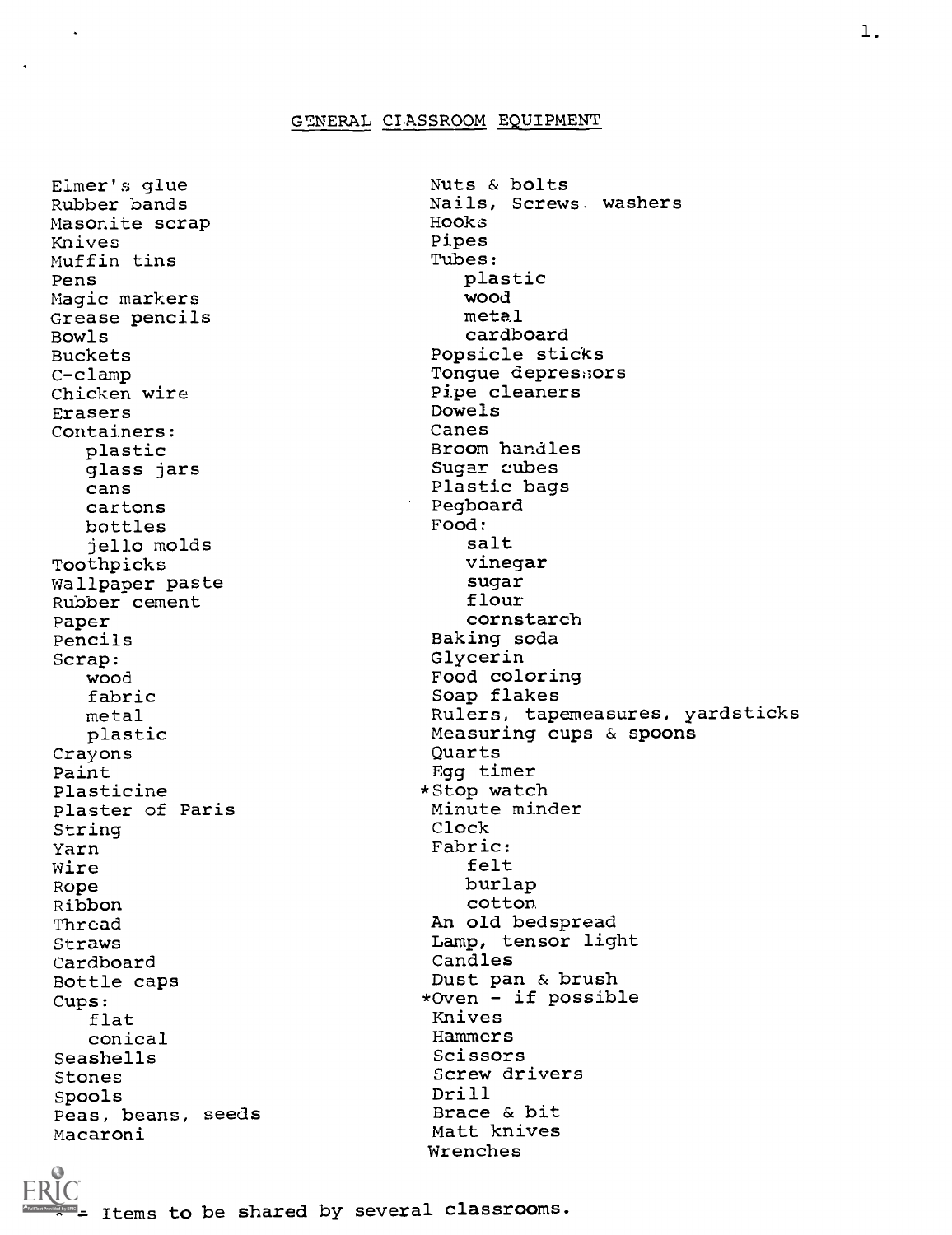Sponges Tape: scotch masking duct Tri-wall Fasteners: paper clips thumb tacks metal rings brass fasteners stapler, staples Rubber bands Sand paper Unit blocks Wax paper Aluminum foil \*Hot plate Workbench & vise Paper cutter - one paper cutter per 200 children is ample \*Long arm stapler

 $*$  = Items to be shared by several classrooms



 $\ddot{\phantom{0}}$ 

 $\vec{r}$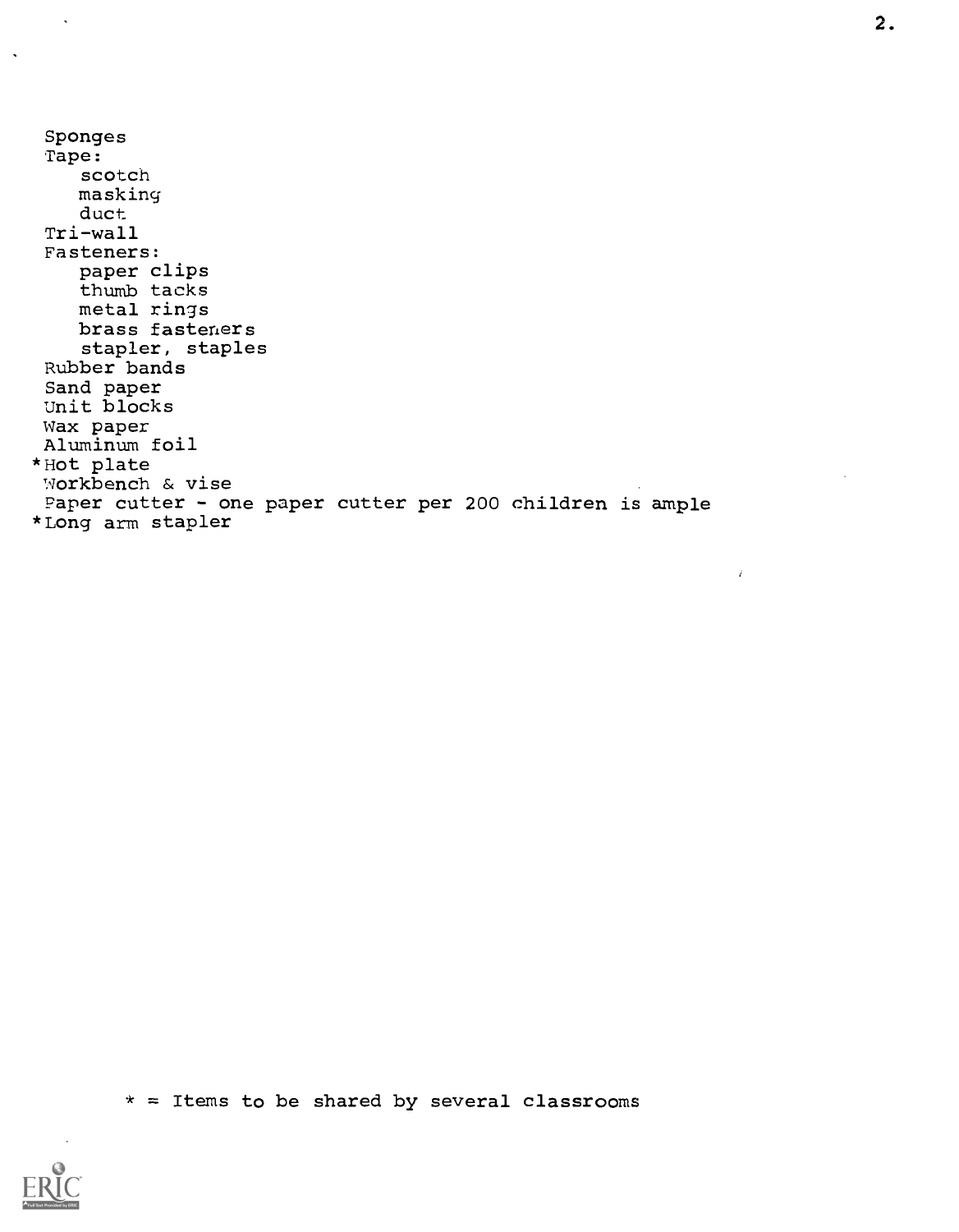Note: Items may be shared by sever... classrooms.

 $\ddot{\phantom{1}}$ 

 $\ddot{\phantom{a}}$ 

 $\mathbf{v}_k$ 

| <b>ITEM</b>                                                           | CATALOG<br>REFERENCE                            | SUPPLIER                           |              |              | COST                           |
|-----------------------------------------------------------------------|-------------------------------------------------|------------------------------------|--------------|--------------|--------------------------------|
|                                                                       |                                                 |                                    |              |              |                                |
| Wollensak Tape Recorder                                               | 1520                                            | Wollensak 3M Company               |              |              | 184.95                         |
| Wollensak Listening Center                                            | for 8<br>headphones                             | $\mathbf{H}$                       | $\mathbf{H}$ | $\mathbf{H}$ | 14.00                          |
| Wollensak Headphones                                                  |                                                 | $\mathbf{H}$                       | $\mathbf{H}$ | 11           | 51.80                          |
| Language Master Unit                                                  |                                                 | Bell & Howell                      |              |              | 250.00                         |
| Headphones                                                            | #36407                                          | $\mathbf{H}$<br>$\mathbf{H}$       |              |              | $28.00$ per set                |
| Dual Headphone Adapter                                                | #40720                                          | Ħ                                  | $\mathbf{H}$ |              | 3.75                           |
| Blank Card Set 4" x 14"                                               | 072481                                          | $\blacksquare$                     | $\mathbf{H}$ |              | $9.50$ per set<br>of 100 cards |
| Blank Card Set 3}" x 9"                                               | 072475                                          | $\mathbf{H}$<br>$\pmb{\mathsf{H}}$ |              |              | $6.00$ per set<br>of 100 cards |
| Small electric stove for cooking                                      |                                                 |                                    |              |              |                                |
| Small kiln for pottery                                                |                                                 |                                    |              |              |                                |
| Transparent Plastic Storage Boxes                                     |                                                 |                                    |              |              |                                |
| $6-13/16$ x 3-13/16 x 1-5/8                                           | 82                                              | Tri-State Plastic                  |              |              | 30,00/100                      |
| $7-3/8$ x 5-5/16 x 3-5/16                                             | C69                                             | $\mathbf{H}$                       | 11           |              | 42.75/100                      |
| $10-3/8$ x 7-9/16 x 3-3/4                                             | 195F                                            | 11                                 | $\mathbf{H}$ |              | 100.00/100                     |
| Cardboard Storage Trays (order in lots of 100)                        |                                                 |                                    |              |              |                                |
| $2'' \times 12''$                                                     |                                                 | Alexander Steel Equip.             |              |              | 12.00/100                      |
| $4'' \times 12''$                                                     |                                                 | Ħ                                  | Ħ            | Ħ            | 14.00/100                      |
| 6" x 12"                                                              |                                                 | 11                                 | 11           | $\mathbf{H}$ | 16.00/100                      |
| $8'' \times 12''$                                                     |                                                 | ,,                                 | "            | n            | 20,00/100                      |
| $12" \times 12"$                                                      |                                                 | 11                                 | 11           | 11           | 22.00/100                      |
| Tri-Wall Cardboard                                                    |                                                 |                                    |              |              |                                |
| $42" \times 54"$ (minimum order 20)                                   |                                                 | Tri-Wall Containers                |              |              | $2.41$ /sheet*                 |
|                                                                       |                                                 |                                    |              |              | 1.34/sheet for 100 or more     |
| $4' \times 5'$<br>(minimum order 100)                                 |                                                 |                                    |              |              | $1.69$ /sheet                  |
| $\mathbf{H}$<br>$\pmb{\mathsf{1}}$<br>x 6'<br>$\mathbf{H}$ )<br>$4^1$ |                                                 |                                    |              |              | $2.06$ /sheet                  |
| $\mathbf{H}$<br>x 8'<br>$\mathbf{H}$<br>$^{\bullet}$<br>4'<br>◝       |                                                 |                                    |              |              | $2.86$ /sheet                  |
|                                                                       | (subject to a plus or minus 10% production run) |                                    |              |              |                                |
|                                                                       | (prices subject to change without notice)       |                                    |              |              |                                |

 $ERIC$  price includes freight on 42" x 54" size in lots of 20 only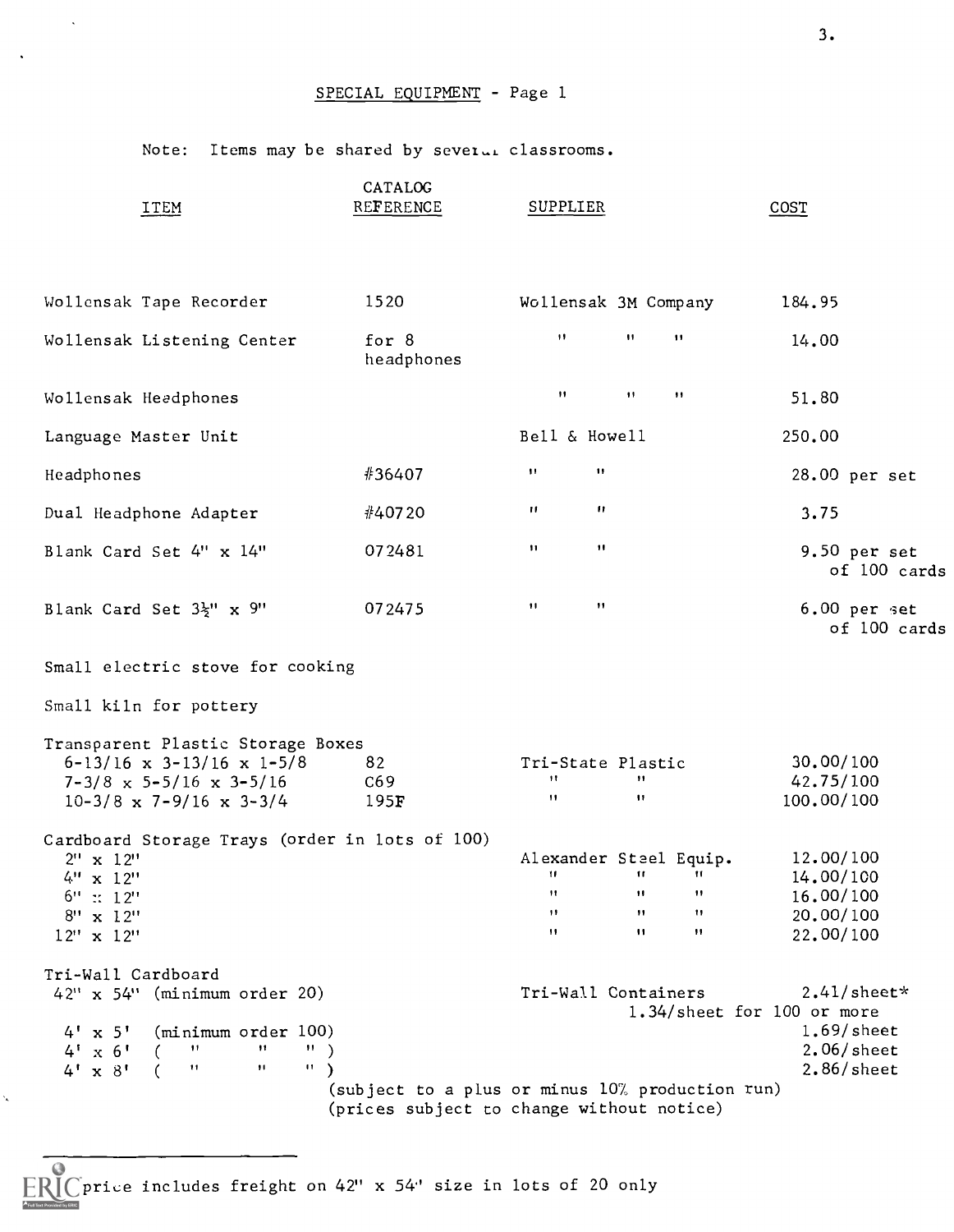SPECIAL EQUIPMENT - Page 2

Hot Plate 27-92 Cambosco 5.25 Portable Cassette Tape Recorder Sony's is the best, sells for 99.50; there are many cheaper models. Polaroid camera PJayframe XSEEPF SEE 78.00 Printing Press: Brault-Bouthillier Ltd. Presse a volet 13,5 x 21 materiel complementaire A  $117.15*$  $\frac{1}{2}$  police script, type 18 no. 1 extra  $\frac{1}{2}$  police of type 12.80\* Styrofoam storage & display trays (12<br>compartments) P-80,090 compartments) P-80,090 Edmund 4.98/6 Record Player buy locally to suit classroom's or school's needs

<sup>-</sup> Canadian money



4.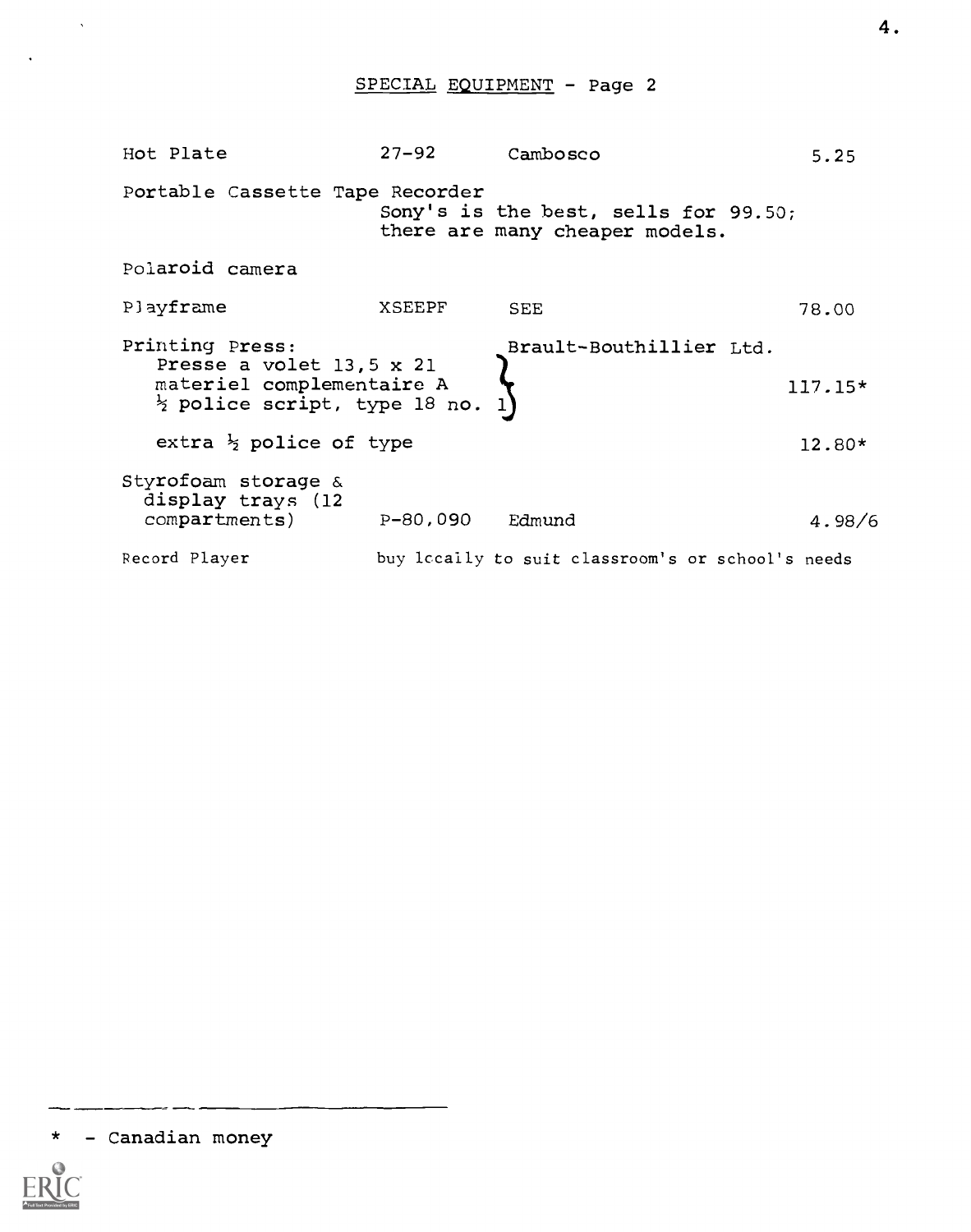

|                                                                                                                                                            | ART - Basic    |                     |             | Materials      |          | $\mathbf I$ | Page    | Ħ                    |       |                                                  |
|------------------------------------------------------------------------------------------------------------------------------------------------------------|----------------|---------------------|-------------|----------------|----------|-------------|---------|----------------------|-------|--------------------------------------------------|
|                                                                                                                                                            | butmerg        | buttud              | RibeM bexiM | sorydero       | Ceramics | aniques     | pnivesW |                      |       |                                                  |
| different<br>kinds<br>many<br>Pencils                                                                                                                      | $\Join$        | ×                   | ×           | ×              | ×        | ×           | $\Join$ | $1$ oca $11y$<br>Buy |       |                                                  |
| assorted<br>colors<br>$\mathbf t$<br>Magic Markers                                                                                                         | $\Join$        | $\bowtie$           | ×           | ×              |          |             |         | $1$ oca $11y$<br>Buy |       |                                                  |
| alks - assorted<br>(144/box)<br>Colored Chalks<br>colors                                                                                                   | ×              | $\mathsf{x}$        |             |                |          |             |         | Hammett              | 91212 | 4.35/box                                         |
| black<br>$\mathbf{I}$<br>Pentels                                                                                                                           | $\Join$        | $\mathsf{x}$        |             | ×              |          |             |         | $1$ oca $11y$<br>Buy |       |                                                  |
| charcoal)<br>(compressed<br>Char-kole                                                                                                                      | $\asymp$       | $\times$            |             | $\pmb{\times}$ |          |             |         | Hammett              | 41573 | 1.00/box<br>more<br>ð<br>$1.10/box,$<br>if 12 or |
| suppliers)<br>wing is a good basic<br>- check local suppli-<br>The<br>- (a wide variety of<br>paper is essential.<br>following is<br>list - check<br>Paper |                |                     |             |                |          |             |         |                      |       |                                                  |
| assorted colors<br>Construction,<br>18"x24"<br>9"x12"                                                                                                      | ×              | ×                   | $\times$    | ×              |          |             | ×       | Hammett              | 17400 | $2.65/\text{mean}$<br>2.60/ream                  |
| Manila. 18"x24                                                                                                                                             | $\pmb{\times}$ | $\mathord{\bowtie}$ | $\Join$     |                |          |             |         | Hammett              | 12144 | 5.80/ream                                        |
| sheets/pad)<br>Newsprint, 18"x24"<br>(100)                                                                                                                 | $\times$       |                     |             | ×              |          |             |         | Hammett              | 11140 | .70/pad                                          |
| Black Manila, 18"x24"                                                                                                                                      | $\Join$        | ×                   |             |                |          |             |         | Hammett              | 12224 | $10.00/\text{mean}$                              |
|                                                                                                                                                            |                |                     |             |                |          |             |         |                      |       |                                                  |
|                                                                                                                                                            |                |                     |             |                |          |             |         |                      |       |                                                  |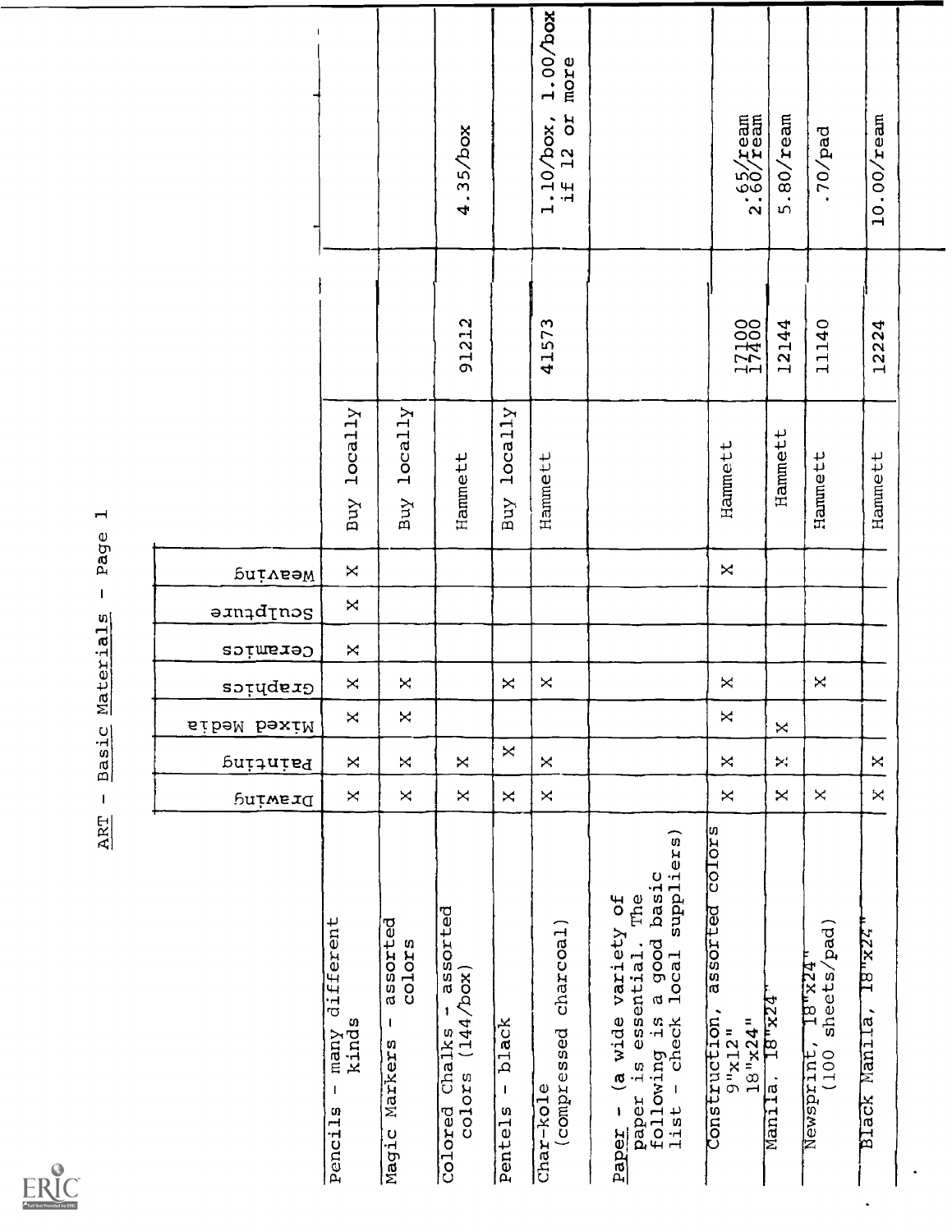|                                                                       | Drawing        | but <sub>1</sub> uted | sibeM bexiM    | Graphics              | Ceramics | <b>a</b> <i>x</i> nadphos | puivesW |                            |       |                                                         |
|-----------------------------------------------------------------------|----------------|-----------------------|----------------|-----------------------|----------|---------------------------|---------|----------------------------|-------|---------------------------------------------------------|
| 18"x24"<br>$\hat{\phantom{a}}$<br>Bogus                               | $\pmb{\times}$ | $\pmb{\times}$        |                |                       |          |                           |         | Hammett                    | 12214 | $4.00$ /ream                                            |
| White Vellum Drawing,<br>18"x24"                                      | $\pmb{\times}$ |                       | $\times$       |                       |          |                           |         | Hammett                    | 12004 | $7.80/\text{mean}$                                      |
| yds.<br>٠<br>Ro11<br>20<br>$Project$<br>$3'x$                         | $\times$       | $\times$              |                |                       |          |                           |         | Hammett                    | 17971 | 1.75/roll                                               |
| Old Newspapers                                                        |                |                       | $\pmb{\times}$ |                       |          |                           |         | Scrap                      |       |                                                         |
| textures<br>many<br>colors<br>اہا<br>o<br>and<br>Papers               |                |                       | $\Join$        |                       |          |                           |         | Scrap                      |       |                                                         |
| shirt cardboard<br>Cardboard,                                         |                |                       | $\pmb{\times}$ |                       |          | $\overline{\mathsf{x}}$   | $\Join$ | Scrap                      |       |                                                         |
| - Crayola,<br>24 colors/box<br>Crayons                                | $\times$       |                       | $\pmb{\times}$ |                       |          |                           |         | Hammett                    | 32014 | doz<br>$-12$<br>more<br>$4.60/doz.$<br>$4.15/doz.$<br>đ |
| & colors<br>various<br>textures<br>ЪР<br>$\pmb{\mathsf{I}}$<br>Fabric |                |                       | $\pmb{\times}$ | $\Join$               |          |                           |         | Scrap                      |       |                                                         |
| Glue<br>ທ<br> -<br>Elmer                                              |                |                       | $\Join$        | $\times$              |          | $\Join$                   |         | store<br>Hardware<br>Local |       |                                                         |
| colors<br>assorted<br>Ink,<br>India                                   | $\times$       | $\Join$               | ×              | $\boldsymbol{\times}$ |          |                           |         | Hammett                    | 23874 | 95<br>$\bullet$<br>$\infty$                             |
|                                                                       |                |                       |                |                       |          |                           |         |                            |       |                                                         |
|                                                                       |                |                       |                |                       |          |                           |         |                            |       |                                                         |

 $\ddot{\phantom{a}}$ 

 $\ddot{\phantom{0}}$ 

ART - Basic Materials - Page 2

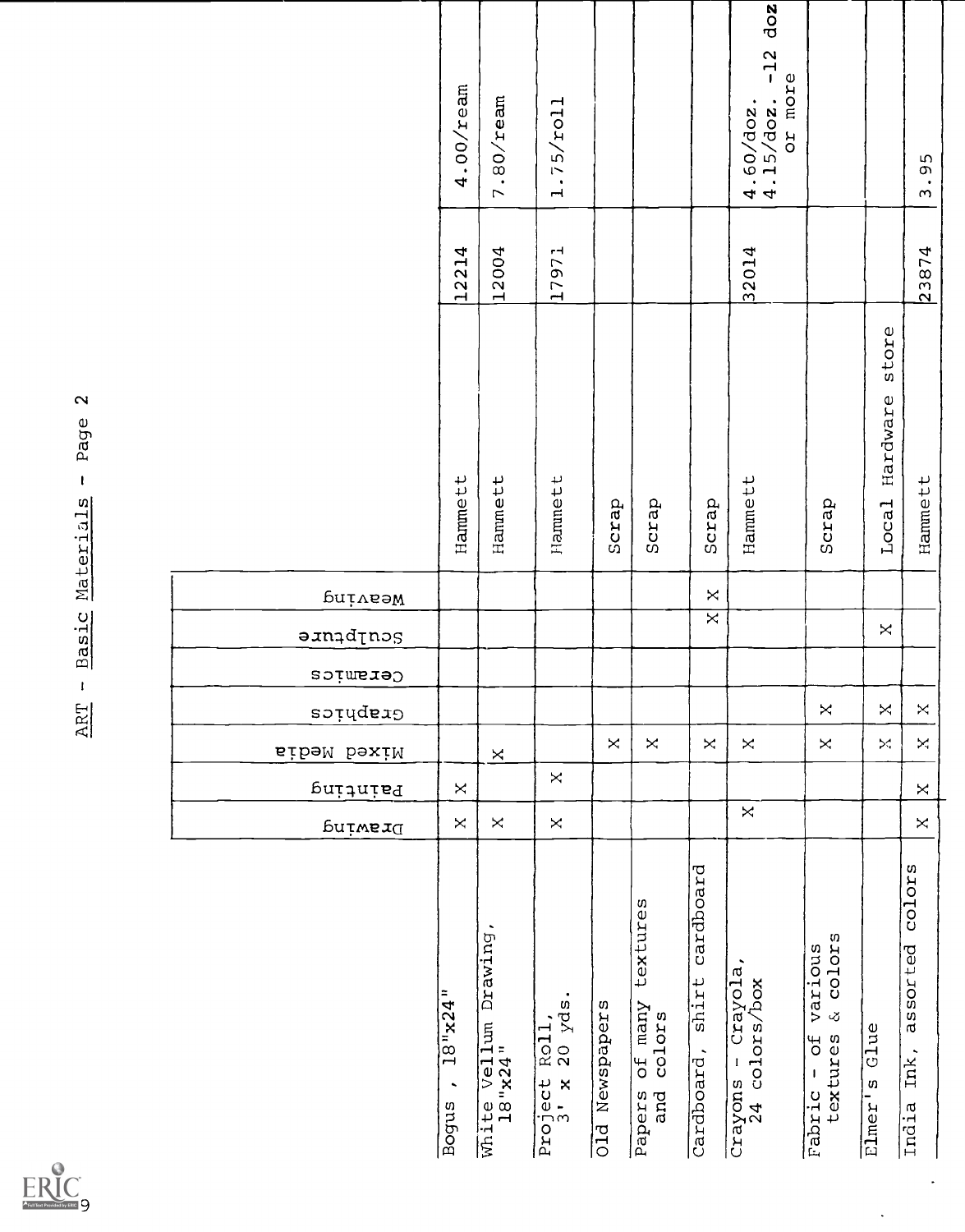| Full Text Provided by ERIC |
|----------------------------|
|----------------------------|

# ART - Basic Materials - Page 3

| $1.10/can,$<br>$1.00/can$<br>$if 12 or$<br>1.75/pt<br>more<br>more<br>36815<br>36819<br>36819<br>36826<br>36826<br>$72678$<br>$7266677$<br>$7266677$<br>$726677$<br>$72687$<br>$72687$<br>$72657$<br>$72657$<br>$72657$<br>store<br>$1$ oca $11$ y<br>$y$ ard<br>from<br>5&10<br>Hammett<br>Lumber<br>Scrap<br>Local<br>Buy<br>$\Join$<br>×<br>$\asymp$<br>×<br>×<br>$\times$<br>$\pmb{\times}$<br>$\times$<br>$\times$<br>$\times$<br>×<br>$\asymp$<br>$\times$<br>Powder Tempera<br>etc.<br>(moistst)<br>unit material,<br>kinds<br>Cement<br>Color,<br>scraps:<br>Battleship Linoleum<br>Artista Tempera<br>Sienna<br>Instant<br>various<br>dry or moist<br>Turquoise<br>- Poster<br>Rubber<br>Magenta<br>ЪÓ<br>Yellow<br>Yellow<br>Burnt<br><b>Black</b><br>White<br><b>Black</b><br>White<br>Boards<br>Blue<br>Blue<br>Red<br>Red<br>All kinds<br>tubes,<br>Prang<br>$\mathbf{I}$<br>Grippit<br>String<br>Paint<br>Pine | Drawing | painting | Neqŗs<br>pəxtw | sotudero | Ceramics | exnidinos | puivasw |                                   |
|------------------------------------------------------------------------------------------------------------------------------------------------------------------------------------------------------------------------------------------------------------------------------------------------------------------------------------------------------------------------------------------------------------------------------------------------------------------------------------------------------------------------------------------------------------------------------------------------------------------------------------------------------------------------------------------------------------------------------------------------------------------------------------------------------------------------------------------------------------------------------------------------------------------------------|---------|----------|----------------|----------|----------|-----------|---------|-----------------------------------|
|                                                                                                                                                                                                                                                                                                                                                                                                                                                                                                                                                                                                                                                                                                                                                                                                                                                                                                                              |         |          |                |          |          |           |         |                                   |
|                                                                                                                                                                                                                                                                                                                                                                                                                                                                                                                                                                                                                                                                                                                                                                                                                                                                                                                              |         |          |                |          |          |           |         |                                   |
|                                                                                                                                                                                                                                                                                                                                                                                                                                                                                                                                                                                                                                                                                                                                                                                                                                                                                                                              |         |          |                |          |          |           |         |                                   |
|                                                                                                                                                                                                                                                                                                                                                                                                                                                                                                                                                                                                                                                                                                                                                                                                                                                                                                                              |         |          |                |          |          |           |         |                                   |
|                                                                                                                                                                                                                                                                                                                                                                                                                                                                                                                                                                                                                                                                                                                                                                                                                                                                                                                              |         |          |                |          |          |           |         | $2.90/qt.,$<br>$2.60/qt.if 12 or$ |
|                                                                                                                                                                                                                                                                                                                                                                                                                                                                                                                                                                                                                                                                                                                                                                                                                                                                                                                              |         |          |                |          |          |           |         |                                   |
|                                                                                                                                                                                                                                                                                                                                                                                                                                                                                                                                                                                                                                                                                                                                                                                                                                                                                                                              |         |          |                |          |          |           |         |                                   |
|                                                                                                                                                                                                                                                                                                                                                                                                                                                                                                                                                                                                                                                                                                                                                                                                                                                                                                                              |         |          |                |          |          |           |         |                                   |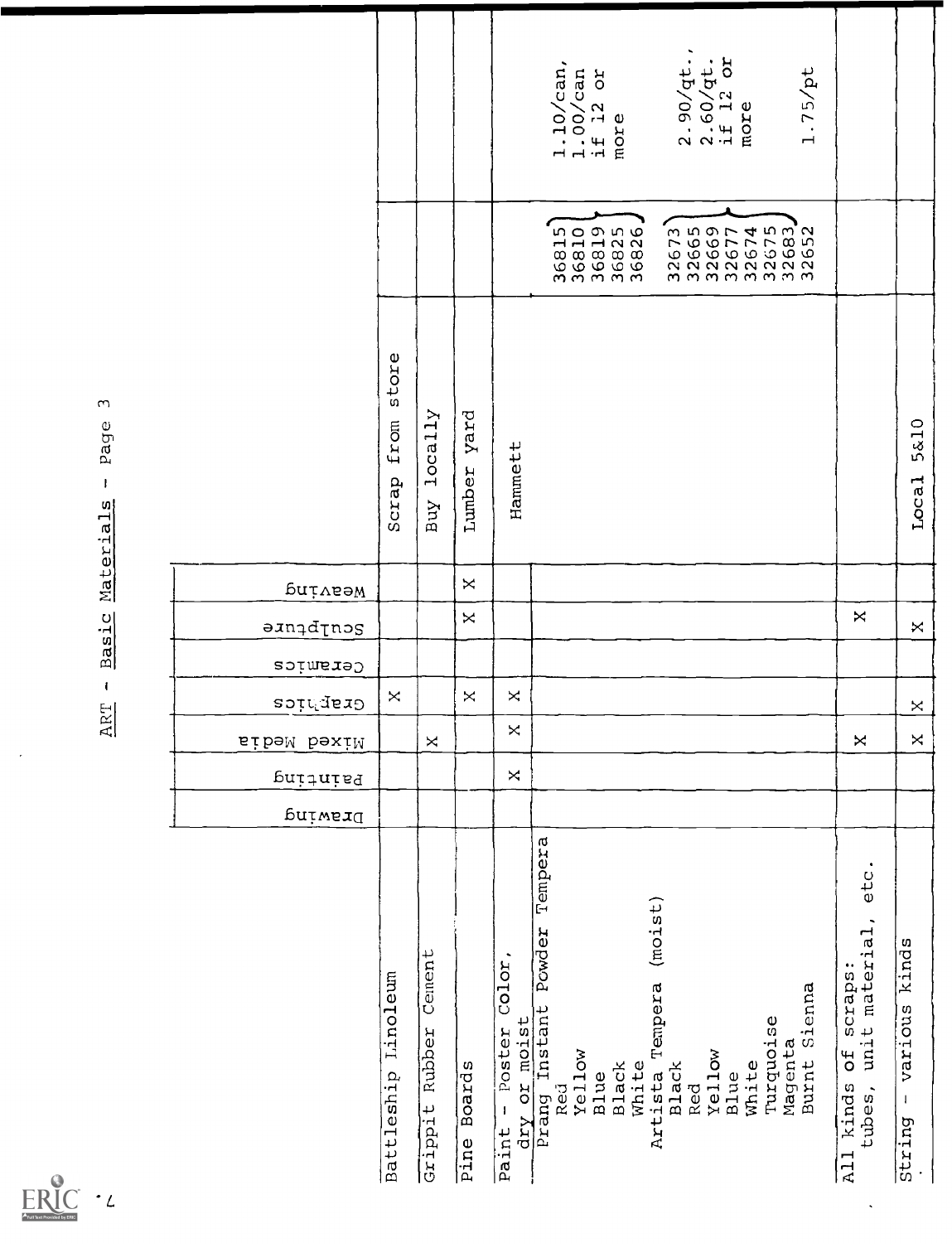| ์<br>18                                                                                                                           |         |                                |          | ART            | $\mathbf{r}$ |         | 4<br>Page<br>$\pmb{\mathsf{I}}$<br>Basic Materials |          |
|-----------------------------------------------------------------------------------------------------------------------------------|---------|--------------------------------|----------|----------------|--------------|---------|----------------------------------------------------|----------|
|                                                                                                                                   | Drawing | Aibed Media<br><b>Butquied</b> | Sorydero | Ceramics       | əxniqlus     | putvesw |                                                    |          |
| Toothpicks                                                                                                                        |         |                                |          |                | ×            |         | store<br>Grocery                                   |          |
| Paste<br><b>Wallpaper</b>                                                                                                         |         |                                |          |                | $\Join$      |         | store<br>Hardware                                  |          |
| $08 - 04$<br>(cone<br>$\mathbf{I}$<br>C1aY<br>Ceramic                                                                             |         |                                |          | ×              |              |         | supplier<br>Ceramic                                |          |
| underglaze<br>č<br>Slips                                                                                                          |         |                                |          | $\Join$        |              |         | supplier<br>Ceramic                                |          |
| $G1$ aze                                                                                                                          |         |                                |          | ×              |              |         | supplier<br>Ceramic                                |          |
| Tru-Tone<br>Base<br>Water<br>$\bar{1}$<br>Ink<br>Printing                                                                         |         |                                |          | $\pmb{\times}$ |              |         | Hammett                                            |          |
| Yellow<br>Green<br>Red<br>available-<br>colors<br>Tarpo)                                                                          |         |                                |          |                |              |         |                                                    |          |
| <b>Black</b><br>White<br>Blue<br>see Hammett<br>catalogue)                                                                        |         |                                |          |                |              |         | 70200<br>70203<br>70203<br>70209<br>70209<br>70210 | .60/tube |
| Plasticine                                                                                                                        |         |                                |          |                | ×            |         | Hammett                                            |          |
| Dark green<br>Dark blue<br>Yellow<br>Black<br>White<br>Dark<br>Red<br>see Hammett<br>catalogue)<br>available-<br>colors<br>(other |         |                                |          |                |              |         | 76516<br>76514<br>76514<br>76501<br>76502<br>76502 | .60/1b.  |
|                                                                                                                                   |         |                                |          |                |              |         |                                                    |          |

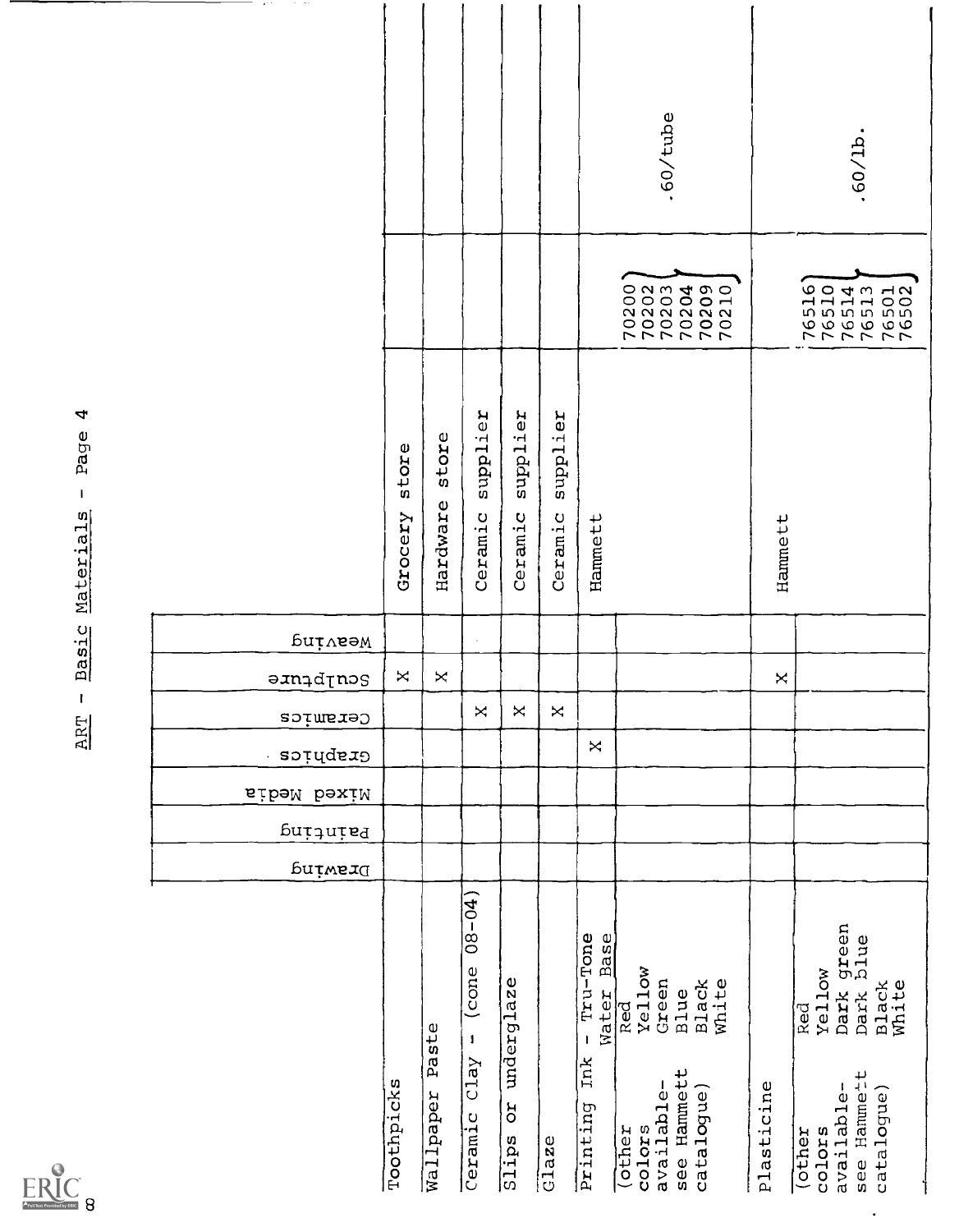

|                                                                                                  | Drawing      | <u>Painting</u> | Mixed Media | <u>apingsto</u> | Ceramics       | <u>əxnadrnəs</u> | phivesW  |                                                                               |  |
|--------------------------------------------------------------------------------------------------|--------------|-----------------|-------------|-----------------|----------------|------------------|----------|-------------------------------------------------------------------------------|--|
| (plastic)<br>Bow <sub>ls</sub>                                                                   |              |                 |             |                 | $\pmb{\times}$ | $\Join$          |          | $\begin{array}{c}\n0 \\ 1\n\end{array}$<br>ø<br>Ю,<br>from                    |  |
| Ξ<br>$\mathbf{o}$<br>- Speedball<br>soft rubber<br>Brayers                                       |              |                 |             | $\Join$         |                |                  |          | 00.<br>$\mathcal{E}$<br>20059<br>Hammett                                      |  |
| $\frac{1}{1} \frac{n}{4}$<br>hrush<br>brush<br>Wash brush<br>Easel<br>Easel<br>Easel<br>Brushes: | $\times$     | $\Join$         | $\Join$     | $\Join$         | $\times$       |                  |          | 6, 0, 0, 0,<br>$\overline{\phantom{0}}$<br>44335<br>44336<br>44415<br>Hammett |  |
| Buckets                                                                                          |              |                 |             |                 | $\times$       | $\Join$          |          | st.<br>hardware<br>Local                                                      |  |
| $C - c$ lamps                                                                                    |              |                 |             | ×               |                | ×                |          | Ξ<br>$\equiv$<br>$\ddot{\,}$                                                  |  |
| Wire<br>Chicken                                                                                  |              |                 | $\Join$     |                 |                | $\Join$          | $\times$ | $\Xi$<br>$\Xi$<br>$\equiv$                                                    |  |
| Chisels                                                                                          |              |                 |             | $\pmb{\times}$  |                | $\Join$          |          | $\Xi$<br>$\equiv$<br>Ξ                                                        |  |
| Cans<br>Covered                                                                                  |              |                 | $\Join$     |                 | ×              | $\Join$          |          | Scrap                                                                         |  |
| Boards<br>Drawing                                                                                | $\mathsf{x}$ | $\times$        | $\Join$     | $\pmb{\times}$  |                |                  |          | sheets<br>tri-wall<br>or homosote<br>cut from                                 |  |
| (40/box)<br>Gem<br>J.<br>Erasers                                                                 | $\times$     |                 |             | ×               |                |                  |          | 2.95<br>50704<br>Hammett                                                      |  |
| Files                                                                                            |              |                 |             |                 |                | $\Join$          |          | ٠<br>$\ddot{a}$<br>hardware<br>Local                                          |  |
| Gouges                                                                                           |              |                 |             | $\pmb{\times}$  | ×              |                  |          | $\Xi$<br>Ξ<br>$\equiv$                                                        |  |
| <b>Blades</b><br>Hacksaw                                                                         |              |                 |             |                 | $\times$       | ×                |          | Ξ<br>Ξ<br>$\ddot{\bullet}$                                                    |  |
|                                                                                                  |              |                 |             |                 |                |                  |          |                                                                               |  |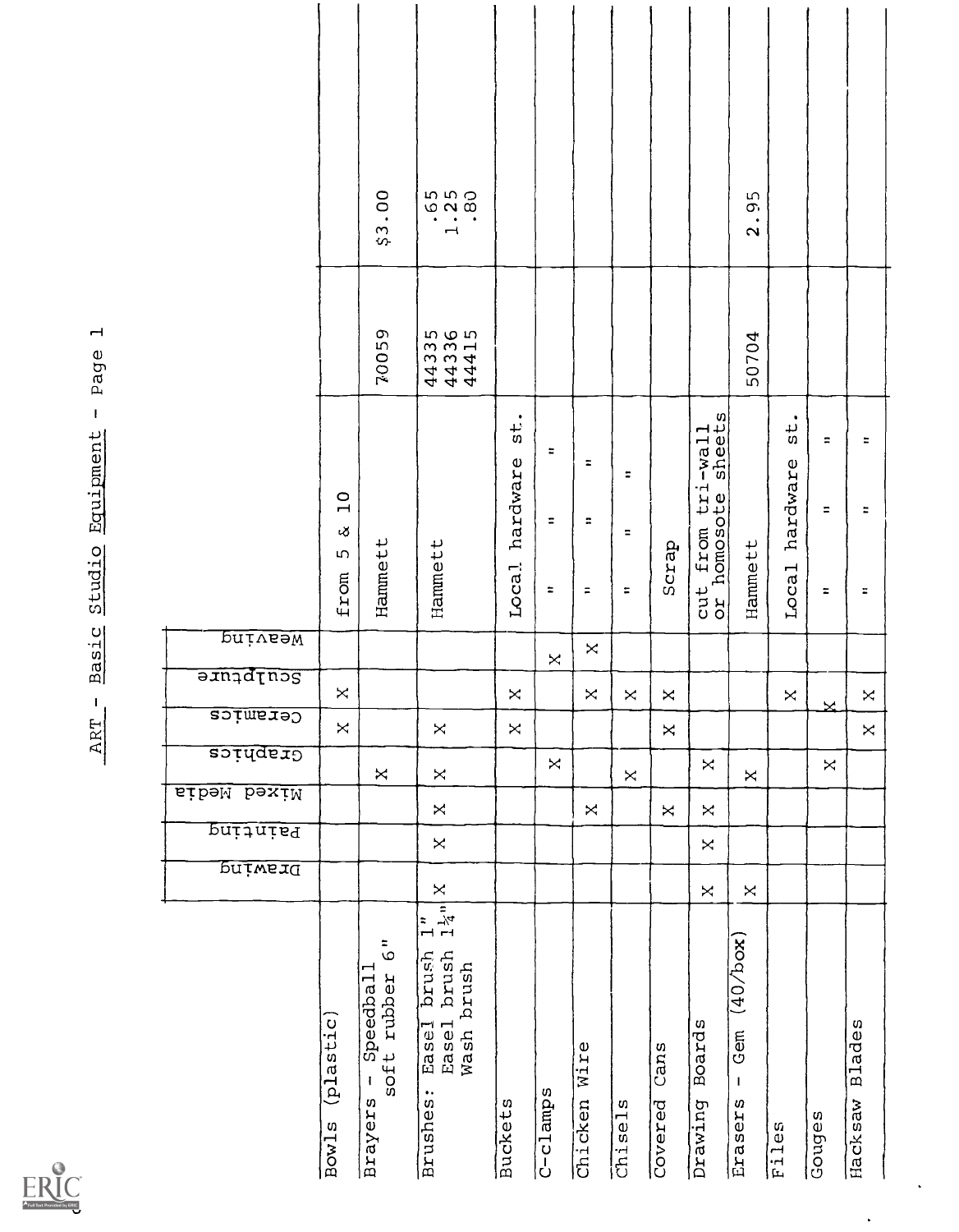| Full Text Provided by ERIC |
|----------------------------|

J

|             |                   |                       |                   |                            | \$7.60                                                                            |                   |                           | 1.00                               | .<br>60<br>$\sim$          |                                                |                                           |                                           |  |
|-------------|-------------------|-----------------------|-------------------|----------------------------|-----------------------------------------------------------------------------------|-------------------|---------------------------|------------------------------------|----------------------------|------------------------------------------------|-------------------------------------------|-------------------------------------------|--|
|             |                   |                       |                   |                            | 70035                                                                             |                   |                           | 70580                              | 76448                      |                                                |                                           |                                           |  |
|             | Hardware<br>Local | Scrap                 | Hardware<br>Local | $\equiv$<br>$\overline{z}$ | Hammett                                                                           | $1$ ocally<br>Buy | Scrap from<br>lumber yard | Hammett                            | Hammett                    | store-<br>size<br>Hardware<br>8 cup siz<br>cup | Pen holders &<br>points at 5&10<br>points | ter in<br>plaster<br>pie<br>reded<br>Cast |  |
| puiveaw     | $\pmb{\times}$    |                       | $\times$          |                            |                                                                                   | $\pmb{\times}$    |                           |                                    |                            |                                                |                                           |                                           |  |
| amadinos    | $\times$          | $\times$              | $\times$          | $\Join$                    | $\times$                                                                          |                   |                           | ×                                  | $\pmb{\times}$             |                                                |                                           |                                           |  |
| Ceramics    |                   | $\boldsymbol{\times}$ | $\times$          |                            |                                                                                   |                   | $\asymp$                  |                                    | $\times$                   |                                                |                                           | $\Join$                                   |  |
| Soryders    |                   | $\times$              | $\pmb{\times}$    |                            | $\pmb{\times}$                                                                    | $\pmb{\times}$    | $\Join$                   | $\pmb{\times}$                     |                            | $\Join$                                        | $\Join$                                   |                                           |  |
| sibəM bəxiM |                   | ×                     |                   |                            |                                                                                   | $\Join$           |                           | $\bowtie$                          |                            |                                                | $\pmb{\times}$                            |                                           |  |
| buraured    |                   | ×                     |                   |                            |                                                                                   | $\times$          |                           |                                    |                            | $\mathsf{x}$                                   | $\times$                                  |                                           |  |
| Drawing     |                   |                       |                   |                            |                                                                                   | $\times$          |                           |                                    |                            |                                                | $\times$                                  |                                           |  |
|             | Hammers           | Jars                  | Knives            | (wooden)<br>Mallets        | block<br><b>RO</b><br>wood,<br>for<br>Ing Set -<br>prints,<br>linoleum<br>Carving | Tape<br>Masking   | Masonite                  | "utility" knives<br>Knives<br>Matt | (set)<br>Tools<br>Modeling | Tins<br>Muffin                                 | Pens                                      | <b>Bats</b><br>Plaster                    |  |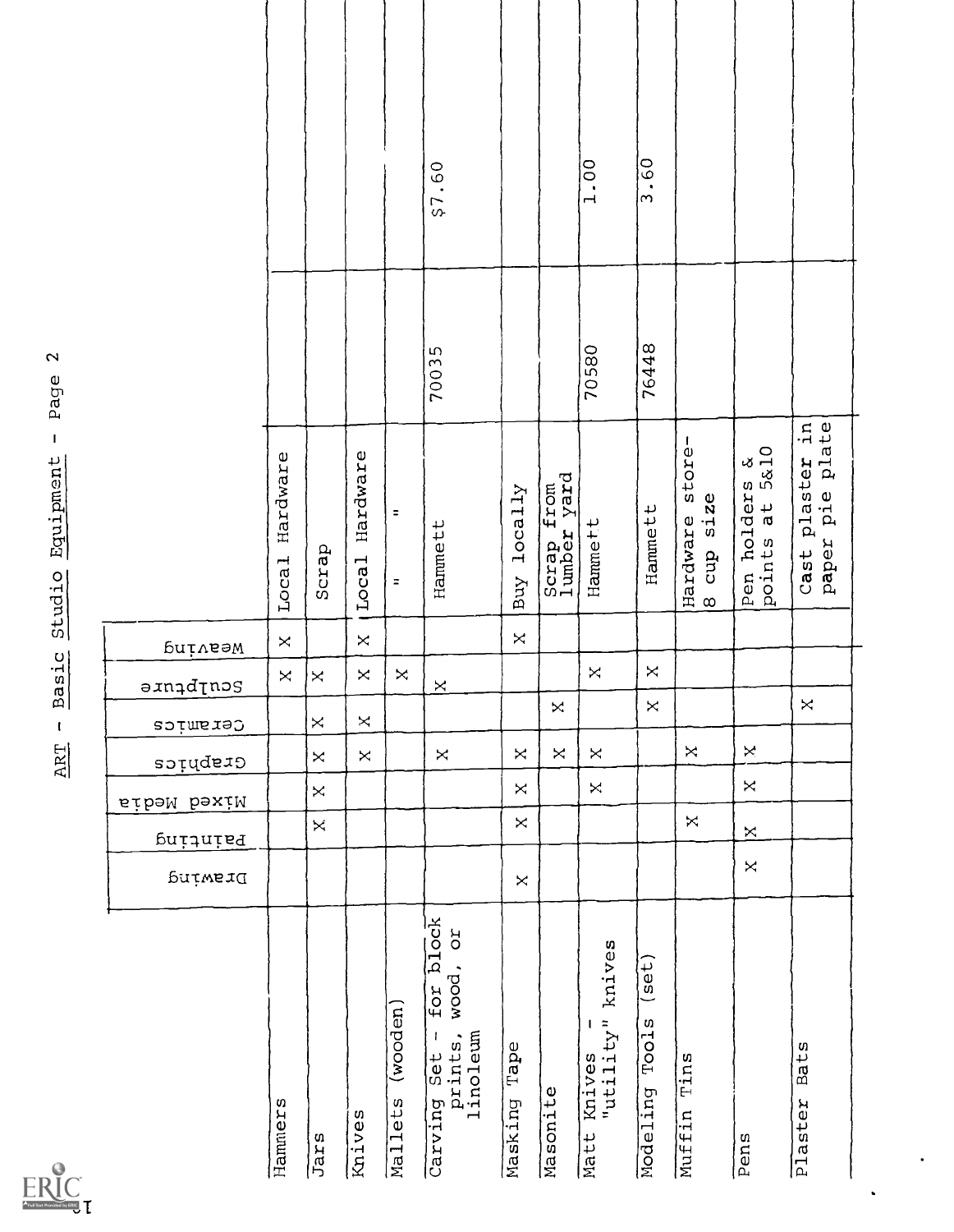

|                 | $1$ oca $11y$          | store<br>hardware<br>from local | $1$ oca $11y$   | $1$ oca $11y$              | $1$ oca $11y$         | Buy locally | Buy locally             | Buy locally   | Buy locally | Buy locally | Buy locally                                |  |
|-----------------|------------------------|---------------------------------|-----------------|----------------------------|-----------------------|-------------|-------------------------|---------------|-------------|-------------|--------------------------------------------|--|
|                 | <b>Ang</b>             | Buy                             | Buy             | Buy                        | Buy<br>$\overline{x}$ |             |                         |               |             | $\times$    |                                            |  |
| <u>Meaving</u>  |                        |                                 |                 | $\times$                   |                       |             |                         |               |             | ਸ਼          | $\overline{\mathsf{x}}$                    |  |
| <u>amadinos</u> | ਲ<br>$\pmb{\times}$    | X<br>$\pmb{\times}$             | $\Join$         | ×<br>$\boldsymbol{\times}$ | ਲ਼<br>$\times$        | ×           | ×                       |               | $\times$    | $\times$    |                                            |  |
| Ceramics        |                        |                                 |                 |                            |                       |             |                         | $\times$      |             | $\times$    |                                            |  |
| Grappics        |                        |                                 |                 | $\Join$                    | $\times$              | ×           | ×<br>×                  |               |             |             |                                            |  |
| sibeM bexiM     |                        |                                 |                 | $\Join$                    | $\Join$               |             |                         |               |             | $\times$    |                                            |  |
| <u>buting</u>   | $\Join$                |                                 |                 |                            |                       | $\Join$     | $\overline{\mathbf{x}}$ |               |             | $\times$    |                                            |  |
| Drawing         |                        |                                 |                 |                            |                       | $\Join$     |                         |               |             | $\times$    |                                            |  |
|                 | <b>Bags</b><br>Plastic | Rasps                           | Pins<br>Rolling | Saws                       | Scissors              | Sponges     | Spoons                  | Pads<br>Stamp | Strainers   | Thumbtacks  | (one heavy vise<br>per classroom)<br>Vises |  |

 $\bullet$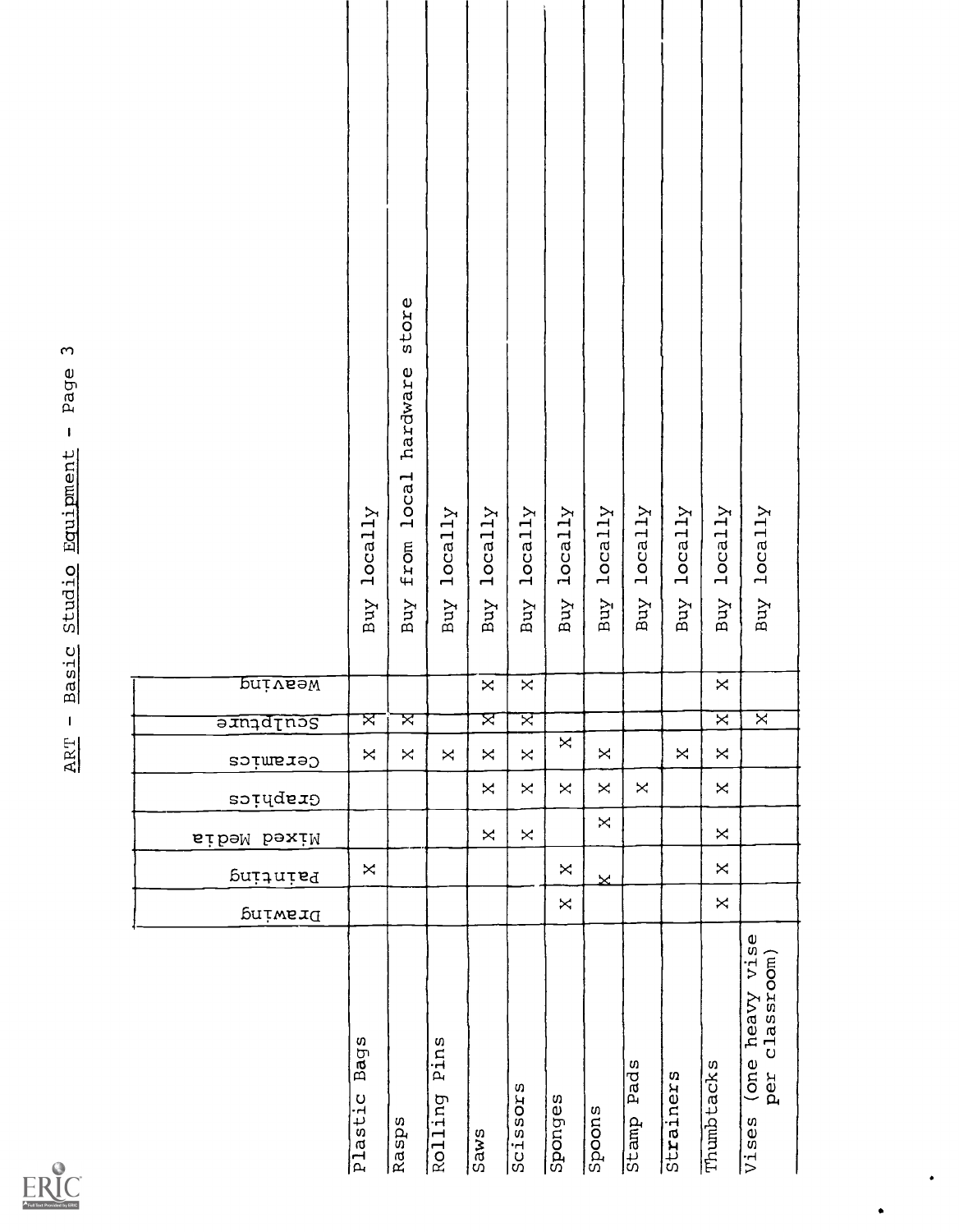#### ART - Books for Teachers

 $\hat{\mathbf{x}}$ 

- The Natural Way To Draw Kimon Nicolaides, Boston, Houghton, Mifflin Co., 1941 Animal X-Rays Brenda Putnam New York, G.P. Putnam The Artist's Handbook of Materials & Techniques Ralph Mayer, New York, The Viking Press,1953 A Potter's Handbook Glenn C. Nelson New York, Holt, Reinhart & Winston, 1966 Making Pottery Without a Wheel: Texture & Form in Clay F. Carlton Ball & Janice Lovoos, New York, Reinhold Publishing Company, 1965 Block Printing on Textiles Janet Erickson, New York, Watson-Coptill Publications, Inc. 1961 With A Free Hand Adelaide Sproul, New York, Reinhold Book Corp., 1968 An Experiment in Education Sybil Marshall., Cambridge, England, Cambridge University Press. 1963 Art & Visual Perception Rudolf Arnheim, Berkeley, California, University of California Press, 1957 Visual Thinking Rudolf Arnheim, Berkeley, California, University of California Press, 1969 Readings in Art Education Elliot W. Eisner & David W. Ecker. Waltham, Mass., Blaisdell Publ. Co., 1966 "Vision & Value" Series: Structure; Nature of Art & Motion; Education of Vision Gyorgy Kepes, ed., New York, George Braziller, 1965 Learning to See Series: Books 1, 2 & 3 Kurt Rowland, New York, Van Nostrand Reinhold Co., 1969 Architecture: A book of projects for young adults Forrest Wilson, New York, Reinhold Book Co., 1968 Crafts Design Spenser Moseley, Pauline Johns( . & Hozel Koenig, Wordsworth Publ. Co., Belmont, California. 1369
- Plants and Dyeing (#46), Brookly: Botanic Gardens, 1000 Washington Avenue, Brooklyn, N.Y. 11225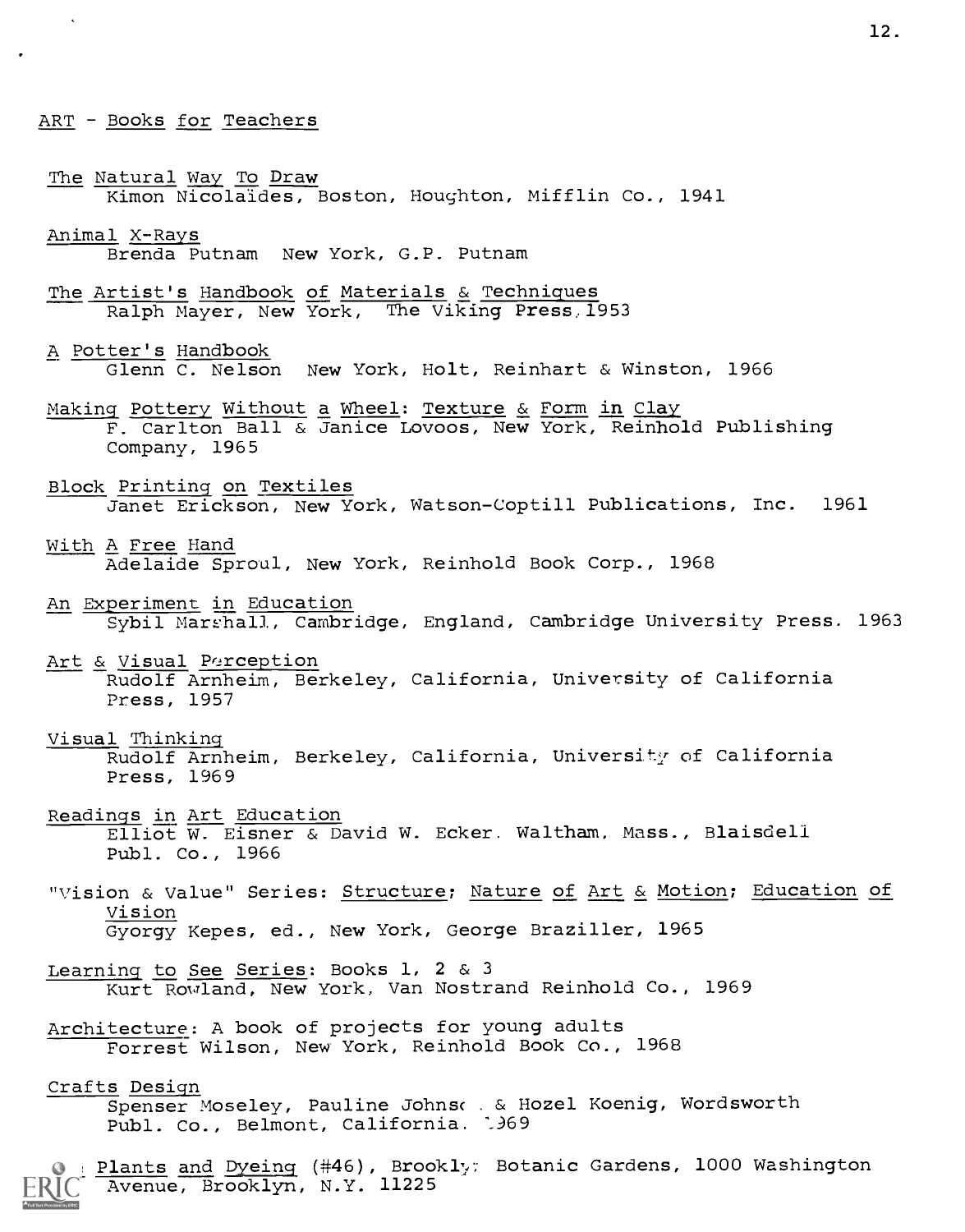#### MUSIC - Page 1

The following represents an ensemble of tuned and untuned percussion instruments designed by Carl Orff which could be shared by several classes. If only one or two tuned instruments are purchased, the starred items would be most useful because they fall within the range of children's voices of the ages in our classrooms. If three or more are purchased, one from each section would be practical and one of each choir: soprano, alto, bass.

#### Tuned Percussion - all with suitable beaters

| $\mathbf 1$ . | Bass metallophone    | BMd        | Magnamusic-Baton<br>-11 | \$172.00 |  |
|---------------|----------------------|------------|-------------------------|----------|--|
| 2.            | Bass xylophone       | <b>BXd</b> |                         | 156.00   |  |
| 3.            | Alto metallophone    | AMd        | $^{\prime}$             | 57.60    |  |
| 4.            | *Alto xylophone      | AXd        | 11                      | 53.60    |  |
| 5.            | *Alto glockenspiel   | AGd        | 11                      | 20.80    |  |
| 6.            | Soprano metallophone | SMd        | $\mathbf{H}$            | 42.40    |  |
| 7.            | Soprano xylophone    | S X d / a  | $\mathbf{H}$            | 46.80    |  |
| 8.            | Soprano glockenspiel | SGd/D      | $\mathbf{H}$            | 24.60    |  |

Other Percussion Instruments (as many as possible to be purchased)

| 9.<br>10.<br>11. | Standing drums with<br>soft beaters<br>12"<br>14"<br>16" | P30<br><b>P35</b><br>P40 | Magnamusic-Baton<br>-11<br>$\mathbf{H}$ | 29.60<br>34.40<br>39.20 |
|------------------|----------------------------------------------------------|--------------------------|-----------------------------------------|-------------------------|
| 12.              | 2 Tambourines 10"                                        | RST <sub>25</sub>        | $\mathbf{H}$                            | 11.90 ea.               |
| 13.              | 2 Tambours 12"                                           | RST30                    | $\mathbf{H}$                            | $13.60$ ea.             |
| 14.              | 2 pairs Cymbals 10"                                      | C <sub>25</sub>          | $\mathbf{H}$                            | 15.20 ea.               |
| 15.              | 1 Snare Drum & Sticks                                    | KT30K                    | $\pmb{\mathfrak{m}}$                    | 38.00                   |
| 16.              | 4 Triangles (largest size) T30                           |                          | $\mathbf{H}$                            | 5.80 ea.                |
| 17.              | 4 pairs Castanets<br>with handles                        | <b>KS1</b>               | $\mathbf{H}$                            | 4.70 ea.                |

#### Wind Instruments

(one for each child wishing to play)

18. Soprano Recorders Magnamusic-Baton 3.25 ea.



 $\ddot{\phantom{a}}$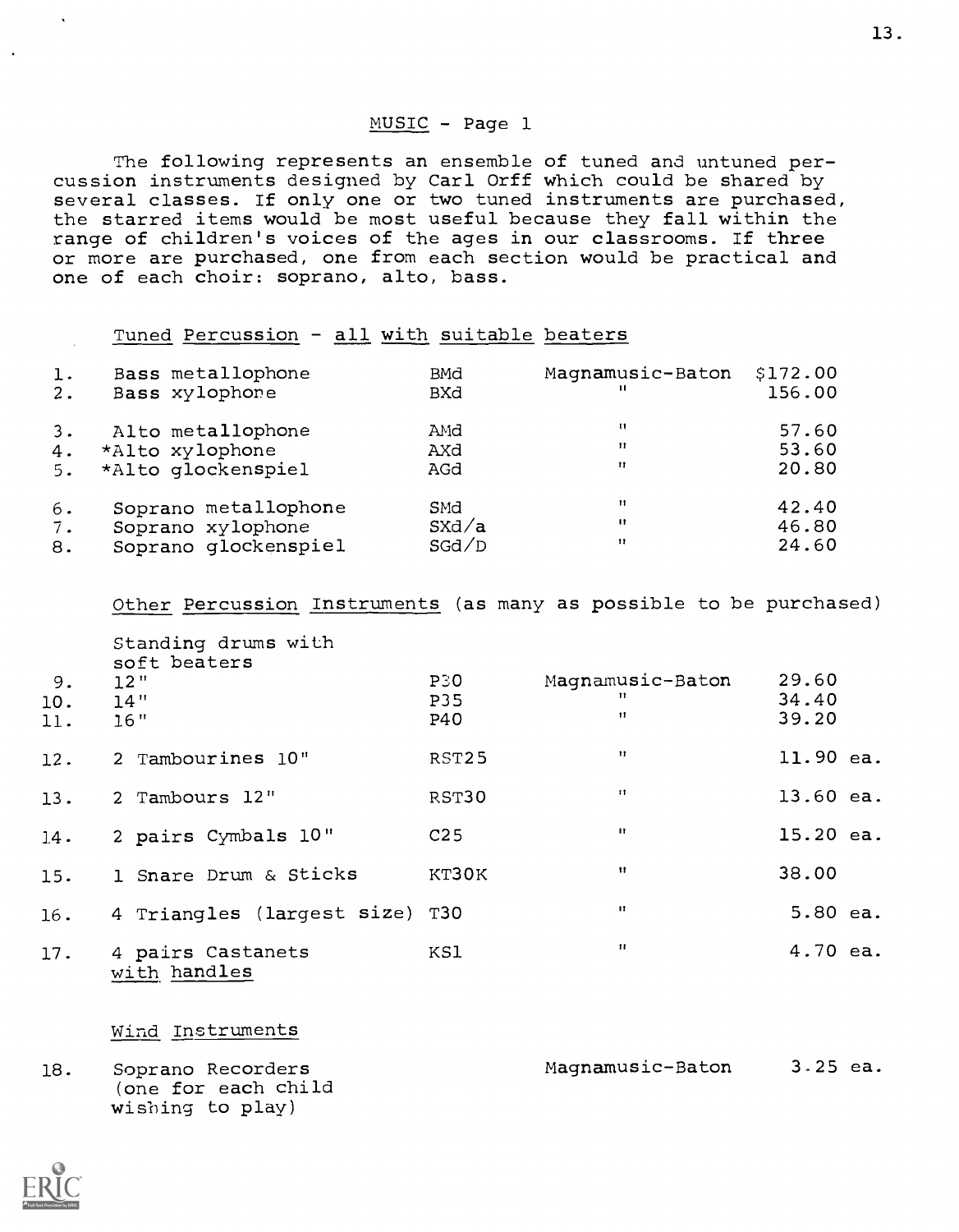- 19. Silk scarves for dance. 36" wide; China silk. Available at many department stores. Plain colors are most effective.
- 20. Wood or plastic hoops for dance. 30" diameter is workable size for primary children. Plastic hoops are less expensive and are available at many toy stores.
- 21. Boxes to add levels in dance. These can be made of tri-wall but wood is more durable and attractive. Suggested sizes appear below. They should be large enough to hold several children. 5'x5'xl'; 2'x2'x3'; 5'xl'xl'; l'xl'x2'.
- 22. Playground balls of inflatable rubber, six inches in diameter. One for every two children in the expected group.

Environmental materials for a sound corner in the classroom

- 23. For blowing: Bottles of several sizes, shells. lengths of piping
- 24. For striking: Metal scraps, wood blocks, sticks, animal hides, etc.
- 25. For shaking: Dried pods, pebbles, small shells
- 26. For plucking: String, elastic, plastic strips and boxes over which these can be stretched.
- 27. Tape recorder available to each classroom
- 28. Record player available to each classroom
- 29. Autoharp (15 bar Appalachian) Peripole 38.95

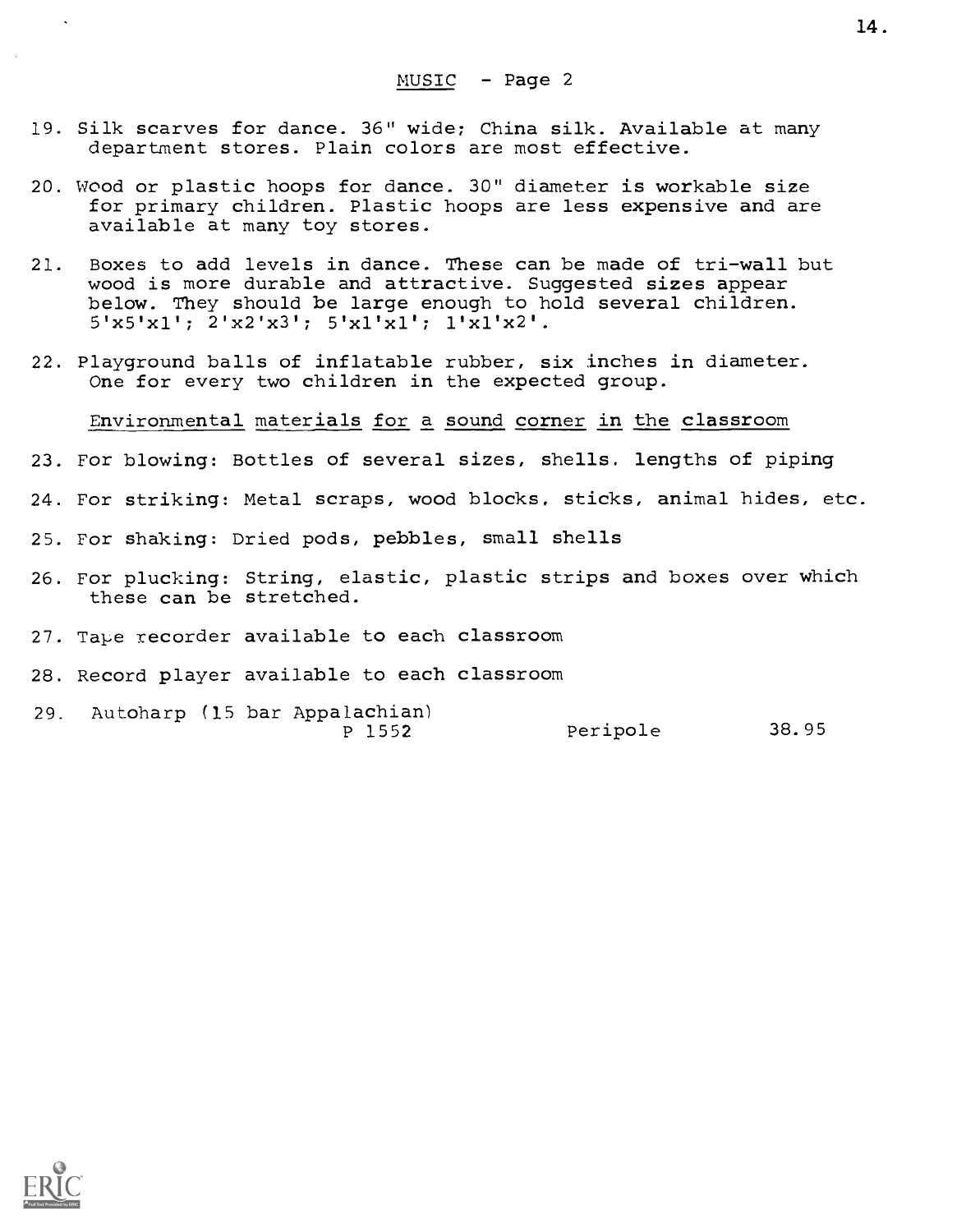# Song Book Suggestions

 $\bar{\mathcal{A}}$ 

 $\Delta$ 

The list is intentionally short. It furnishes adequate material for a wide range of choice.

| Wilder. Alec                                                             | Night Songs and<br>Lullabies                                             | Harper & Row, N.Y.                             |
|--------------------------------------------------------------------------|--------------------------------------------------------------------------|------------------------------------------------|
| Shekerjian, Haig &<br>Regina                                             | Ballads, Songs &<br>Snatches                                             | Harper & Row. N.Y.                             |
| Landeck, Beatrice<br>11<br>$\mathbf{H}$<br>$\mathbf{11}$<br>$\mathbf{H}$ | Echoes of Africa<br>Songs to Grow On<br>More Songs to Grow On            | David MacKay & Co., N.Y.<br>11<br>$\mathbf{H}$ |
| Seeger, Ruth Crawford<br>$\mathbf{H}$<br>$\mathbf{H}$<br>$\mathbf{u}$    | Animal Folk Songs for<br>Children<br>American Folk Songs<br>for Children | Doubleday & Co., N.Y.<br>$\mathbf{11}$         |
| Lomax, John & Alan                                                       | Folk Songs U.S.A.                                                        | Duell. Sloan & Pearce,<br>N.Y.                 |
| Belafonte, Harry                                                         | Songs Belafonte Sings                                                    | Duell. Sloan & Pearce,<br>$N \cdot Y$ .        |
| Marais, Josef                                                            | Songs of the African<br>Veld                                             | G. Schirmer, N.Y.                              |

# Resource Books for Teachers

| Rowen, Betty     | Learning Through<br>Movement                              | Teachers College Press,<br>Columbia University                       |
|------------------|-----------------------------------------------------------|----------------------------------------------------------------------|
| Gray & Percival  | Music, Mime, and<br>Movement for Children Oxford U. Press |                                                                      |
| Canner, Norma    | And a Time to Dance                                       | Beacon Press, Boston                                                 |
| Mettler, Barbara | Materials for Dance<br>for Children                       | Mettler Studios<br>Box 4456<br>University Station<br>Tucson, Arizona |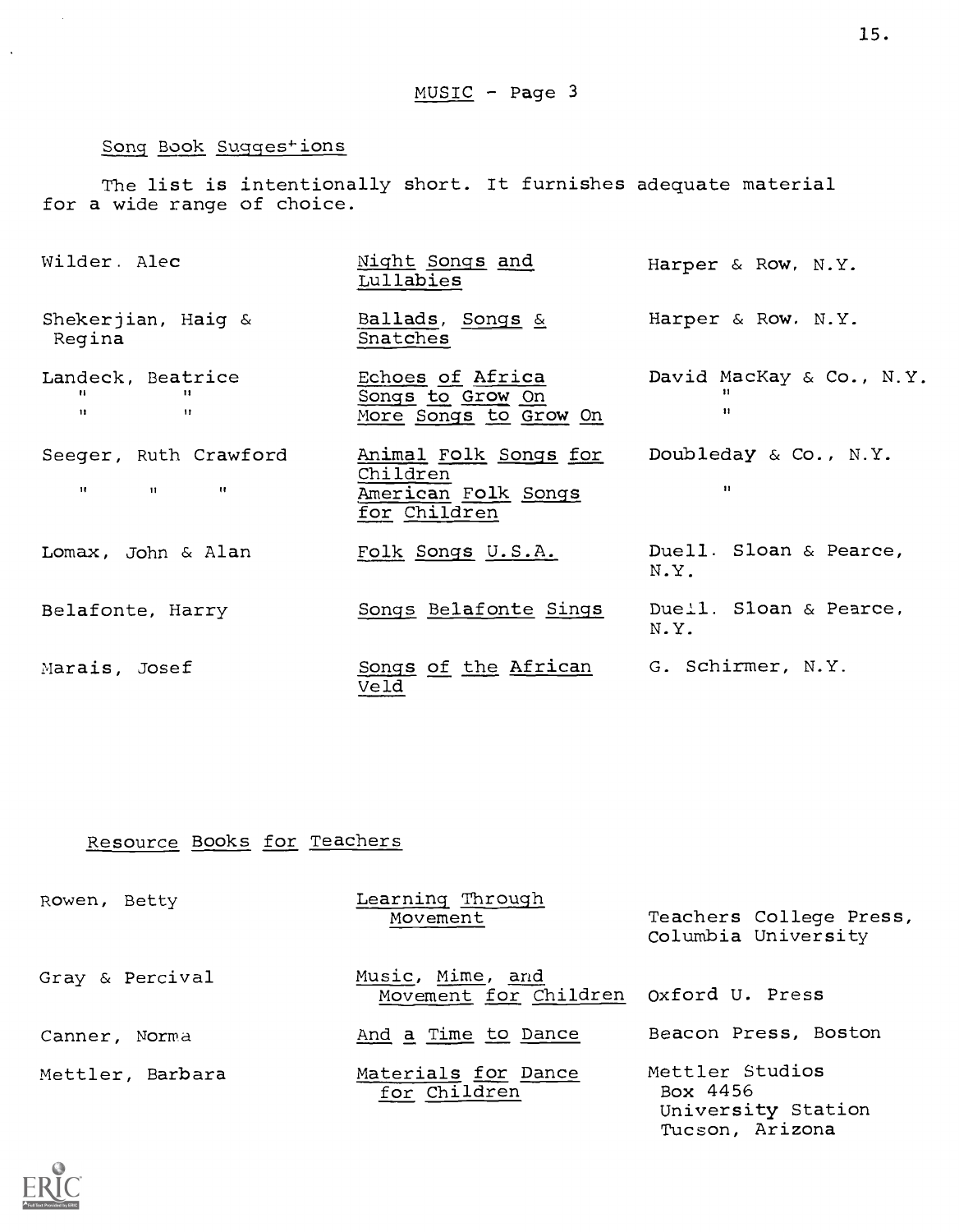POEMS TU ENJOY ALONE OR TOGETHER

| DAWN AND DUSK - Chosen and introduced by Charles Causley, Brockhampton<br>Press Ltd. Salisbury Road, Leicester, England                           |
|---------------------------------------------------------------------------------------------------------------------------------------------------|
| AS IF $-$<br>John Ciardi, Rutgers University Press, New Brunswick, N. J.<br>\$3.50                                                                |
| TAKE SKY<br>David McCord, Little, Brown and Company, Boston                                                                                       |
| FAR AND FEW<br>Rhymes of the Never Was and Always Is - David McCord,                                                                              |
| TO THOSE WHO SEE - Gwen Frostic                                                                                                                   |
| WIND SONG<br>\$3.00<br>Carl Sandburg, Harcourt, Brace & World, New York                                                                           |
| FOLLOWING THE SUN - selected and introduced by Leonard Clark, Odhams Books, Ltd.<br>Long Acre, London                                             |
| THE EARTH OWL AND OTHER MOON PEOPLE - Ted Hughes, Faber and Faber,<br>Russell Square, London                                                      |
| AN INHERITANCE OF POETRY - collected and arranged by Adshead and Duff,<br>Houghton Mifflin Company., The Riverside Press<br>\$5.00                |
| FAVORITE POEMS OLD AND NEW - Helen Ferris, Doubleday & Co., Garden City<br>New York $-$ \$5.95                                                    |
| OUT OF THE EARTH I SING - edited by Richard Lewis, W. W. Norton & Co.,<br>New York $-$ \$3.95                                                     |
| VERSE THAT IS FUN - Barbara Ireson, Faber and Faber, Russell Square,<br>London                                                                    |
| ONCE AROUND THE SUN - an anthology of poetry by Australian children,<br>compiled by Brian Thompson, Oxford University<br>Press, Melbourne, London |
| LONESOME CITIES - Rod McKuen, Random House, New York, 1968                                                                                        |
| STANYAN STREET AND OTHER SORROWS - Rod McKuen                                                                                                     |
| THE BAT-POET - Randall Jarrell, The MacMillan Co., New York, 1967                                                                                 |
| THE CREATURES CHOIR - Carmen Bernos de Gasztold, The Viking Press,<br>New York, 1965                                                              |
| PRAYERS FORM THE ARK - Carmen Bernos de Gasztold, The Viking Press, New York,<br>1968                                                             |
| ON CITY STREETS - Selected by Nancy Larrick, N. Evans and Co., New York, 1968                                                                     |



 $\langle \cdot, \cdot \rangle$ 

 $\bar{\mathcal{A}}$ 

16.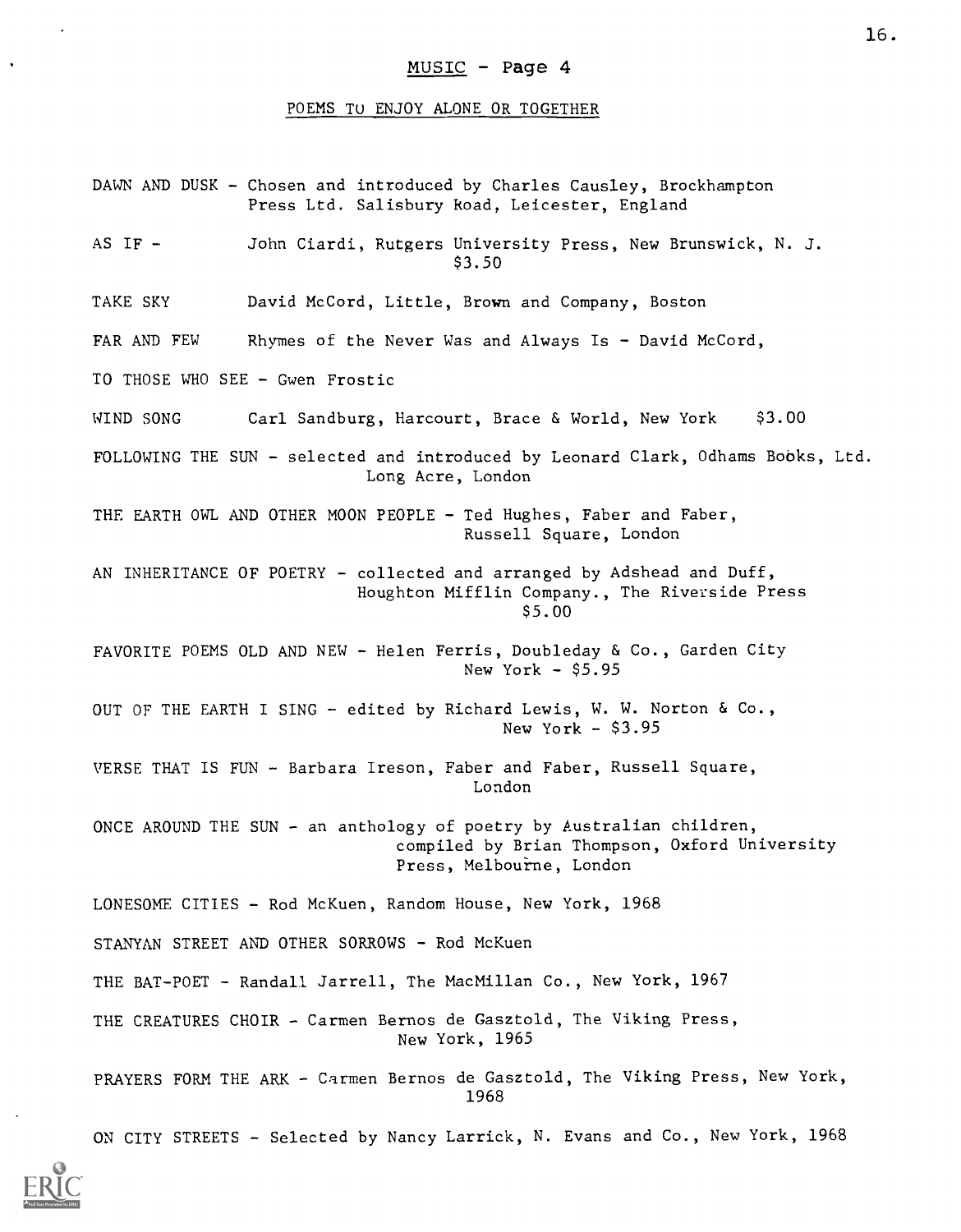ONLY THE MOON AND ME - Marcia Kay Keegan, J. B. Lippincott Co., Philadelphia or New York, 1969 CHILDREN WRITE POETRY, A CREATIVE APPROACH - Dover Publications, Inc., New York, 1967 REFLECTIONS ON A GIFT OF WATERMELON PICKLE compiled by Stephen Dunning, Edward Leuders, Hugh Smith, Scott, Foresman & Co. 1967 POEMS OF EARTH AND SPACE - Claudia Lewis, E. P. Dutton & Co., Inc. N. Y. 1967 OLD POSSUM's BOOK OF PRACTICAL CATS - T. S. Eliot, Harcourt, Brace & World, Inc.  $1939 - $2.50$ CRICKET SONGS - translated by Harry Behn, Harcourt, Brace & World, Inc., 1964 \$2.50 MR. SMITH AND OTHER NONSENSE - William Jay Smith, A Seymour Lawrence Book, Delacorte Press, 1968 - \$3.75 A PAPER ZOO - Selected by Renee Karol Weiss, The MacMillan Co., N. Y. 1968 MIRACLES - collected by Richard Lewis, Simon and Schuster, N. Y. 1966 - \$4.95 THE WIND AND THE RAIN - collected by Richard Lewis, Simon and Schuster, N. Y.  $1966 - $3.95$ WORDS - Robert Cfeeley - \$2.25 POEMS TO SOLVE - May Swenson - \$3.50 HAPPENINGS, NEW POEMS FOR SCHOOLS - edicted by Maurice Wollman and David Grugeon, George G. Harrap & Co., Ltd. London THE COMPLETE NONSENSE OF EDWARD LEAR - edited by Holbrook Jackson, Dover Publications, New York THE LOOKING GLASS BOOK OF VERSE - compiled by Janet Adam Smith, Random House, New York  $-$  \$2.49 VERY YOUNG VERSE - Barbara Peck & Antoinette Brown Suter, Houghton Mifflin Co., Boston TIME FOR POETRY - Arbuthnot, Scott, Foresman & Co., Chicago -  $$4.25$ A MOMENT OF WONDER - Richard Lewis, Dial Publ - \$3.95 THE MONSTER DEN OR LOOK WHAT HAPPENED AT MY HOUSE-AND TO IT - John Ciardi, J. B. Lippincott Co., Phila., N.Y., 1966 - S2.82



17.

 $MUSIC - Page 5$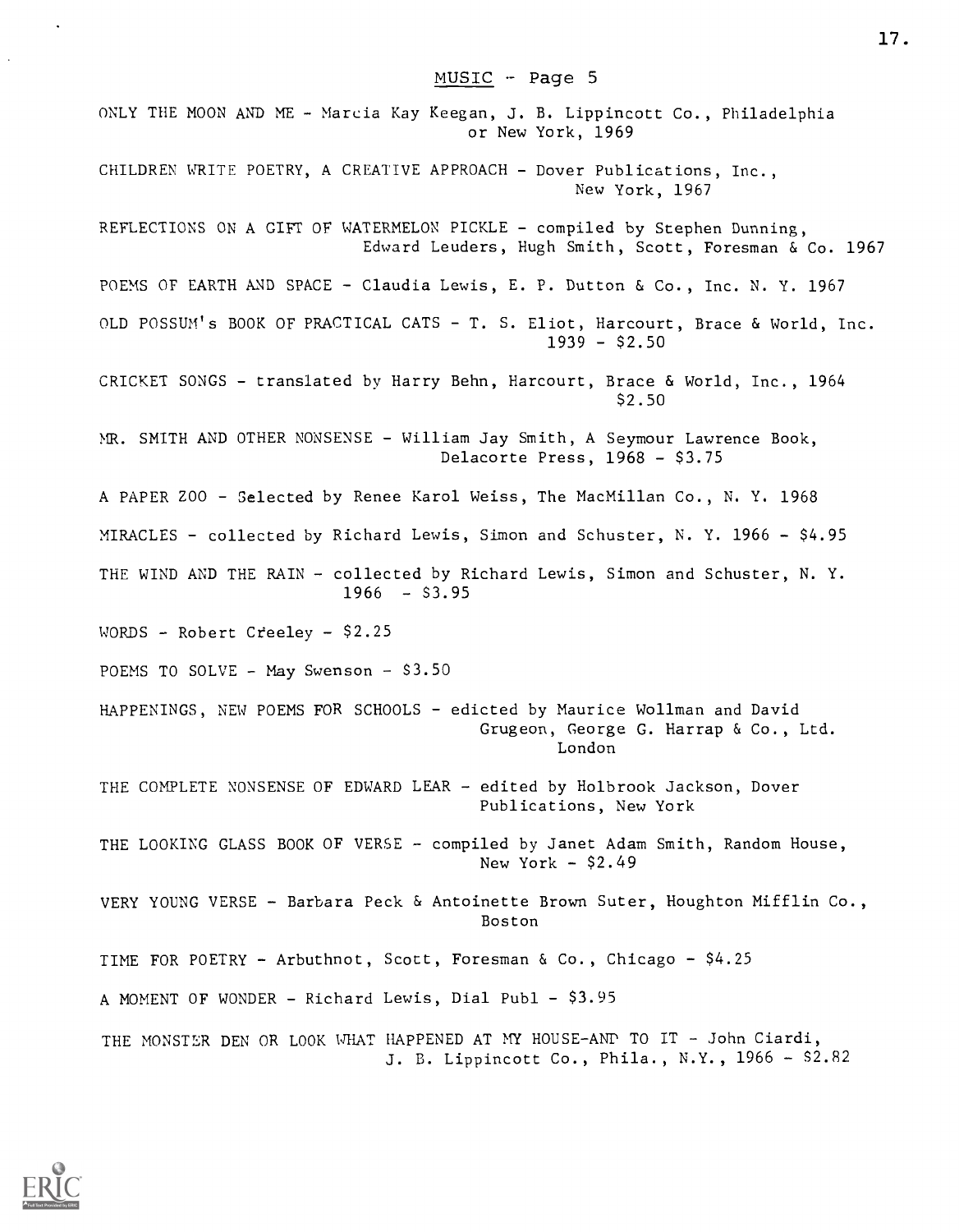#### DRAMATIC PLAY - Page 1

- I. Equipment for Housekeeping Area
- II. Equipment for Other Kinds of Dramatic Play-

#### I. Equipment for Housekeeping Area

Home made housekeeping furniture may be made from tri-wall, plywood, bricks, sturdy cardboard cartons, or from wooden boxes and crates.

Commercially made sturdy hard wood furniture is expensive, but lasts many years and is usually quite attractive. The following list of pieces are available from suppliers of early childhood educational equipment. A housekeeping corner may have merely a stove and table, or it may resemble a fully equipped kitchen, living room and bedroom. Establishing an area which will give children the idea of housekeeping and home life is of more importance than seeking to duplicate a fully equipped home.

The housekeeping area may include an actual play house or simply be a screened-off area in the classroom.

| Play frame<br>Old blankets, sheets,<br>bedspreads | XSEEPF           | <b>SEE</b>                             | 78.00          |
|---------------------------------------------------|------------------|----------------------------------------|----------------|
| Tri-wall interchangeable                          |                  |                                        |                |
| units (see C-Construction),                       |                  |                                        |                |
| may be used to fence off                          |                  |                                        |                |
| an area, or to build a                            |                  |                                        |                |
| house                                             |                  |                                        |                |
| Sink (formica top. real                           |                  |                                        |                |
| dish pan)                                         | OH 249           | Childcraft                             | 29.50          |
| Stove $(16\frac{1}{2}$ " wide)                    | NH 490           | Creative Playthings                    | 21.50          |
| $(24"$ wide)                                      | OH 245           | Childcraft                             | 26.00          |
| Refrigerator                                      | OH 246           | Childcraft                             | 28.50          |
| Hutch cupboard                                    | NH 491           | Creative Playthings                    | 28.50          |
| Ironing Board                                     | OH 113           | Childcraft                             | 8.50           |
| One or two of these:                              |                  |                                        |                |
| Bed                                               | $C$ 110          | Community Playthings                   | 12.50<br>14.00 |
| Bed, double decker                                | NQ 716           | Creative Playthings                    |                |
| Cradle                                            | C <sub>140</sub> | Community Playthings                   | 16.50          |
| Iron (wooden)                                     | OH 114           | Childcraft                             | 1.75           |
| House cleaning set                                |                  |                                        |                |
| (brooms, dust pan, etc.)                          | OH 158           | Childcraft                             | 4.95           |
| One or two Rocking Chairs                         | buy locally or   |                                        |                |
|                                                   | A 800            | Community Playthings                   | 8.50           |
| Dresser with mirror                               | OH 252           | Childcraft                             | 20.50          |
| Cooking set (aluminum) or                         | NH 289           | Creative Playthings                    | 6.00           |
| Cooking set (small sturdy                         |                  |                                        |                |
| pots and pans)                                    | buy locally      |                                        |                |
| Tea Set (aluminum)                                | NH 286           | Creative Playthings                    | 7.50           |
| Flatware (regular size)                           | buy locally      |                                        |                |
| Small table & chairs                              | 17/36            | Constructive Playthings                | 35.95          |
| Tolephone (wooden)                                | NA 358           | Creative Playthings                    | 4.50           |
| RIClephone                                        |                  | sometimes donated by Telephone Company |                |
|                                                   |                  |                                        |                |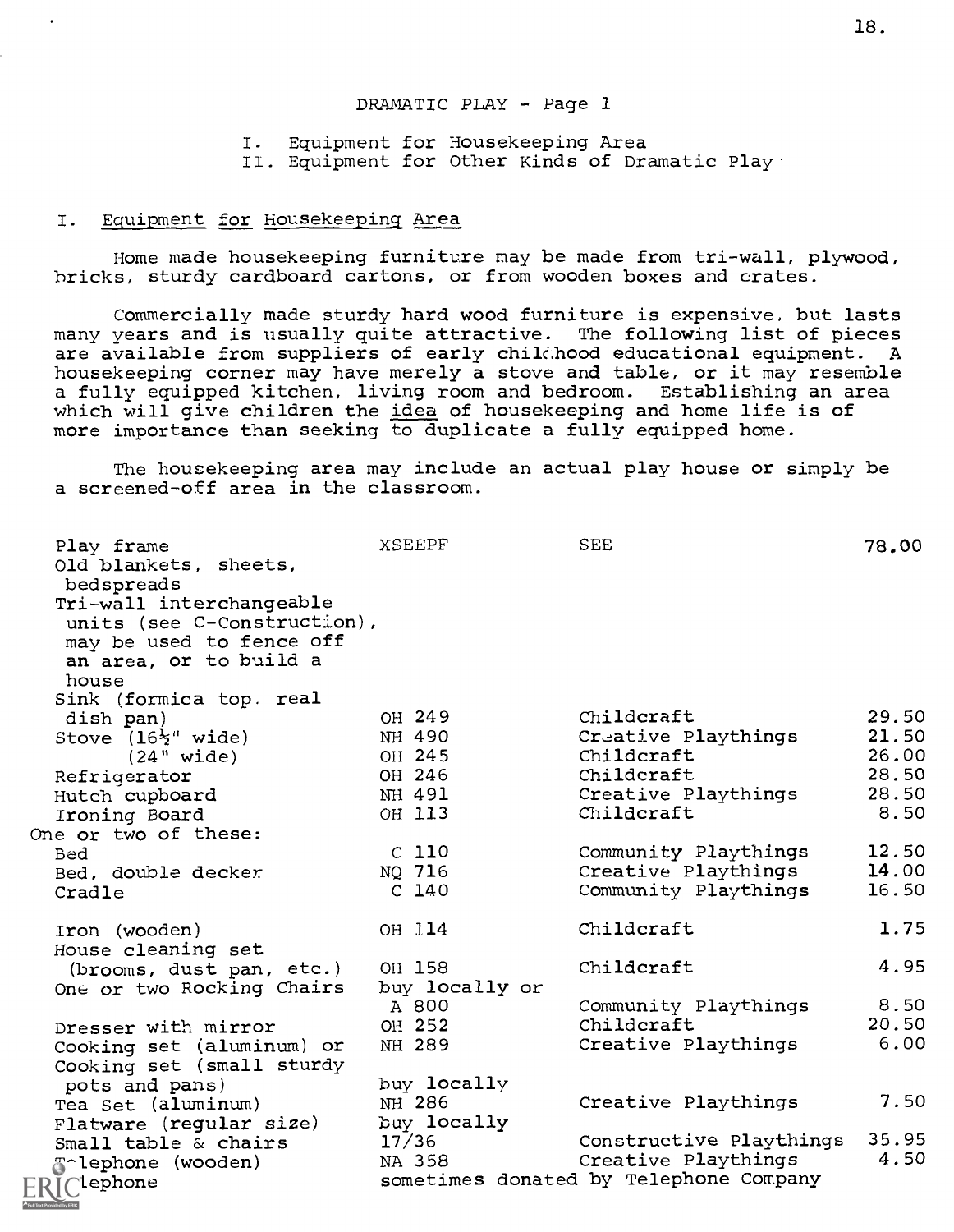Carriage Mirrors (hand & full length) C 130 Community Playthings 24.50 buy locally

Dress-up clothes - Donated - Dresses, hats, vests, pocket-books, boots, shawls, jewelry, neckties, uniforms: policeman, fireman, dortor nurse, sailor, etc.

Dolls - (see Section E) Family & Community life



 $\ddot{\phantom{a}}$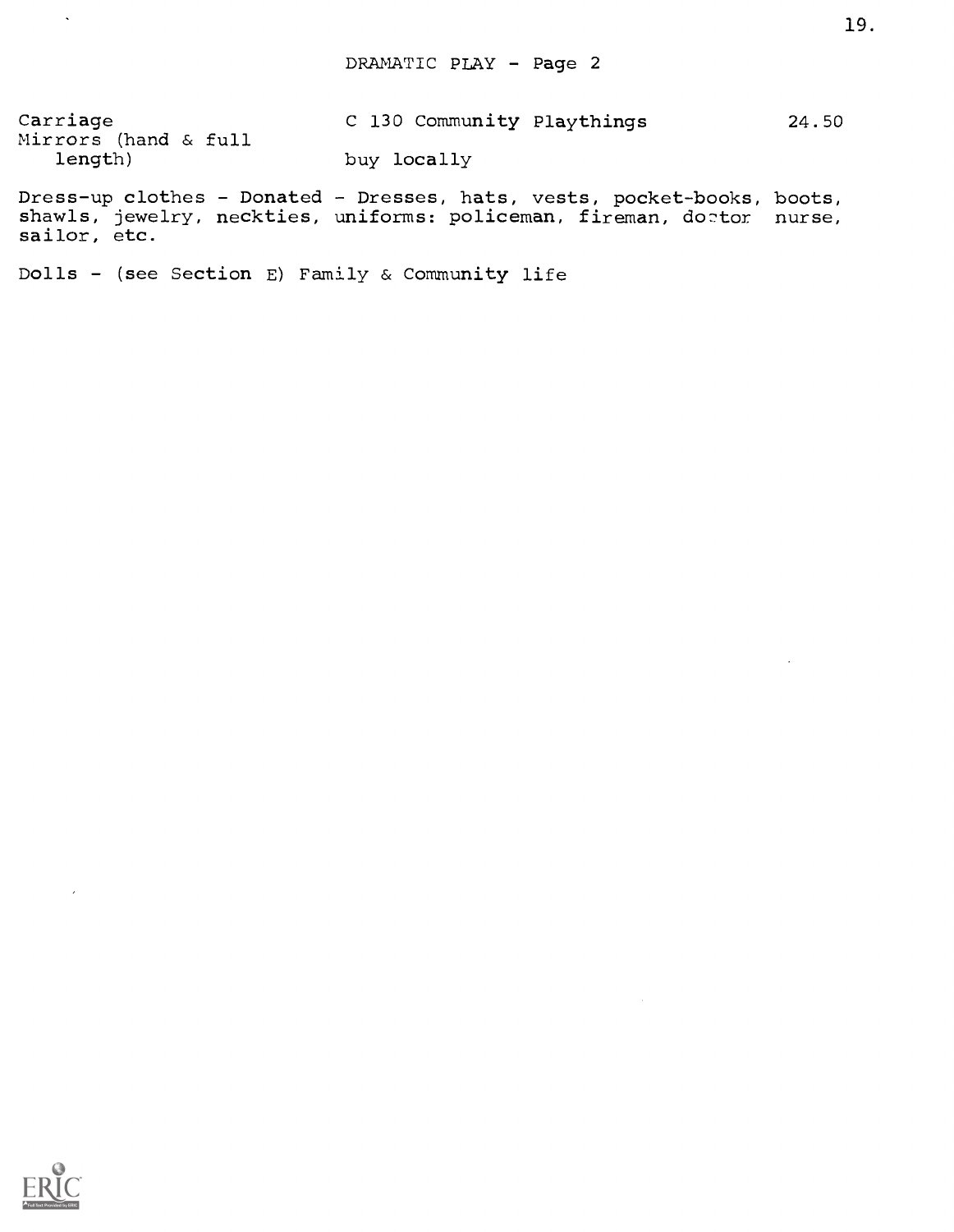#### DRAMATIC PLAY - Page 3

#### II. Equipment for Other Kinds of Dramatic Play

The classroom environment should allow freedom of personal expression so that children will be able to spontaneously assume character roles, and act out parts of current interest to them. This assuming of roles child development specialists tell us is an important learning process of young children. After a visit to the hospital a child may be particularly interested in the roles of doctor and nurse. When there is alot of interest in the U.S. about a rocket launching, children may want to be spacemen and build space ships. Through their dramatic play children often indicate to teachers their interests and concerns.

Before purchasing equipment or planning for specific dramatic play activities it is essential that the interests of both teacher and children be considered. A main purpose of dramatic play is to extend the ideas and interests of the people (both adult and children) in a particular classroom. The equipment listed below is suggestive rather than inclusive

#### A. Medical Equipment

| Stethoscopes                | ON 233 | Childcraft | 2.75 |
|-----------------------------|--------|------------|------|
| Nurse & Doctor uniforms     |        |            |      |
| Blocks or boards for making |        |            |      |
| an "operating table"        |        |            |      |
| (see C-construction)        |        |            |      |
| Doctors' bags               |        |            |      |
| Toy ambulance (see D-       |        |            |      |
| transportation)             |        |            |      |
|                             |        |            |      |
|                             |        |            |      |

#### B. Farming Equipment

| Blocks & boards for barn<br>and fences (see C-<br>construction) |                 |                         |       |
|-----------------------------------------------------------------|-----------------|-------------------------|-------|
| Over-alls, straw hats                                           | donated         |                         |       |
| Wooden figures:                                                 |                 |                         |       |
| Set of 13 farm animals                                          | 2001            | Constructive Playthings | 2.00  |
| Set of farm family                                              | 2002            | Constructive Playthings | 2.00  |
| Rubber figures:                                                 |                 |                         |       |
| Set of 7 farm animals                                           | NB 988          | Creative Playthings     | 10.75 |
| Tractor trailer                                                 | T <sub>22</sub> | Community Playthings    | 24.75 |
|                                                                 |                 |                         |       |



20.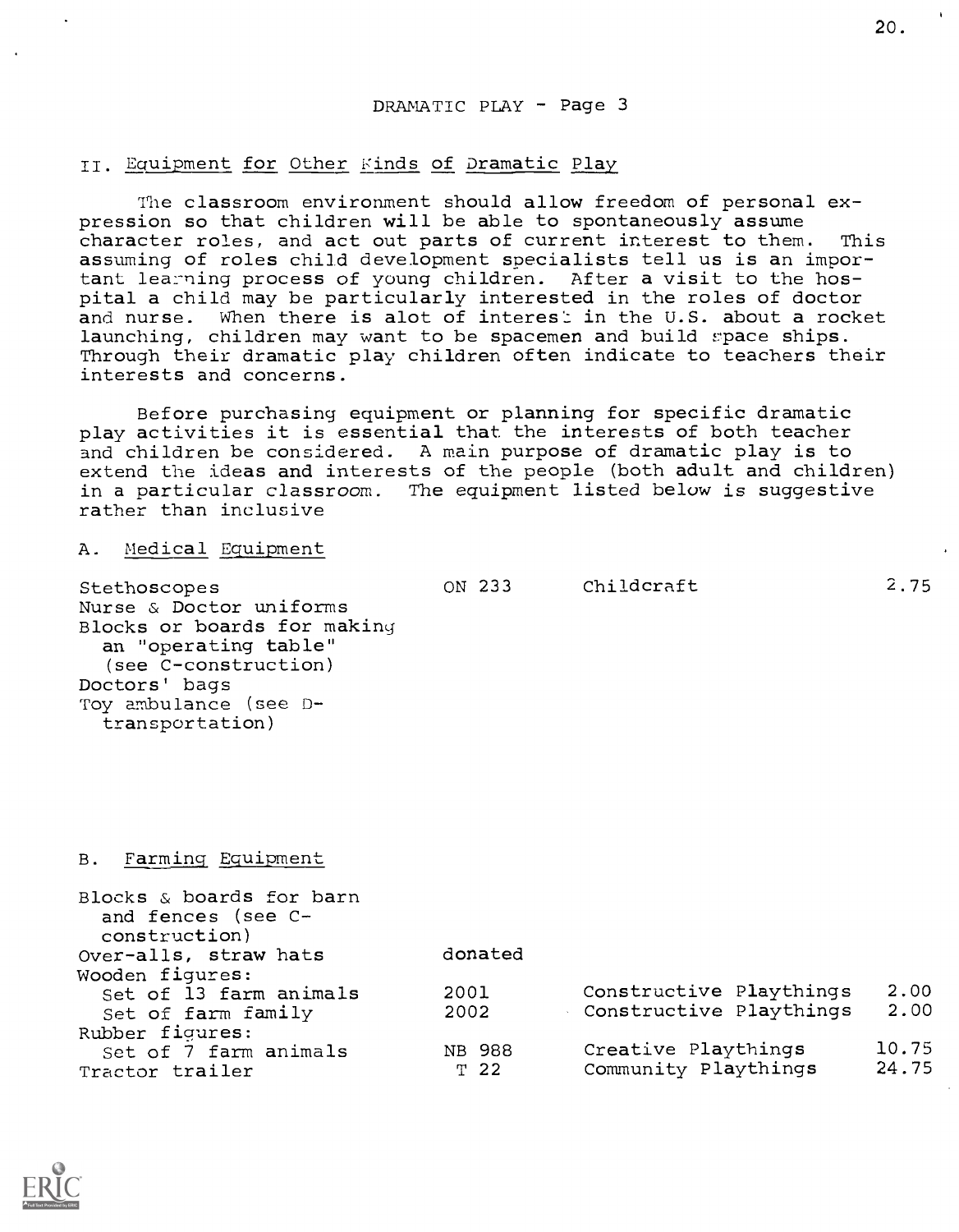## DRAMATIC PLAY - Page 4

## C. Construction Equipment

 $\sim$   $\sim$ 

 $\sim$   $\sim$ 

| Tri-wall - interchangeable units<br>of this material with wooden<br>nuts and short threaded dowels<br>for bolts for joining pieces<br>may be used to build houses,<br>barns, boats, space ships, etc. |        | Sheets of Tri-wall may also<br>be slotted together to stand<br>as dividers, rooms, stores,<br>puppet theatres, etc. |        |  |  |  |  |
|-------------------------------------------------------------------------------------------------------------------------------------------------------------------------------------------------------|--------|---------------------------------------------------------------------------------------------------------------------|--------|--|--|--|--|
| Unit blocks:                                                                                                                                                                                          |        |                                                                                                                     |        |  |  |  |  |
| Full set, 760 pcs.                                                                                                                                                                                    | OB 357 | Childcraft                                                                                                          | 235.00 |  |  |  |  |
| Half set, 380 pcs.                                                                                                                                                                                    | OB 358 | Childcraft                                                                                                          | 119.00 |  |  |  |  |
| Hollow blocks, School Set,                                                                                                                                                                            |        |                                                                                                                     |        |  |  |  |  |
| 80 pcs.                                                                                                                                                                                               | NP 130 | Creative Playthings                                                                                                 | 235.00 |  |  |  |  |
| Half-scale Unit Blocks,                                                                                                                                                                               |        |                                                                                                                     |        |  |  |  |  |
| (recommend two sets)                                                                                                                                                                                  | NB 647 | Creative Playthings                                                                                                 | 5.95   |  |  |  |  |

## D. Transportation Equipment

| Large wooden vehicles:                     |        |        |                                               |         |
|--------------------------------------------|--------|--------|-----------------------------------------------|---------|
| Dump truck                                 |        | OB 243 | Childcraft                                    | 13.50   |
| Flat bed trailer truck OB 241              |        |        | Childcraft                                    | 15.50   |
| Small wooden vehicles & boats:             |        |        |                                               |         |
| Police car                                 | OB 275 |        | Childcraft                                    | 6.50    |
| Ambulance                                  |        | OB 277 | Childcraft                                    | 6.50    |
| Sedan                                      |        | OB 255 | Childcraft                                    | 6.50    |
| Station wagon                              |        | OB 256 | Childcraft                                    | 6.50    |
| OB 191 Childcraft<br>Ferry boat            |        |        |                                               | 7.95    |
| Steamer-Freighter-Tanker OB 192 Childcraft |        |        |                                               | 8.50    |
| Tugboat                                    | OB 120 |        | Childcraft                                    | 8.00    |
| Steering wheel                             |        | OB 215 | Childcraft                                    | 6.75    |
| Steering wheel                             |        |        | donated from old car, mounted in box or crate |         |
| "Matchbox" series of miniature cars        |        |        | locally                                       | .69 ea. |



21.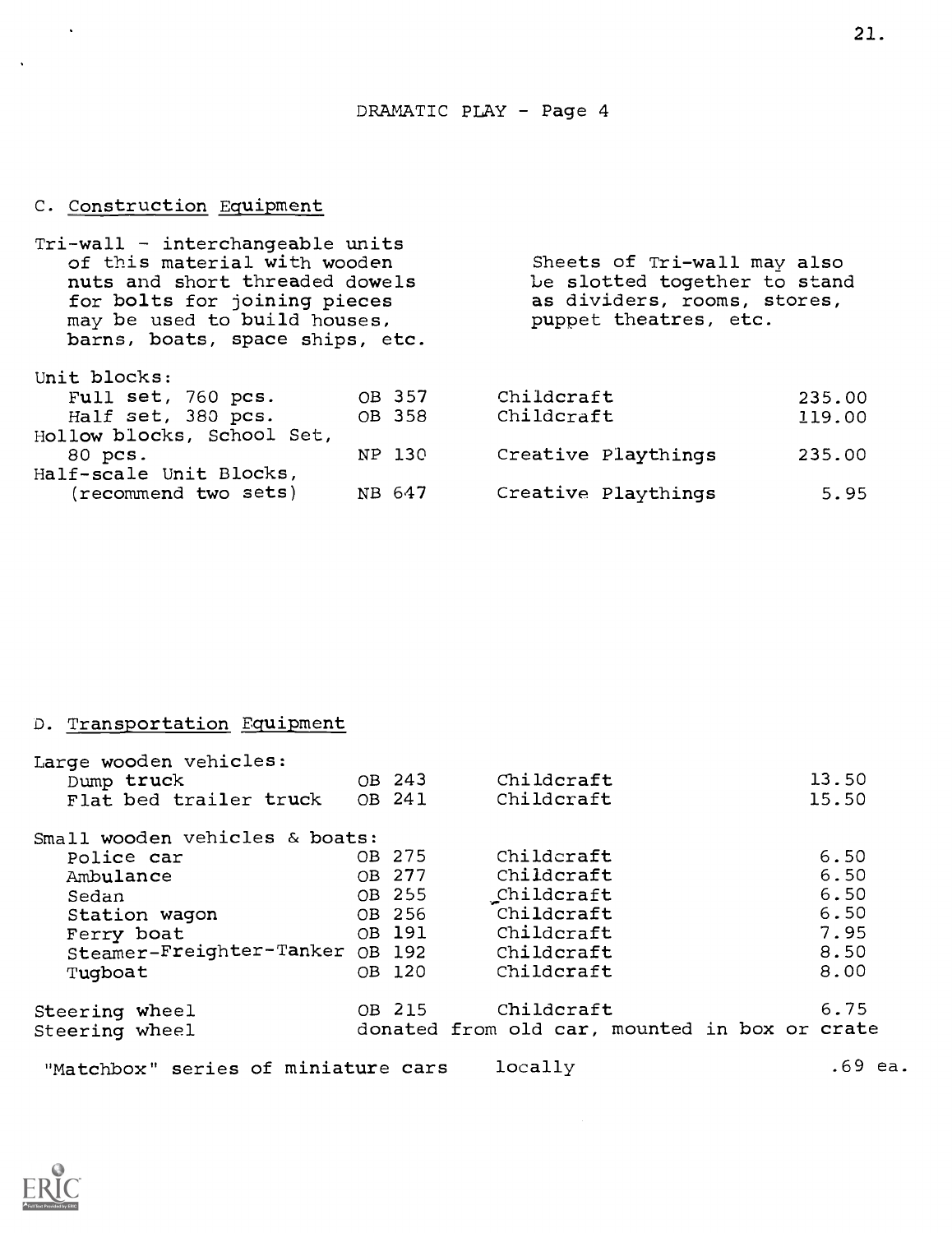#### E. Family & Community Life

Dolls - unbreakable - should have different sizes, shapes, sex, colors, ethnic features, and other characteristics as follows: Some dolls should be washable Some dolls should be cuddly Some dolls should be easy to dress and undress Some dolls should be big enough to "walk" Vinyl baby dolls: white Black Sasha dolls: Girl Boy Rag dolls: Girl Boy Dee Bee (large black the state of the state of the state of the state of the state of the state of the state o<br>the state of the state of the state of the state of the state of the state of the state of the state of the st cuddly doll) Baby Nancy (black, nurses, wets, rooted ha r in different styles) Large "walking" dolls Doll clothes: a good item for parents or volunteers to make. They should be easy to put on and take off. Fabric must be washable. OH 160 OH 161 ND 341 ND 342 Childcraft Childcraft 2.50 2.50 Creative Playthings 15.75<br>Creative Playthings 15.75 Creative Playthings 120 a Liberty House<br>120 b Liberty House Liberty House 4.95 4.95 (both for 9.50)  $\frac{1}{1000}$  Shindana Toys 6.00 Shindana Toys 4.00 purchase locally from discount toy stores Doll sheets & blankets: also a good item for parents to make Puppets: alack Family Hand 90 234 Childcraft 12.00<br>White Family Hand 0D 185 Childcraft 12.00 White Family Hand Small figures: Stationary White Family NB 290 Creative Playthings 5.95<br>Stationary Black Family NB 490 Creative Playthings 5.95 Stationary Black Family Stationary Black Community Workers MB 405 Creative Playthings 6.50 Stationary White Community Workers MB 305 Creative Playthings 6.50 Talk with Puppets:<br>Porpoise Porpoise **Childcraft** 2.50 Duck OD 206 Childcraft 2.50 Baby Bear 0D 207 Childcraft 2.50

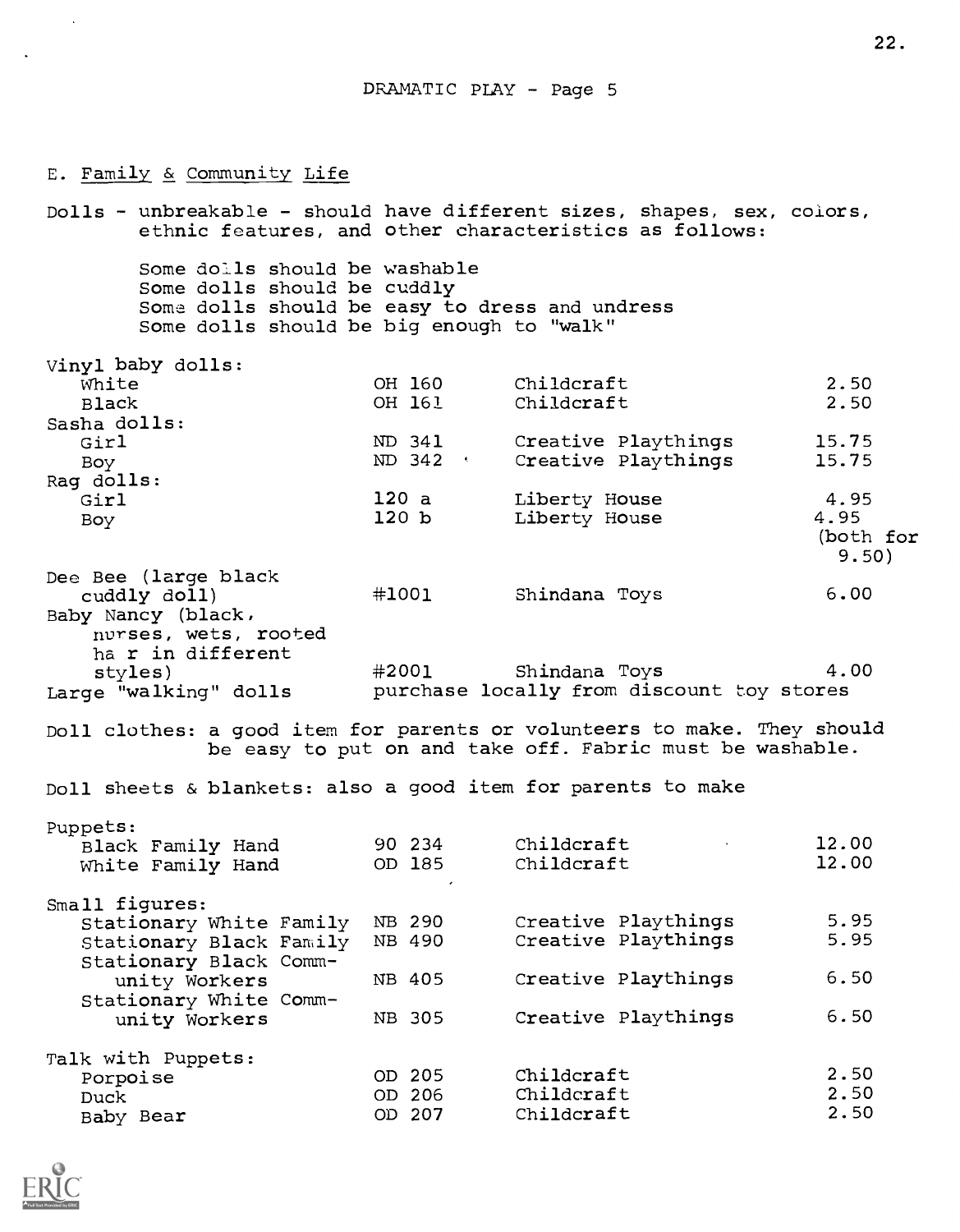#### DRAMATIC PLAY - Page 6

| Wolf | 208<br>OD. | Childcraft | 2.50 |
|------|------------|------------|------|
| Pig  | 209<br>CC  | Childcraft | 2.50 |

F. Store Equipment

Store front made of tri-wall or cardboard cartons

Cash register, preferably real second hand, rather than toy

Play money bu locally

Merchandise - Depends on type of store: Shoe store - use shoes from dress-up area Food store - equipped with empty boxes and cartons Florist's shop - real flowers gathered by children Lemonade & popcorn can be made by children and "sold" to their classmates Etc.

#### G. Space Ships

Space ships and rockets may be made by children using any of the items listed under C-construction.

Helmets can be made from small plastic pails, cardboard, old football helmets, etc.

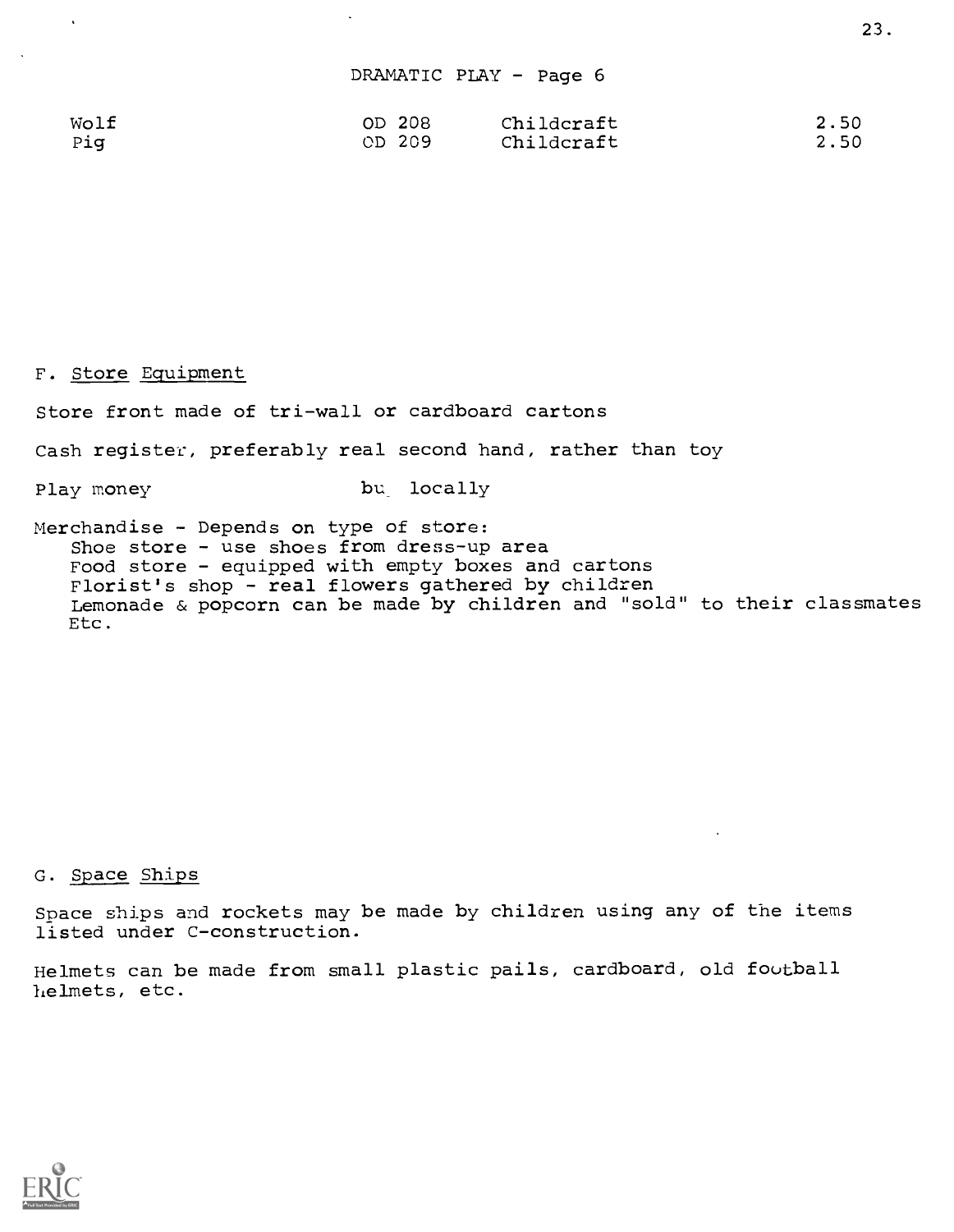H. Other Equipment

The list of other dramatic play possibilities for which equipment may be desired is as long as the imagination of the teacher and the children. They may want to go "fishing", thus string and pole may be provided. They may want to be zoo animals  $-$  blocks build fine cages. They may want to dig for gold  $-$  a shovel on the playground or in the sand box will take care of this. They may want to be super-man, fairies, monsters, rabbits. clowns. Bolts

of cloth, make-up which can be washed off easily, capes, wings, can transform children into whatever role they desire to play.

Dinosaur Kit (24 different miniature dinosaurs) 70,817 Edmund Scientific 6.00

#### I. Outdoor Dramatic Play Equipment

Should be built locally or donated: Sand box Old boat Old car Play houses Tunnels Jungle gyms (often become mountains or cages) Small toys & figures for sand box (see  $E$  - Family & Community Life)

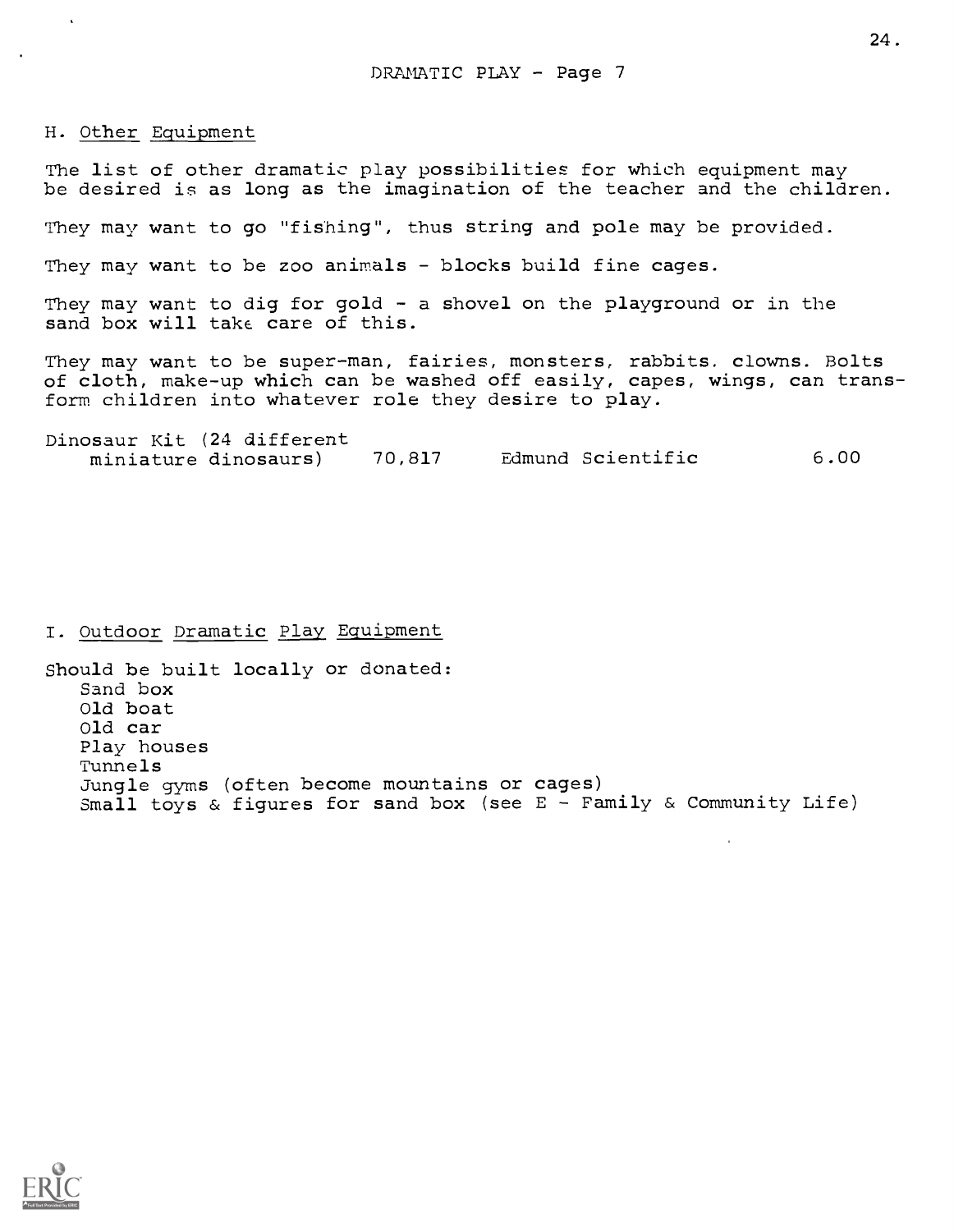#### WOODWORKING

1. Workbench, 24" high NA 442 Creative Playthings<br>same, with tri-wall base **Workshop for Learn**: Workshop for Learning Things Vise, for above Real Tools, Not Toys - purchase from local supplier 2. 4 small Claw Hammers 3. 1 Crosscut Saw 4. 2 Keyhole Saws 5. 2 Small Screw Drivers 6. Screw Driver Electrical 7. 2 Pliers 8. 2 Coping Saws 9. Wire 10. Wire Cutter 11. Sand Paper 12. Doweling - varying widths wooden squares and circles for nuts threading kit 13. Paint 14. Turpentine 15. Shellac 16. Brushes 17. Wood 18. Pegboard 19. Springs 20. Hinges, knobs, nails, screws, nuts, bolts 21. Large metal pulleys,various sizes 22. Rope, nylon cording 23. Rasp and files COOKING EQUIPMENT 1. Mixing Bowls 2. Measuring Cups 3. Measuring Spoons 4. Cake tins, pie plates, cookie sheets, muffin tins 5. Sauce Pans 6. Mixing Spoons 7. Frying Pan 8. Timer 9. Rolling Pin 10. Aprons 11. Pot Holders 12. Towels 13. Hot Plate 14. Oven - portable if necessary 59.00 23.40 4.65

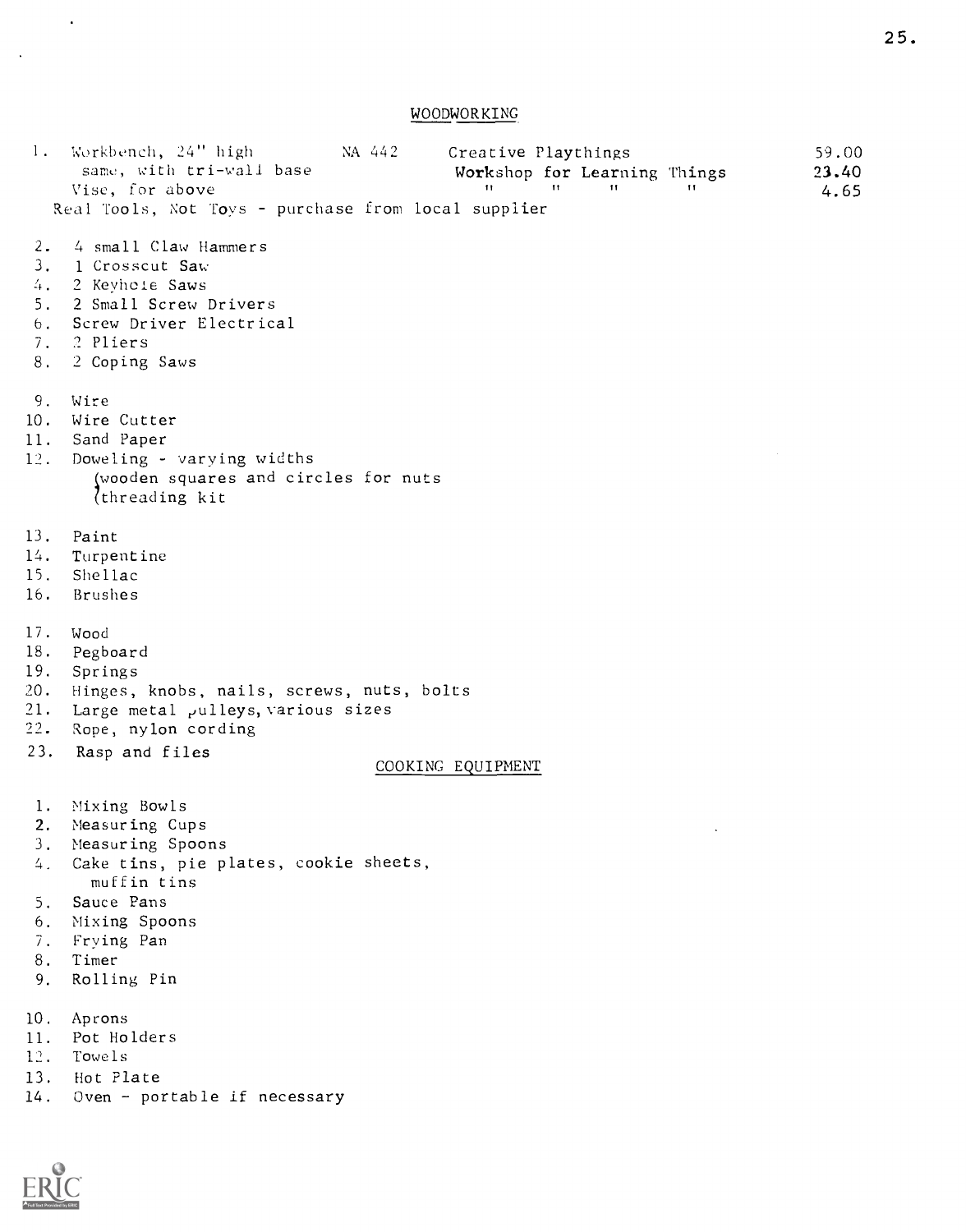#### MATHEMATICS - INTRODUCTION

This list is a guide for materials which are useful in the area of Mathematics. It is to be used with discretion; if an article is listed as "essential" and you have no idea what it is then look for it in the catalogue; if you still have doubts about its usefulness then ask your advisors about it. Do not order equipment blind!

The first section of the list is a collection of items, both commercial and non-commercial, which we consider to be essential for a rich Mathematical environment. We consider these materials basic materials as they are open-ended in the ways they can be used and their uses can cover many areas of development.

Although we have labeled this section essential, when ordering the commercial materials listed, thought must be given to the allotment of your budget in relation to other areas in the classroom. It may not be possible or indeed necessary to order all the commercial articles listed here. We do, however, consider it possible and advisable to have most of the non-commercial articles available.

We have included a sample sheet showing how examples of different types of materials from the basic list can be used to cover many areas of development in Mathematics. We hope this will encourage you to look beyond the material to the uses it can be put to.

Much of the child's Math experience will occur outside the recognizable "Math Corner" and will come from activities labeled as "Art", "Science", "Sand & Water Play", etc. For this reason we may refer you to other parts of the materials list for some of the basic materials.

The later parts of this list are collections of most of the available materials which we consider either desirable or interesting (but not necessary) extensions of the basic materials. We suggest that with the construction materials you would be better off to order a large quantity of one type rather than one little set of each.

Omitted from the list are articles which we consider not desirable for this age-group, articles which are too expensive for what they add, and articles we consider poorly made or highly prone to breakages for other reasons.

All parts of the Math Materials list will be added to as we find more exciting raw materials, develop new ideas for existing materials, and scan the catalogues for :he latest innovations in the commercial field.

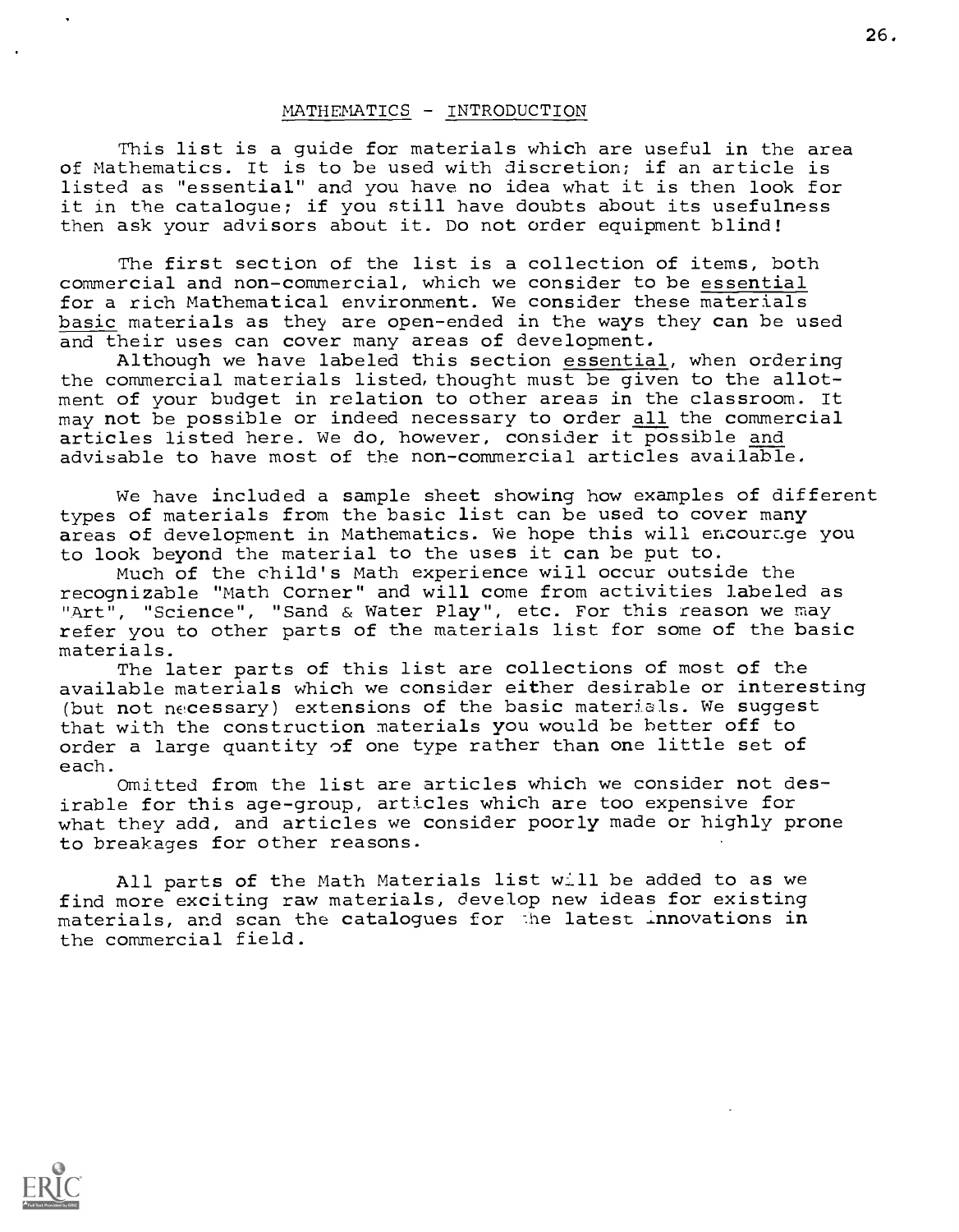|                                                                     | Discrimination<br>Sorting & Ordering | Relations<br>Pattern | Outside<br>vð.<br>$\begin{array}{l} \text{Boundary} \\ \text{Regions} \\ \text{Inside} - \text{C} \end{array}$ | Measurement   | Volume       | Balance<br>$\infty$<br>Weight | Geometric Relations | Relations<br>Logical | Number Work<br>(Computation) | Symbolization<br>(Representation) |  |  |
|---------------------------------------------------------------------|--------------------------------------|----------------------|----------------------------------------------------------------------------------------------------------------|---------------|--------------|-------------------------------|---------------------|----------------------|------------------------------|-----------------------------------|--|--|
| 1. Attribute Blocks                                                 | $\mathbf{X}$                         | $\mathbf X$          | $\mathbf X$                                                                                                    |               |              |                               | $\mathbf x$         | $\mathbf{X}$         | $\mathbf{X}$                 | $\mathbf x$                       |  |  |
| 2. Chess & Checkers                                                 |                                      | $\mathbf X$          |                                                                                                                |               |              |                               | $\mathbf x$         | $\mathbf{X}$         |                              |                                   |  |  |
| 3. Tangrams                                                         | $\mathbf{X}$                         | $\mathbf X$          | $\mathbf X$                                                                                                    | $\mathbf{X}$  |              |                               | X                   |                      |                              |                                   |  |  |
| 4. Lego                                                             | $\mathbf x$                          | $\mathbf X$          | $\mathbf X$                                                                                                    | X             | $\mathbf{X}$ | $\mathbb{X}$                  | X                   | <b>X</b>             |                              | X                                 |  |  |
| 5. Unifix Cubes                                                     | $\mathbf X$                          | $\mathbf X$          | $\mathbf X$                                                                                                    | X             | X            | X                             |                     | X.                   | X                            | X                                 |  |  |
| 6. Canes, Doweling,<br>Wood Slats                                   | $\mathbf x$                          | $\mathbf X$          | X                                                                                                              | X             |              | X                             | $\mathbf x$         |                      | X                            | X                                 |  |  |
| 7. Miniatures -<br>Cars, Animals,<br>etc.                           | $\mathbf{X}$                         | $\mathbf X$          | X                                                                                                              | $\mathbf X$   | IX.          | $\mathbf X$                   |                     | X                    | X                            | $\mathbf X$                       |  |  |
| 8. Stones, Shells,<br>Spools, Bottle<br>Caps, String,<br>Yarn, etc. | X                                    | $\mathbf X$          | $\mathbf X$                                                                                                    | $\mathbf X$   | $\mathbf X$  | $\mathbf x$                   | $\mathbf x$         | X                    | X                            | X                                 |  |  |
| 9. Sugar Cubes,<br>Macaroni<br>Beans,                               | $\mathbf X$                          | $\mathbf X$          | $\mathbf X$                                                                                                    | $\mathbf X$   | X            | $\mathbf{X}$                  | $\mathbf X$         | X                    | X                            | $\mathbf x$                       |  |  |
| 10. Calendars, Ads,<br>Schedules,<br>Newspapers                     | $\mathbf x$                          |                      |                                                                                                                | X.            |              |                               |                     |                      | X                            | X                                 |  |  |
| 11. Geo Boards                                                      | X.                                   | $\mathbf X$          | X                                                                                                              | $\frac{1}{2}$ |              |                               | X                   | X                    | X                            | X                                 |  |  |

Sample applications of some materials to the various areas of mathematical development.



 $\ddot{\phantom{0}}$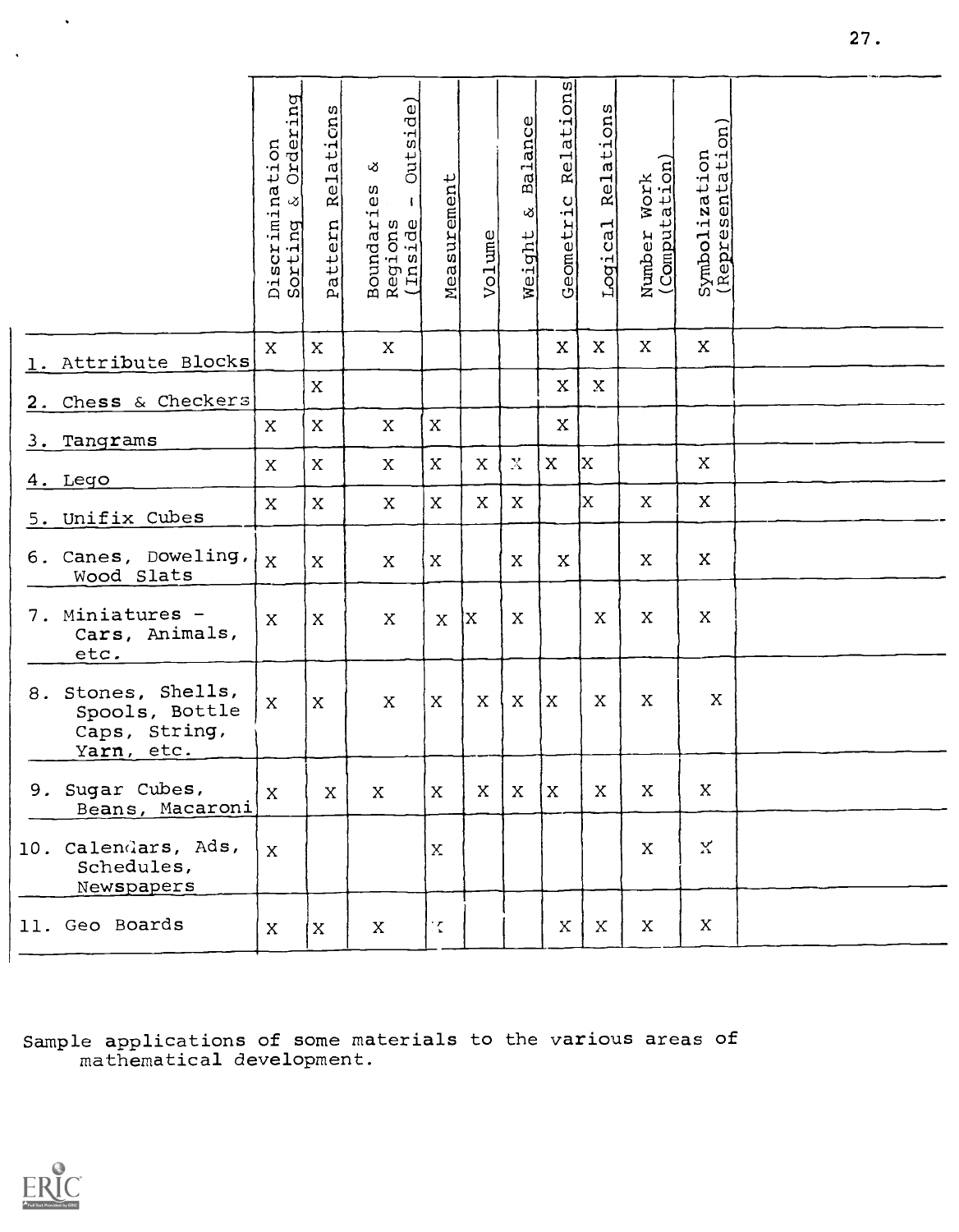# MATHEMATICS - Basic Materials - Page 1

 $\mathcal{L}_{\mathcal{A}}$ 

 $\sim$   $\sim$ 

| Chess & Checkers set                          | buy locally or<br>163 | Milton Bradley                    | 1.30         |
|-----------------------------------------------|-----------------------|-----------------------------------|--------------|
| Unifix Cubes (order at least 3 sets)          |                       |                                   |              |
| 10 ea. of 10 colors                           | $102 - U - 08$        | <b>REC</b>                        | 4.00         |
| Geo-Squares (geoboards)                       | $G - 2$               | Scott Scientific                  | 8.50/5       |
| Colored Rubber Bands                          | buy locally or        |                                   |              |
| pkg. of $200+$                                | BANDO1                | <b>SEE</b>                        | .35          |
| 10 or more pkgs.                              |                       |                                   | $.30$ ea.    |
| Beads and Laces                               | 470F                  | Milton Bradley                    | 6.50         |
| Craft-Stix                                    |                       |                                   |              |
| (popsicle sticks)                             |                       | Constructive Playthings           | 1.20/1000    |
| Tonque Depressors                             | 92692                 | Hammett                           | 2.75/500     |
| Counting Sticks -- assorted colors            |                       |                                   |              |
| 2 <sup>ii</sup>                               | 64046                 | $\mathbf{H}$                      | .60/100      |
| 4"                                            | 64048                 | $\mathbf{H}$                      | .85/100      |
| 8"                                            | 64051                 | $11 -$                            | 1.30/100     |
| 12"                                           | 64053                 | $\mathbf{H}$                      | 1.90/100     |
| Tape Measures                                 | buy locally           |                                   |              |
| Yard Sticks                                   | $\mathbf{H}$          |                                   |              |
| Meter Sticks                                  | $11 -$                |                                   |              |
| Canes, Doweling, Wood Slats                   | $\mathbf{H}$          |                                   |              |
| Stickers -- l" square                         | n                     | (various colors)                  |              |
| Graph Paper $-- 8\frac{1}{2}$ " x 11"         |                       |                                   |              |
|                                               | 12560                 | Hammett                           | $2.70$ /ream |
| 1" squares<br>$1/2$ " squares                 | 12551                 | $\mathbf{H}$                      | $2.70$ /ream |
|                                               | 12541                 | $\mathbf{H}$                      | $2.70$ /ream |
| $1/4$ " squares                               |                       |                                   |              |
| Miniature toys by the bag                     |                       | buy locally (usually available in |              |
| airplanes, cars,                              |                       | large $5 \& 10$ or                |              |
| animals, etc.                                 |                       | discount store)                   |              |
|                                               |                       |                                   |              |
| Straws and Pins                               | $\mathbf{11}$         |                                   |              |
| Toothpicks                                    | $\mathbf{H}$          |                                   |              |
| String, Wire, Shoelaces                       | $\mathbf{H}$          |                                   |              |
| Yarn. Ribbon, Cording,                        |                       |                                   |              |
| Felt, Scrap material                          |                       | scrap from local companies        |              |
|                                               |                       |                                   |              |
| Stones, Shells, Pine cones,                   |                       | collect with children's           |              |
| Spools, Bottle caps,                          |                       | and parents' assistance           |              |
| Buttons, Beads                                |                       |                                   |              |
|                                               |                       |                                   |              |
| Jars, Cans, Egg cartons,                      |                       | collect from parents              |              |
| Boxes (all sizes and shapes),                 |                       |                                   |              |
| Cardboard                                     |                       |                                   |              |
|                                               |                       |                                   |              |
| Sugar cubes, beans, macaroni                  |                       | buy locally                       |              |
|                                               |                       |                                   |              |
| Calendars, Train, Bus,                        |                       |                                   |              |
| and Plane schedules                           | collect locally       |                                   |              |
|                                               |                       |                                   |              |
| T.V. Guides, Newspapers,                      |                       |                                   |              |
| Supermarket ads                               |                       | collect locally                   |              |
|                                               |                       |                                   |              |
| Inter sheets of masonite pegboard buy locally |                       |                                   |              |
|                                               |                       |                                   |              |
|                                               | NN 115                | Creative Playthings               | .80/100      |

28.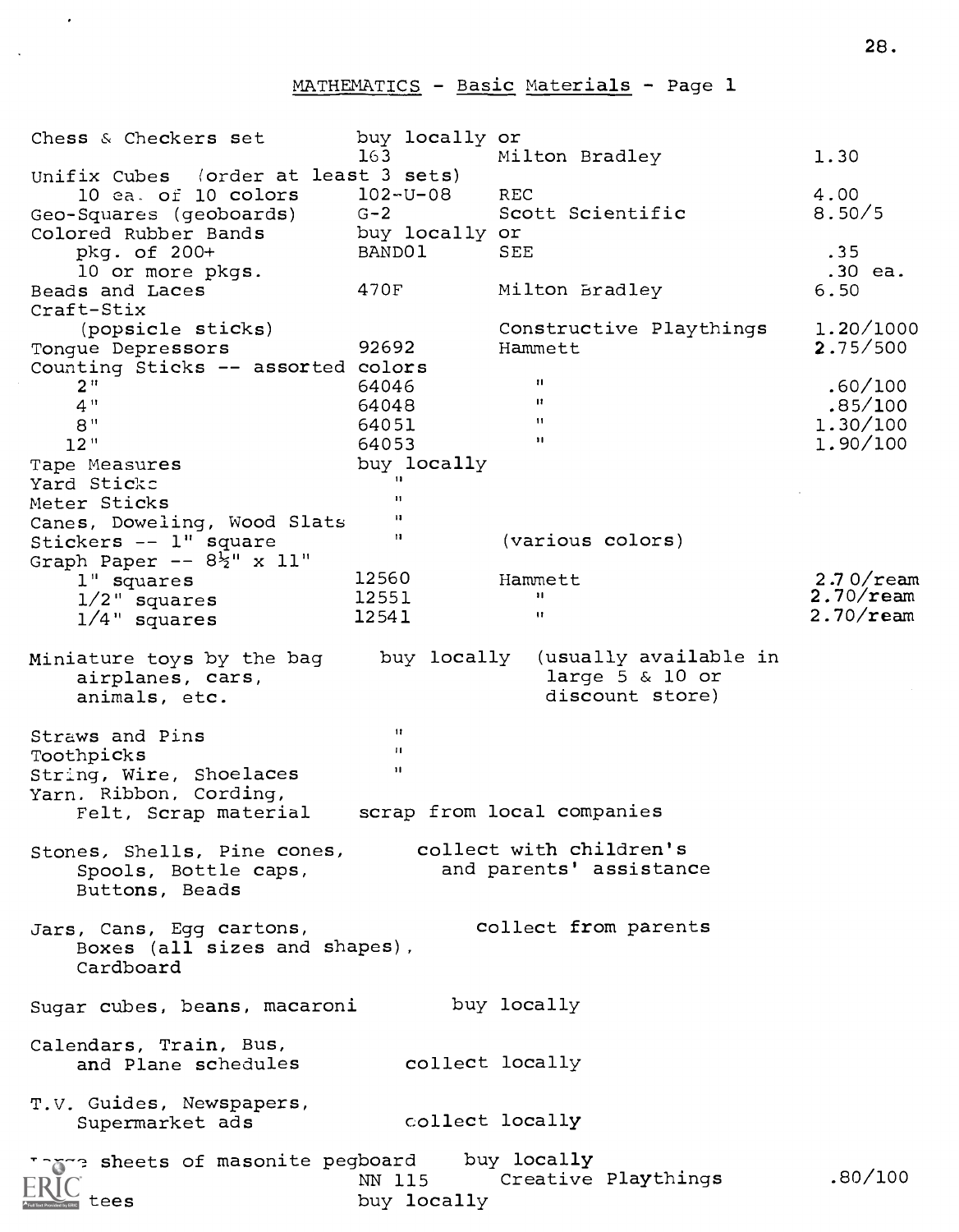| Pattern Blocks                                                     | PBCK01         | <b>SEE</b>        | 10.75       |
|--------------------------------------------------------------------|----------------|-------------------|-------------|
| Teacher's Guide for                                                |                |                   |             |
| Pattern Blocks                                                     | 17560          | McGraw-Hill       | 2.64        |
| Geo-Blocks                                                         | 17523          | $\mathbf{H}$      | 32.50       |
| Teacher's Guide for                                                |                |                   |             |
| Geo-Blocks                                                         | 17524          | $\mathbf{H}$      | 2.46        |
|                                                                    |                |                   |             |
| Attribute Games (ESS)                                              | AGCK00         | <b>SEE</b>        | 8.85        |
| Teacher's Guide for                                                |                |                   |             |
| Attribute Games                                                    | 18479          | McGraw-Hill       | 4.86        |
| Attribute Games with guide AGCKTG                                  |                |                   | 12.95       |
|                                                                    |                | SFE               |             |
| One of these, or one of each type:                                 |                |                   |             |
| Thenes Logical Blocks $(4 \times 3 \times 2 \times 2 = 48$ blocks) |                |                   |             |
| large plastic set                                                  | Z 80007        | Herder & Herder   | 19.50       |
| medium wood set                                                    | Z 80300        | 11                | 6.50        |
| small plastic set                                                  | Z 80301        | $\mathbf{H}$      | 3.50        |
| Invicta Attribute Blocks (5 x 3 x 2 x 2 = 60 blocks)               |                |                   |             |
| large plastic set                                                  | INVA00         | <b>SEE</b>        | 18.25       |
| small plastic set                                                  | IN1278         | $\mathbf{H}$      | 2.50        |
| Basic Shapes Set                                                   | INV140         | <b>SEE</b>        | 4.75        |
| Trundle Wheel                                                      | ARNO01         | $\mathbf{H}$      | 4.50        |
| Marbles                                                            | buy locally or |                   |             |
| 10 ea. of 6 colors                                                 | MARBLE         | SEE               | .60         |
|                                                                    |                | $\mathbf{u}$      |             |
| 1000 of 1 color                                                    | MARBLM         |                   | 8.00        |
| Dice                                                               | buy locally or |                   |             |
| $1/2$ "                                                            | DIE102         | <b>SEE</b>        | .30/pr      |
|                                                                    | DIE126         |                   | $1.25/6$ pr |
|                                                                    | DIE172         |                   | 11.50/72 pr |
| $3/4$ "                                                            | DIE304         | $\mathbf{H}$      | .60/pr      |
|                                                                    | DIE346         |                   | $2.50/6$ pr |
|                                                                    | DIE372         |                   | 23.00/72 pr |
| Counting Chips                                                     |                |                   |             |
| 25 ea. of 8 colors                                                 | <b>PRM008</b>  | $\mathbf H$       | 1.75        |
| Multi-Fit master set                                               |                | Economy $5 \& 10$ | 10.00*      |
|                                                                    |                |                   |             |
| Lego $#375$                                                        |                | $\mathbf{u}$      | $10.59*$    |
| Lego #615                                                          |                | $\mathbf{H}$      | $16.50*$    |
| Lego #004 master builder set                                       |                | $\mathbf{u}$      | 22.50*      |
|                                                                    |                |                   |             |
| Playplax Rings & Squares                                           |                | $\mathbf{u}$      | $8.50*$     |
| One of these:                                                      |                |                   |             |
| Tinkertoy #155                                                     |                | $\mathbf{11}$     | $5.98*$     |
| Connector                                                          | OM 118         | Childcraft        | 12.00       |
|                                                                    |                |                   |             |
| Jr. Engineer<br>set 5                                              | ES7453         | <b>SEE</b>        | 17.50       |
|                                                                    |                |                   |             |

 $\sim$ 

 $\sim$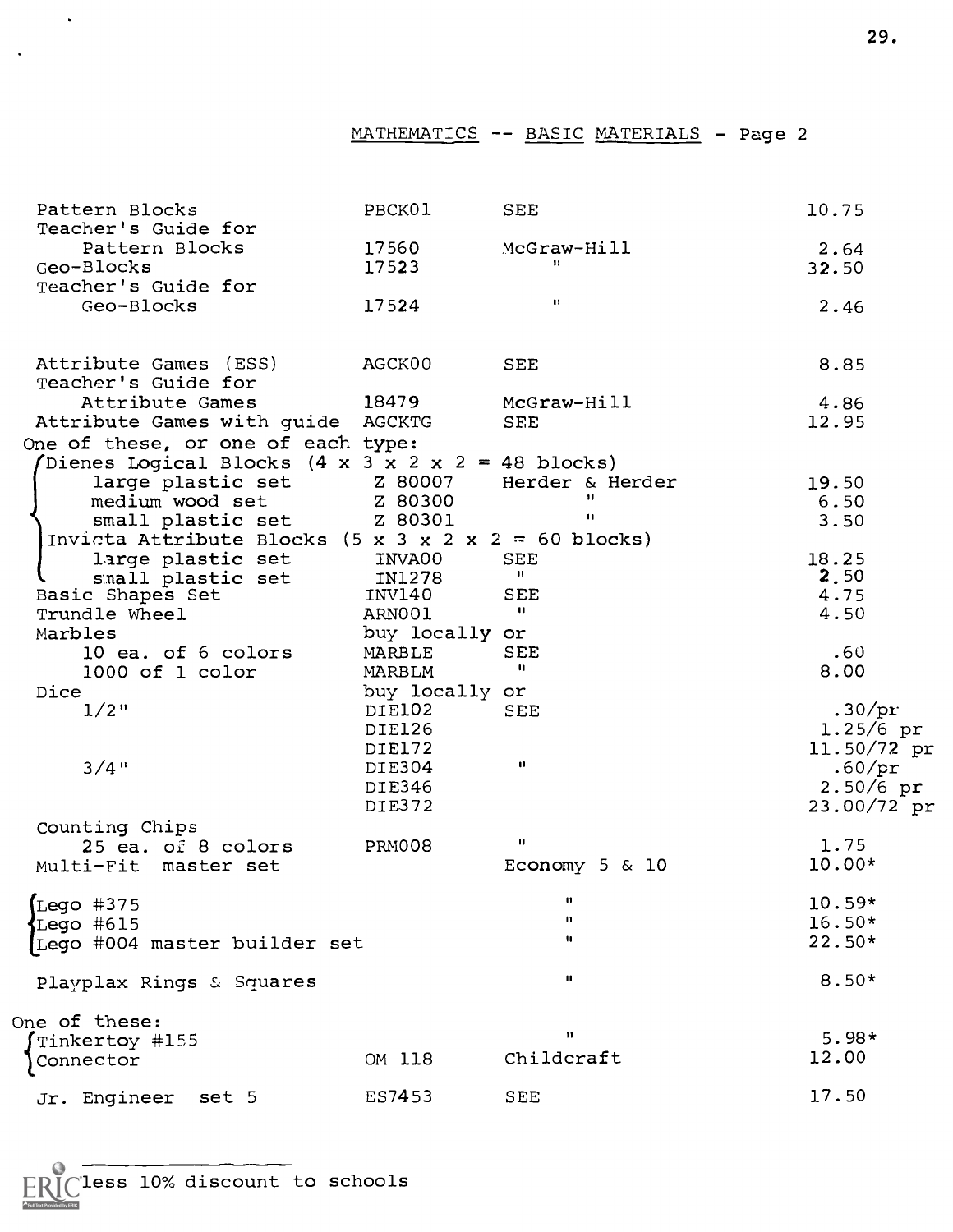# MATHEMATICS - Basic Materials - Page 3

| Play money               | buy locally |                                                            |         |  |
|--------------------------|-------------|------------------------------------------------------------|---------|--|
| Cash register            | -11-        | (preferably a real one, second-hand,<br>rather than a toy) |         |  |
| Unit Blocks              |             |                                                            |         |  |
| full set (760 pcs.)      | OB 357      | Childcraft                                                 | 235.00  |  |
| half set (380 pcs.)      | OB 358      | -11                                                        | 119.00  |  |
| Tangram pieces (4 sets)  | 17446       | McGraw-Hill                                                | $2.60*$ |  |
| Tangram pieces (12 sets) | SEEP04      | SEE                                                        | $4.00*$ |  |
| Tangram pattern cards    | 17445       | McGraw-Hill                                                | 4.62    |  |



 $\hat{\mathbf{a}}$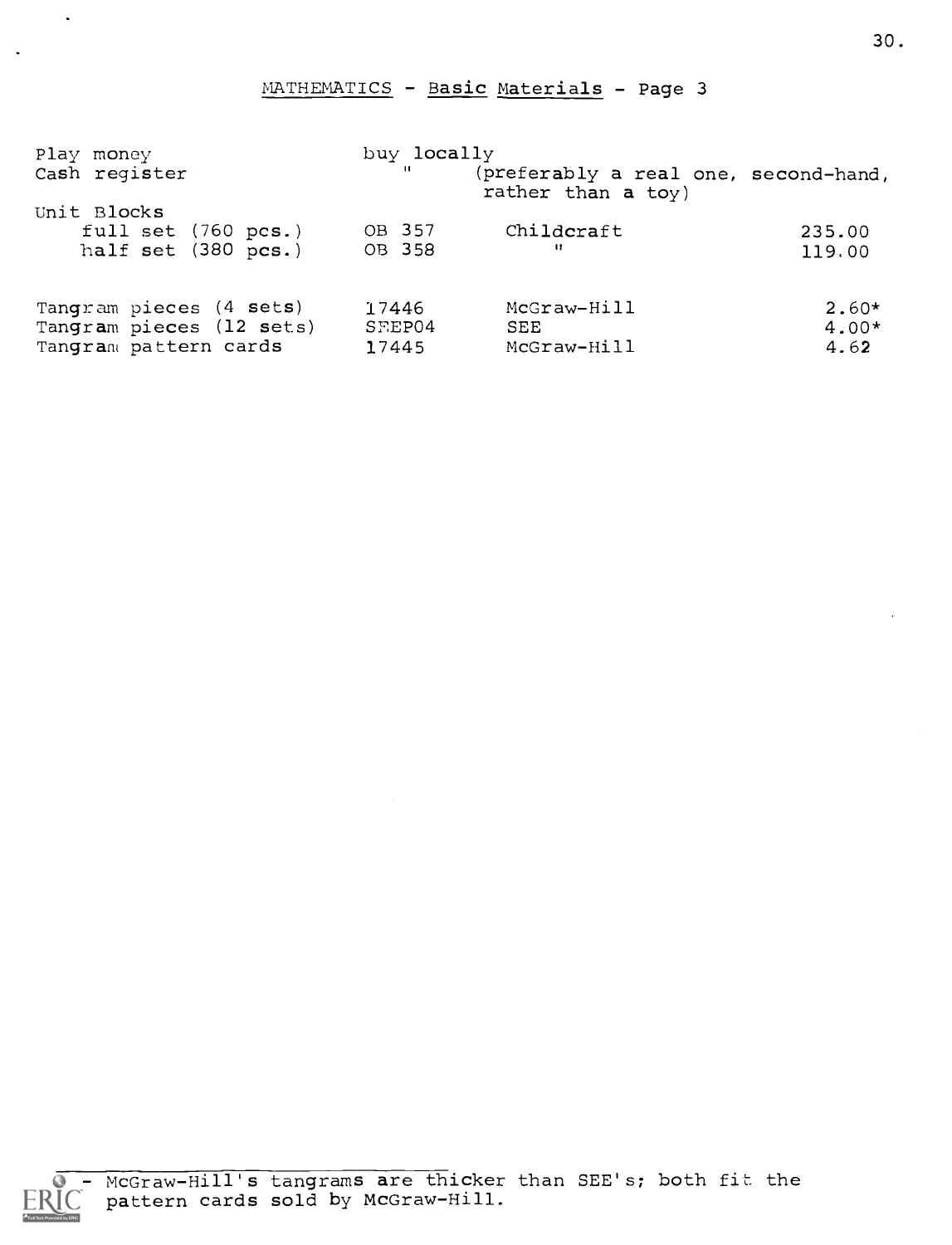## MATHEMATICS -- DESIRABLE MATERIALS - Page 1

| Flexagons                         | NQ 116         | Creative Playthings     | 5.95    |
|-----------------------------------|----------------|-------------------------|---------|
| Geo-Strips                        | INC141         | SEE                     | 7.50    |
| Poleidoblocs set G                | $121 - G - 10$ | <b>REC</b>              | 20.00   |
| Cuisenaire Rods                   | $CG - 8$       | Cuisenaire Co./America  | 14.95   |
| Mirror Cards                      | 18418          | McGraw-Hill             | 12.95   |
| Teacher's Guide for               |                |                         |         |
| Mirror Cards                      | 18417          | $\mathbf{H}$            | 3.57    |
| Multimat "Squares of Sums" GN1356 |                | <b>SEE</b>              | 7.25    |
| Multimat "All Squares" GN1357     |                | $\mathbf{H}$ .          | 7.25    |
| Wooden Puzzle Assortment          | 70,205         | Edmund Scientific       | 5.00    |
| Haar Hoolim                       |                |                         |         |
| Perception Games                  | ALP001         | <b>SEE</b>              | 3.50    |
| Kalah                             | SG 104         | Childcraft              | 7.00    |
| Psyche Paths                      | $M - 8$        | Cuisenaire Co./America  | 4.00    |
| Etch-a-Sketch                     |                | Economy $5 \& 10$       | $3.98*$ |
| Multiway Rollway                  | NR 604         | Creative Playthings     | 6.50    |
| Giant Engineer                    |                |                         |         |
| Construction Kit                  | ES9884         | <b>SEE</b>              | 58.60   |
| Play Panels                       | OM 383         | Childcraft              | 4.95    |
| Clink-a-Links                     | CLK320         | <b>SEE</b>              | 4.50    |
| Hex-Upon                          |                | Economy $5 \approx 10$  | $6.00*$ |
| Rising Towers                     | NR 255         | Creative Playthings     | 3.00    |
| Constructo Straws                 | 60563          | Hammett                 | 2.30    |
| Connect                           | UR 322         | Creative Playthings     | 5.00    |
| Unifix 100 Track                  |                |                         |         |
| (only with Unifix cubes) 118-U-08 |                | <b>REC</b>              | 4.00    |
| Lego Gear set                     |                |                         |         |
| (only with Lego blocks)           |                | Economy $5 \& 10$       | $5.50*$ |
| Abacounter                        | NN 151         | Creative Playthings     | 5.00    |
|                                   |                |                         |         |
| Nice Cubes                        | SJ 360         | Childcraft              | 1.50    |
| Mental Blocks                     | SJ 363         |                         | 3.00    |
| Linjo                             | 1102           | Constructive Playthings | 2.00    |
| Intarsio Rounds                   | OM 320         | Childcraft              | 6.00    |
| Try Circles                       | UR 323         | Creative Playthings     | 3.50    |
| Geo-Blocks                        |                |                         |         |
| Problem Cards**                   | 17587          | McGraw-Hill             | 11.95   |
| Focus                             | 4808           | Western Printing Co.    | 2.25    |
| Attribute Stickers                | 18502          | McGraw-Hill             | 3.99    |
| Half-scale Unit Blocks            |                |                         |         |
| (esp. with Unit Blocks)           | NB 647         | Creative Playthings     | 5.95    |
| Set Dominoes                      | 809            | <b>ETA</b>              | 4.95    |
| Giant Grooved Dominoes            | NN 146         | Creative Playthings     | 9.95    |
| Tactile Domino Blocks             | OG 197         | Childcraft              | 9.95    |
|                                   |                |                         |         |

\* less 10% discount to schools

 $\bullet$ 

- suggested as teacher resource, not as student task cards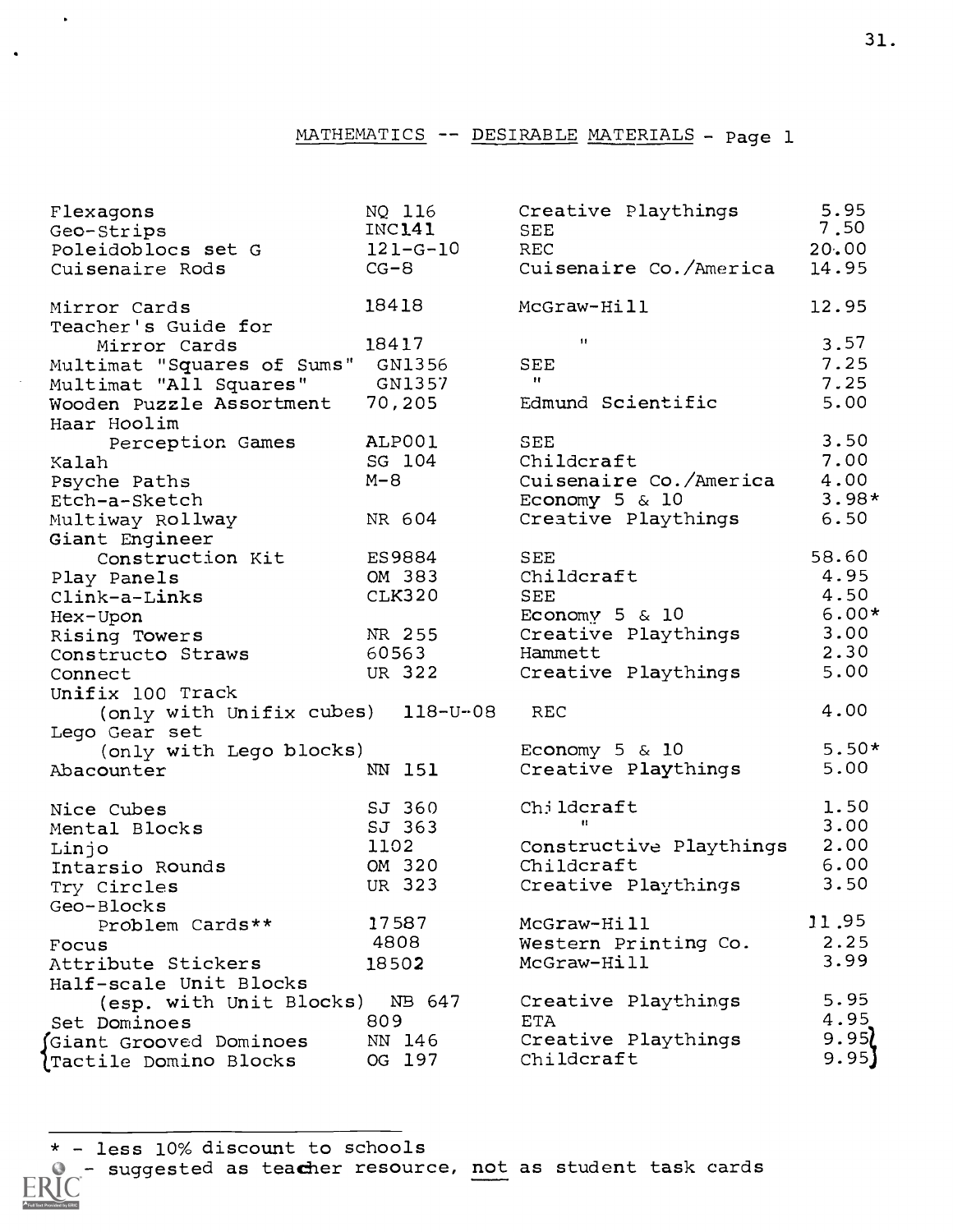# MATHEMATICS -- DESIRABLE MATERIALS - Page 2

|               | Trimino                                            | KB 744           | Creative Playthings | 2.00            |
|---------------|----------------------------------------------------|------------------|---------------------|-----------------|
|               | Score Four                                         |                  | Funtastic, Inc.     | 5.00            |
|               | Top Towers                                         | 201              | M-I Sales Co.       | 3.95            |
|               | $J$ i-Gan-Tiks                                     |                  |                     | 3.95            |
|               | Join-ems                                           | 340              | $\mathbf{H}$        | 5.95            |
|               | Soma cube puzzle (plastic)                         | SOMA33           | SEE                 | 2.00            |
|               | Wood Block Puzzle (soma)                           | WOOD33           | $\mathbf{H}$        | 1.85            |
|               | Octons                                             | L <sub>540</sub> | Galt                | $\sim$ 1.75     |
|               | Plastic Meccano                                    |                  |                     |                 |
|               | Work Box                                           | N 2456           | $\mathbf{H}$        | ~15.00          |
| $\mathcal{L}$ | Abacus board                                       | INV103           | SEE                 | .70             |
|               | same with 100 tablets                              | <b>INC103</b>    | $\mathbf{H}$        | 3.20            |
|               | Abacus tablets,                                    |                  |                     |                 |
|               | 160 in 8 colors                                    | INV106           | $\mathbf{H}$        | 4.00            |
|               | Polyatom                                           | Z 80471          | Herder & Herder     | 6.95            |
|               | Plastic Spools (white, red.                        |                  |                     |                 |
|               | yellow, blue, green --                             |                  |                     | .84/100         |
|               | specify colors)                                    |                  | A.E. Piggott Ltd.   | 8.40/1000       |
|               |                                                    |                  |                     |                 |
|               | Colored 1" cubes (wood) 63089                      |                  | Hammett             | 4.00/100        |
|               | Colored 1" cubes (plastic) TN 353-1 Philip & Tacey |                  |                     | $\sim$ 3.00/120 |
|               |                                                    |                  |                     |                 |
|               | Clear Acrylic cubes                                | SEEO11           | SEE                 | 11.00/100       |
|               |                                                    | SEED11           | Ħ.                  | 52.50/500       |



 $\bullet$  .

 $\hat{\mathcal{A}}$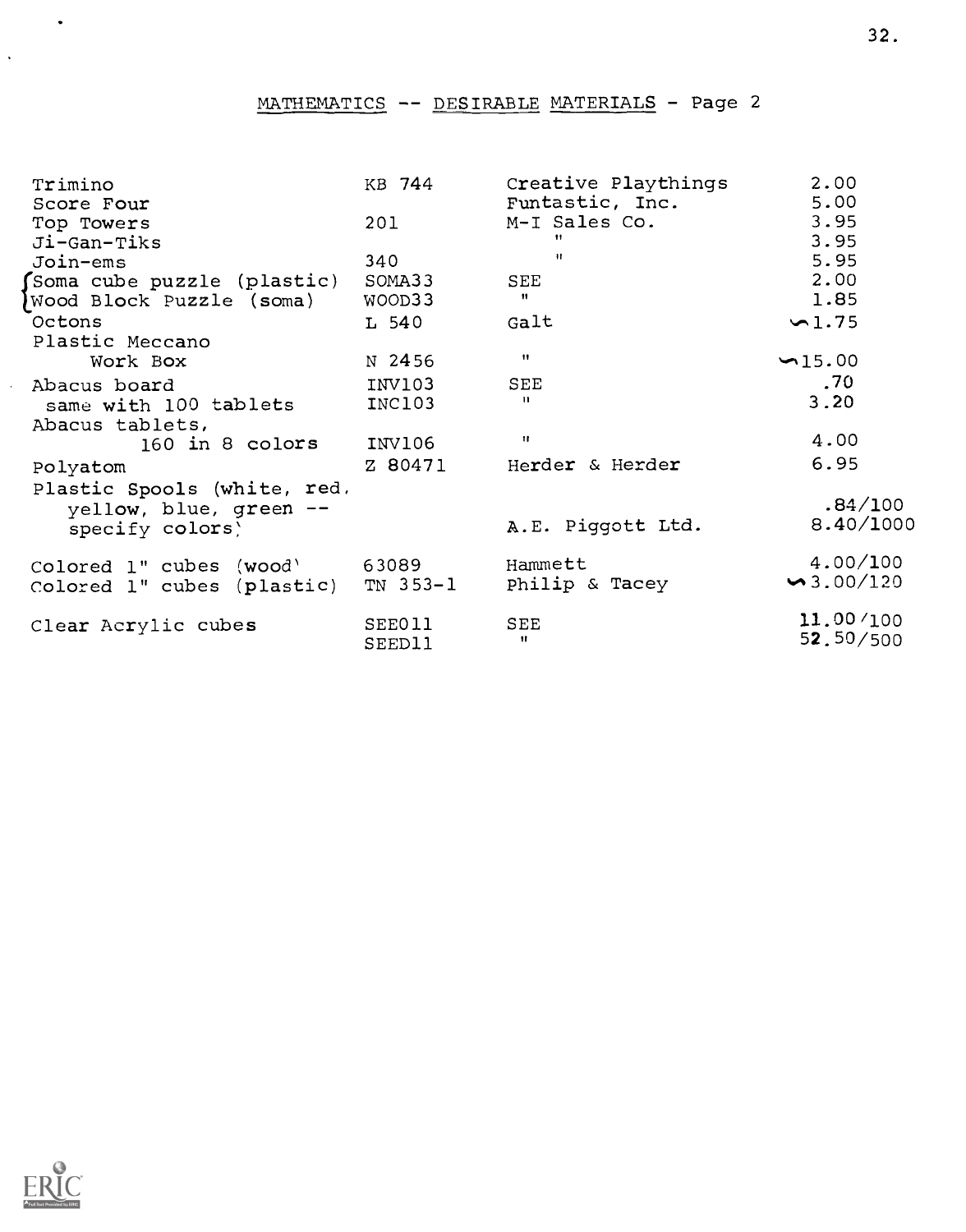# MATHEMATICS - INTERESTING MATERIALS - Page 1

|        | Economy 5&10                                                                                                                                                                                           | $3.50*$                                                                                                                 |
|--------|--------------------------------------------------------------------------------------------------------------------------------------------------------------------------------------------------------|-------------------------------------------------------------------------------------------------------------------------|
|        | Edmund Scientific                                                                                                                                                                                      | 4.50/20                                                                                                                 |
|        | Economy 5&10                                                                                                                                                                                           | $2.98*$                                                                                                                 |
|        |                                                                                                                                                                                                        | 4.95                                                                                                                    |
|        | SEE                                                                                                                                                                                                    | 2.35                                                                                                                    |
|        | Childcraft                                                                                                                                                                                             | 6.00                                                                                                                    |
|        |                                                                                                                                                                                                        | 4.00                                                                                                                    |
|        |                                                                                                                                                                                                        | 5.00                                                                                                                    |
|        | <b>SEE</b>                                                                                                                                                                                             | 7.50                                                                                                                    |
|        | Economy 5&10                                                                                                                                                                                           | $4.98*$                                                                                                                 |
|        | Childcraft                                                                                                                                                                                             | 5.00                                                                                                                    |
|        | Taskmaster                                                                                                                                                                                             | 13.30                                                                                                                   |
|        |                                                                                                                                                                                                        | 12.00                                                                                                                   |
|        | SEE                                                                                                                                                                                                    | 3.00                                                                                                                    |
| 444444 | SEE                                                                                                                                                                                                    | 4.00                                                                                                                    |
|        | Economy 5&10                                                                                                                                                                                           | $1.98*$                                                                                                                 |
|        | Hammett                                                                                                                                                                                                | 5.00                                                                                                                    |
| OM 166 | Childcraft                                                                                                                                                                                             | 6.95                                                                                                                    |
|        | Economy $5 \& 10$                                                                                                                                                                                      | $4.50*$                                                                                                                 |
|        | П                                                                                                                                                                                                      |                                                                                                                         |
| N 550  |                                                                                                                                                                                                        | $\sim 2.60$                                                                                                             |
|        |                                                                                                                                                                                                        | 2.50                                                                                                                    |
| NT 650 |                                                                                                                                                                                                        | 7.95                                                                                                                    |
|        | Metal Twisting Puzzles 71,164<br>NS 167<br>GNO 872<br>OM 141<br>NT 662<br>$L-025$<br>INV 143<br>OM 380<br>T 110<br>1500<br>Shapes Matching Cubes GN 1072<br>83447<br>$E-077$<br>Birds-on-a-Tree Puzzle | Creative Playthings<br>Creative Playthings<br>F.A.O. Schwarz<br>E.T.A.<br>Galt<br>F.A.O. Schwarz<br>Creative Playthings |

33.

 $\mathbf{v}^{(i)}$ 

 $\sim 10^{-1}$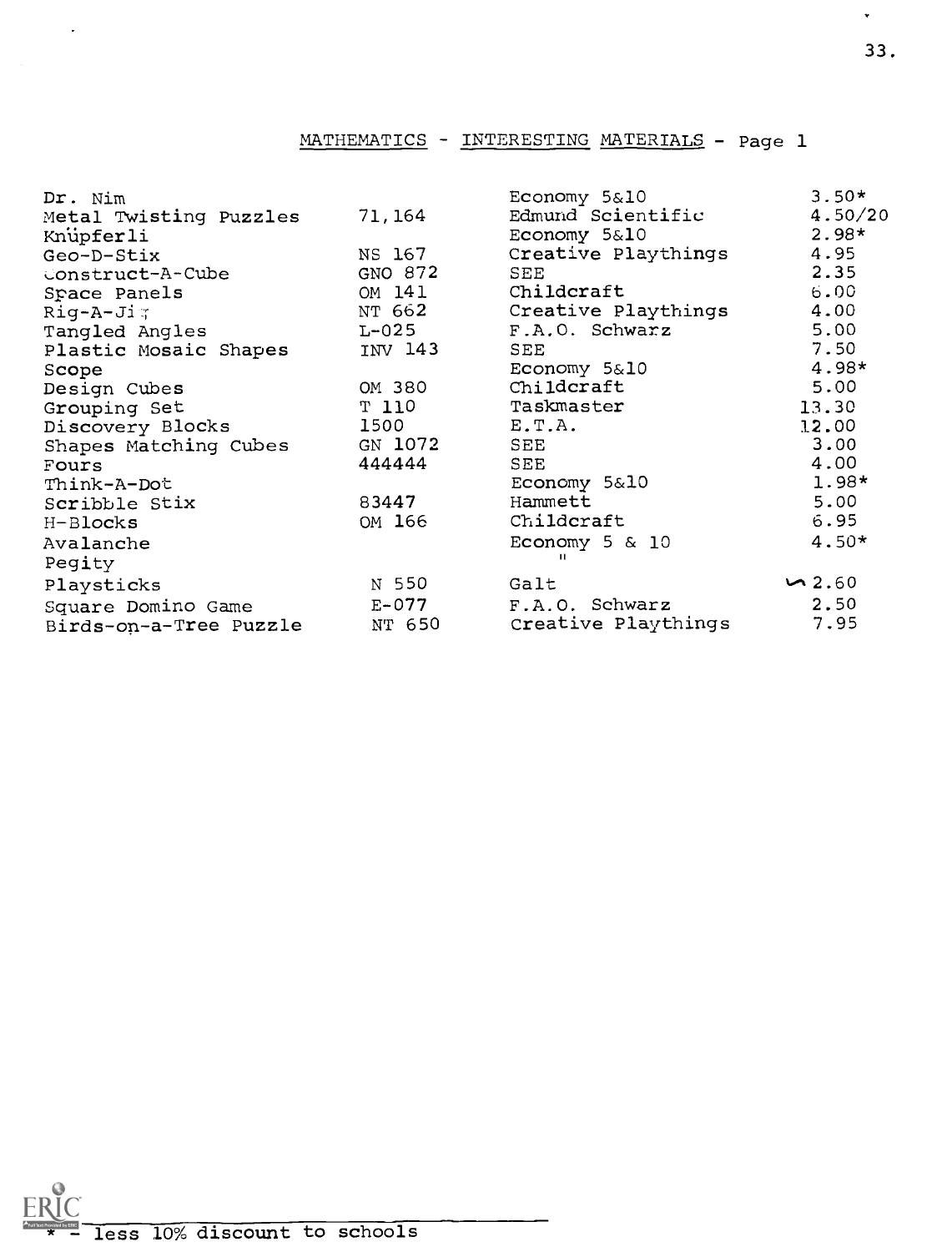#### MATHEMATICS -- Materials for Older Children - Page 1 (7-8 years and up)

Many of the materials in the preceding three sections are suitable for children through all the elementary school years. Those below are probably only useful starting with 2nd or 3rd grade. The Dienes blocks are good building materials for younger children who would not grasp their formal applications; however, they are too expensive to replace other materials in the preceding sections.

| Twixt                                          | MMT110        | <b>SEE</b>              | 7.95    |
|------------------------------------------------|---------------|-------------------------|---------|
| Beeline                                        | <b>BEELIN</b> | $\mathbf{H}$            | 4.25    |
| Mem                                            | SG 212        | Childcraft              | 6.00    |
| Spirograph                                     |               | Economy $5 \& 10$       | $4.25*$ |
| Poleidoblocs set A                             | 120-G-10      | REC                     | 16.00   |
| Dienes Multibase Arithmetic Blocks (MAB):      |               |                         |         |
| Complete set (bases 3,4,                       |               |                         |         |
| 5,6,10, with work cards                        |               |                         |         |
| & teacher's manual)                            | Z 80008       | Herder & Herder         | 118.00  |
| Base 2 set                                     | Z 80016       | u                       | 9.50    |
| Dienes Algebraical Experience Materials (AEM): |               |                         |         |
| Complete set                                   |               | Z 80011 Herder & Herder | 59.00   |
| Pantograph                                     | 55095         | Hammett                 | 3.50    |

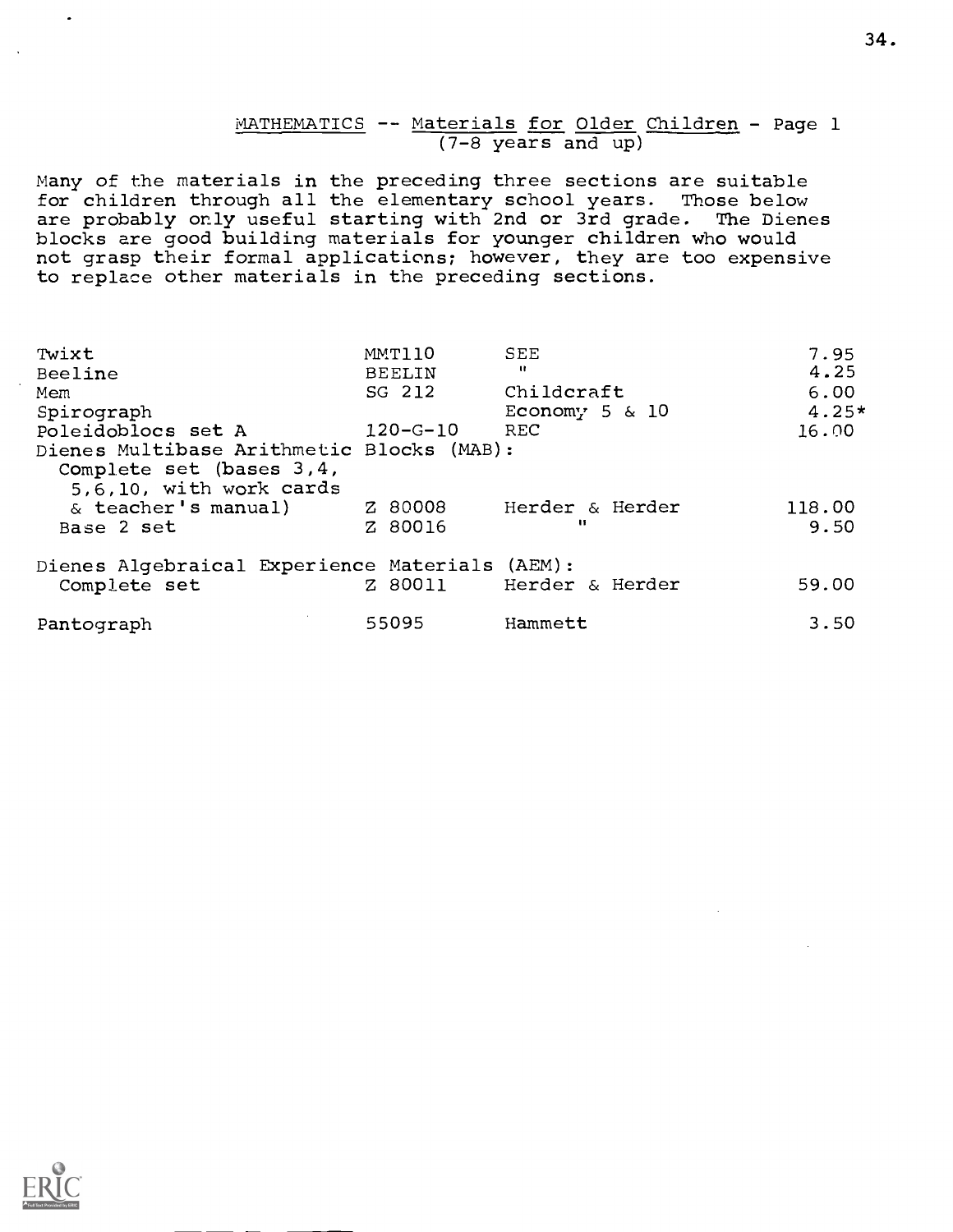Nuffield Mathematics Project: Mathematics Begins 2.25<br>Pictorial Representation 2.25 Pictorial Representation 2.25<br>Beginnings 2.50 John Wiley & Sons, Inc. 605 Third Ave. New York, New York 10016

Beginnings 2.50<br>
I Do, and I Understand 1.95 I Do, and I Understand

Cuisenaire Series:

 $\bullet$ 

Cuisenaire Co. of America 12 Church St. New Rochelle, N.Y. 10805

M. Goutard: Talks for Primary School Teachers CB-18 1.00<br>C. Gattegno: Mathematics with Numbers in Color, Book A CB-A 1.50 C. Gattegno: Mathematics with Numbers in Color, Book A 608-A

Elementary Science Study Teacher's Guides:

McGraw-Hill

| 18479 | 4.86  |
|-------|-------|
| 17524 | 2.46  |
| 17587 | 11.95 |
| 18417 | 3.57  |
| 17560 | 2.64  |
| 17521 | 3.27  |
| 17568 | 3.12  |
| 17511 | 5.13  |
| 17564 | 2,46  |
| 17444 | 1.92  |
|       |       |

Elementary Science Study Working Papers:

Elementary Science Study 55 Chapel St. Newton, Mass. 02160

Match and Measure 1.00

35.

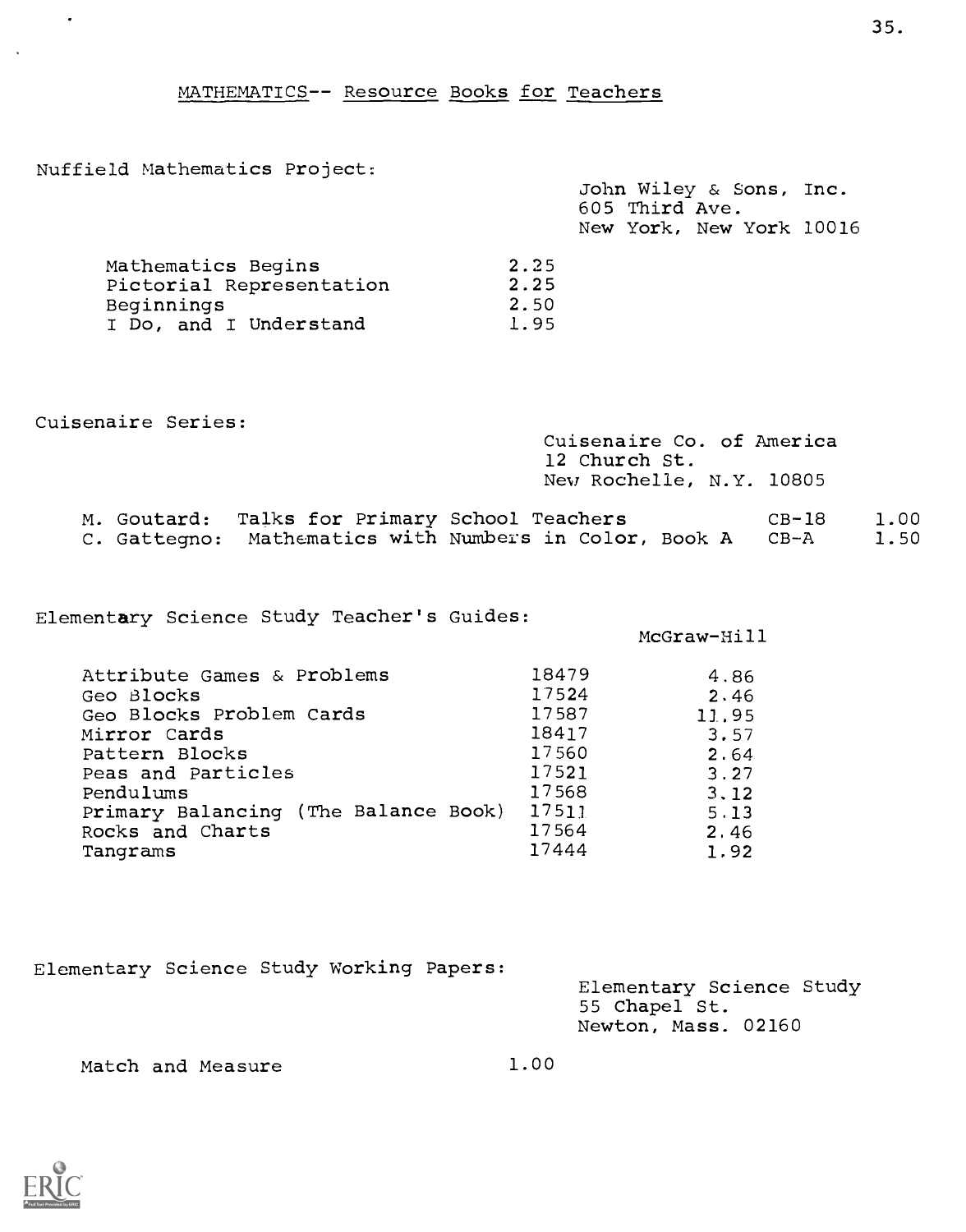# SCIENCE -- Basic Materials - Page 1

Sand and Water Play Containers:

 $\sim$ 

 $\langle \cdot \rangle$ 

| Plastic Swimming Pools buy locally                                                                                                                                              |                                  |                                                           |             |
|---------------------------------------------------------------------------------------------------------------------------------------------------------------------------------|----------------------------------|-----------------------------------------------------------|-------------|
| Galvanized Tub                                                                                                                                                                  |                                  | local hardware store 5.00                                 |             |
| Tri-Wall lined with                                                                                                                                                             |                                  |                                                           |             |
|                                                                                                                                                                                 |                                  | polyethylene sheeting bomemade bomemade under 5.00        |             |
| Cement blocks and a tarp                                                                                                                                                        |                                  |                                                           |             |
|                                                                                                                                                                                 |                                  | (for sand only) bomemade- for $6' \times 7'$ $\sim$ 30.00 |             |
| Mobile Sandbox (24"x32") NP 171 Creative Playthings                                                                                                                             |                                  |                                                           | 26.00       |
| Sand & Water Play                                                                                                                                                               |                                  |                                                           |             |
| Table $(72" \times 30"$ OA 335                                                                                                                                                  |                                  | Childcraft                                                | 65.00       |
| same $(48"x24")$ with                                                                                                                                                           |                                  |                                                           |             |
|                                                                                                                                                                                 |                                  | removable top A 64 Community Playthings 59.00             |             |
| same $(30"x18")$ trans-                                                                                                                                                         |                                  |                                                           |             |
| parent plastic with                                                                                                                                                             |                                  |                                                           |             |
| drain and cover                                                                                                                                                                 | INV789                           | <b>SEE</b>                                                | 44.80       |
|                                                                                                                                                                                 |                                  |                                                           |             |
| Sand                                                                                                                                                                            | local lumber yard                |                                                           |             |
| Aluminum Liquid Measures,<br>set of 5                                                                                                                                           |                                  | NJ 070 Creative Playthings                                | 9.50        |
| Set of 5<br>Plastic measuring cups<br>Aluminum sifters & can<br>Medicine droppers<br>Medicine droppers<br>Medicine droppers<br>SEE<br>Medicine droppers<br>SEE<br>Negri2<br>SEE |                                  |                                                           |             |
|                                                                                                                                                                                 |                                  |                                                           | 4.50        |
|                                                                                                                                                                                 |                                  |                                                           |             |
|                                                                                                                                                                                 |                                  |                                                           | $.50$ /doz. |
| Food coloring                                                                                                                                                                   | buy locally                      |                                                           |             |
| Polyethylene sheeting:                                                                                                                                                          |                                  |                                                           |             |
| Clear, $6' \times 100'$                                                                                                                                                         |                                  | Transparent Products                                      | 4.80        |
| Black, 10' x 100'                                                                                                                                                               |                                  |                                                           | 8.95        |
|                                                                                                                                                                                 |                                  |                                                           |             |
| Plastic Syringes                                                                                                                                                                |                                  | local hospital or research lab or                         |             |
| 50 cc                                                                                                                                                                           | GAOTO9 SEE                       |                                                           | .60         |
| $30 \text{ cc}$                                                                                                                                                                 | GAST10                           | H                                                         | .45         |
| $20 \text{ cc}$                                                                                                                                                                 | GAOT11 "                         |                                                           | .40         |
| Plastic funnels buy locally or                                                                                                                                                  |                                  |                                                           |             |
| $35$ mm                                                                                                                                                                         | $25-465-1$ Cambosco              |                                                           | .31         |
| 55 mm                                                                                                                                                                           |                                  | $\mathbf{H}$                                              | .36         |
| <b>75 mm</b>                                                                                                                                                                    |                                  | $\mathbf{H}$                                              | .58         |
| 100 mm                                                                                                                                                                          | 25-465-2<br>25-465-4<br>25-465-6 | $\sim 10^{\circ}$                                         | .91         |
| 160 mm                                                                                                                                                                          | $25 - 465 - 7$                   | $\mathbf{H}$                                              | 1.90        |
| Miniature Pump (for stream                                                                                                                                                      |                                  |                                                           |             |
| table; runs on flash-                                                                                                                                                           |                                  |                                                           |             |
| light batteries)                                                                                                                                                                |                                  | 50,345 Edmund Scientific                                  | 2.25        |
| Clear flexible tubing: (must specify I.D. & wall thickness)                                                                                                                     |                                  |                                                           |             |
| $1/8$ " I.D.; $1/16$ " wall th.                                                                                                                                                 |                                  |                                                           |             |
| (for above pump)                                                                                                                                                                | $364 - 65$                       | LaPine                                                    | .11/ft.     |
| $\frac{1}{4}$ " I.D.; 1/16" wall                                                                                                                                                | $364 - 65$                       | $\mathbf{H}$                                              | .16/ft.     |
| $\frac{1}{2}$ " I.D.; 1/16" wall                                                                                                                                                | $364 - 65$                       | $\mathbf{u}$                                              | .28/ft.     |
| (other sizes available -- see LaPine catalogue)                                                                                                                                 |                                  |                                                           |             |

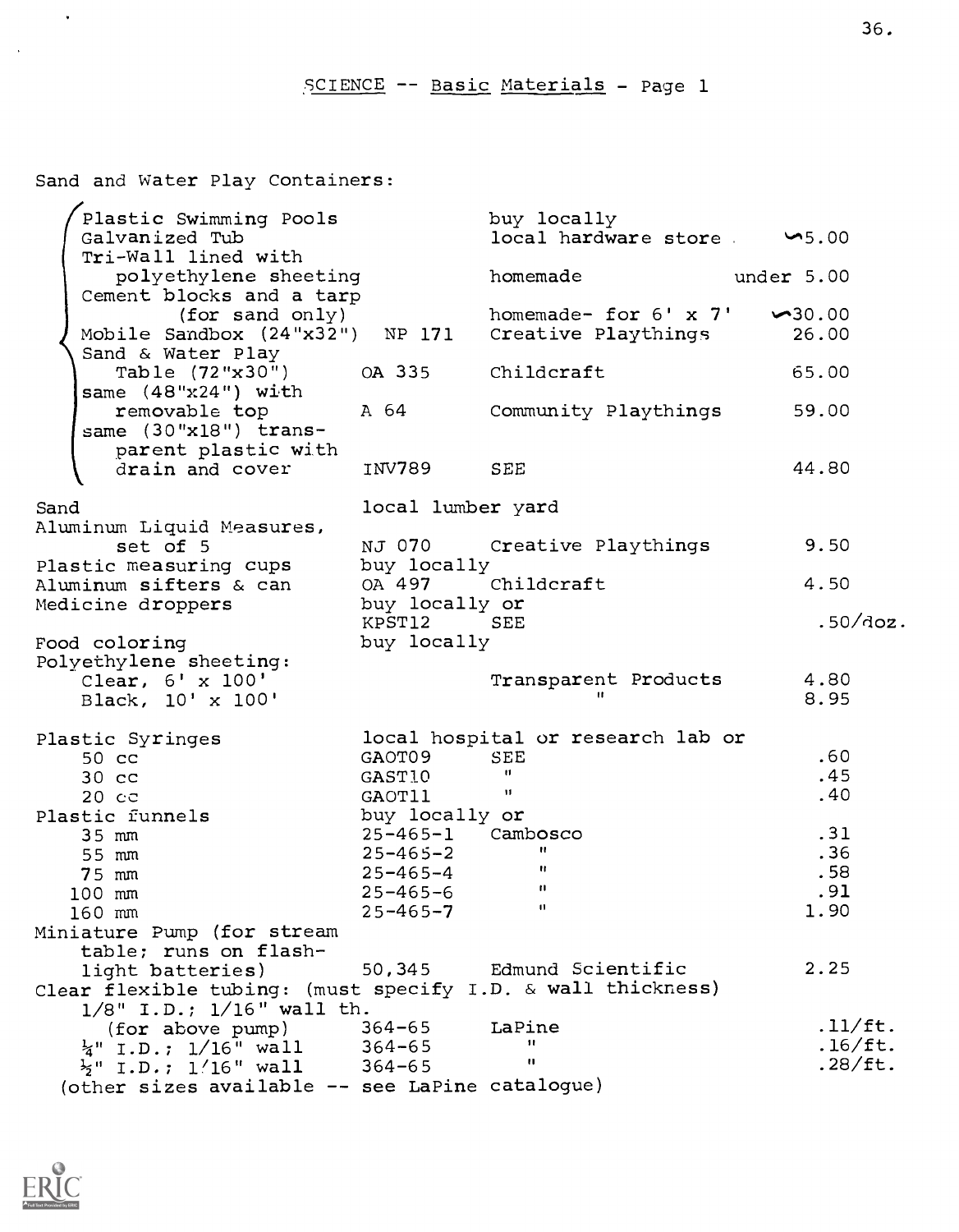$\mathcal{L}^{\text{max}}_{\text{max}}$ 

 $\mathcal{L}^{\text{max}}_{\text{max}}$ 

| Clear rigid tubing: (specify sizes)             |                      |                                                                                                              |                  |
|-------------------------------------------------|----------------------|--------------------------------------------------------------------------------------------------------------|------------------|
| 18" long $x \frac{1}{2}$ " dia.                 |                      | Flex Products                                                                                                | $15.50/350*$     |
| plugs for above                                 |                      | 11                                                                                                           | $3.30/1000*$     |
| $18"$ long x $1"$ dia.                          |                      | $\mathbf{H}$                                                                                                 | 14.70/150*       |
| plugs for above                                 |                      | $\mathbf{H}$                                                                                                 | $5.15/1000*$     |
| 18" long x $1\frac{1}{2}$ " dia.                |                      | $\mathbf{H}$<br>$\mathbf{H}$                                                                                 | $11.30/72*$      |
| plugs for above                                 |                      |                                                                                                              | 10.25/1000*      |
|                                                 |                      | (other sizes available -- see Flex Products cataloque)                                                       |                  |
| 6" long x $1 - 1/8$ " dia                       | GAST03               | <b>SEE</b>                                                                                                   | .30 <sub>1</sub> |
| caps for above                                  | GAST04               | 11 <sub>1</sub>                                                                                              | $.40/10*$        |
| $6"$ long x $5/8"$ dia.                         | GAST05               | $\mathbf{H}$                                                                                                 | $.20 \,$         |
|                                                 |                      |                                                                                                              |                  |
| caps for above                                  | GAST06               | $\mathbf{u}$                                                                                                 | $.40/10*$        |
| Corks                                           | buy locally or       |                                                                                                              |                  |
| assorted, sizes 1-20 95-66                      |                      | LaPine                                                                                                       | 4.00/100         |
| Plastic basters (squeeze bulbs) buy locally     |                      |                                                                                                              |                  |
|                                                 |                      |                                                                                                              |                  |
| Elementary Science Study Teacher's Guides:      |                      |                                                                                                              |                  |
| Clay Boats                                      | 17562<br>17683       | McGraw-Hill                                                                                                  | 2.04<br>3,57     |
| Sand                                            |                      |                                                                                                              |                  |
| Styrofoam blocks:                               |                      |                                                                                                              |                  |
| $12" \times 36" \times 1"$                      | 71335                | Hammett                                                                                                      | 11.80/12         |
| $12'' \times 18'' \times \frac{1}{2}''$         | 71336                | $\mathbf{H}$                                                                                                 | 5.90/24          |
| Containers for dirt, to<br>plant and transplant |                      | window boxes, a box lined with<br>polyethylene, large plastic box,<br>aquarium, gallon jar. flower pot       |                  |
| Containers to collect things                    |                      |                                                                                                              |                  |
| in and to keep things in                        |                      | as above; see also General Equip-<br>ment list and clear plastic storage<br>boxes on Special Equipment list. |                  |
| Dipping net for collecting                      |                      |                                                                                                              |                  |
| from ponds and rivers                           |                      | buy locally or make from wire<br>and old stocking                                                            |                  |
| Magnifiers:                                     | buy locally or       |                                                                                                              |                  |
| 2X Magnifying Glass                             | OP 112               | Childcraft                                                                                                   | 2.00             |
| 3X Fixed-base Magnifier                         | 50,254               | Edmund Scientific                                                                                            | 2.00             |
| 10X Flashlight Magnifier                        | 60,366               | $\mathbf{H}$                                                                                                 | 3.00             |
| small cylindrical                               |                      |                                                                                                              |                  |
| magnifier                                       | $79 - 35C$<br>MAG001 | Cambosco                                                                                                     | 1.95<br>.60      |
| 3X & 6X hand magnifier                          |                      | SEE                                                                                                          | 5.00/10          |
|                                                 |                      |                                                                                                              | 45.00/100        |
|                                                 |                      |                                                                                                              |                  |
|                                                 |                      |                                                                                                              |                  |
| Soil, Seeds, Plants, Animals                    |                      | found, bought, bred                                                                                          |                  |
| To prescent plant light<br>and stand            | 20 W 5100            | Ward's                                                                                                       | 14.95            |
| minimum order                                   |                      |                                                                                                              |                  |
|                                                 |                      |                                                                                                              |                  |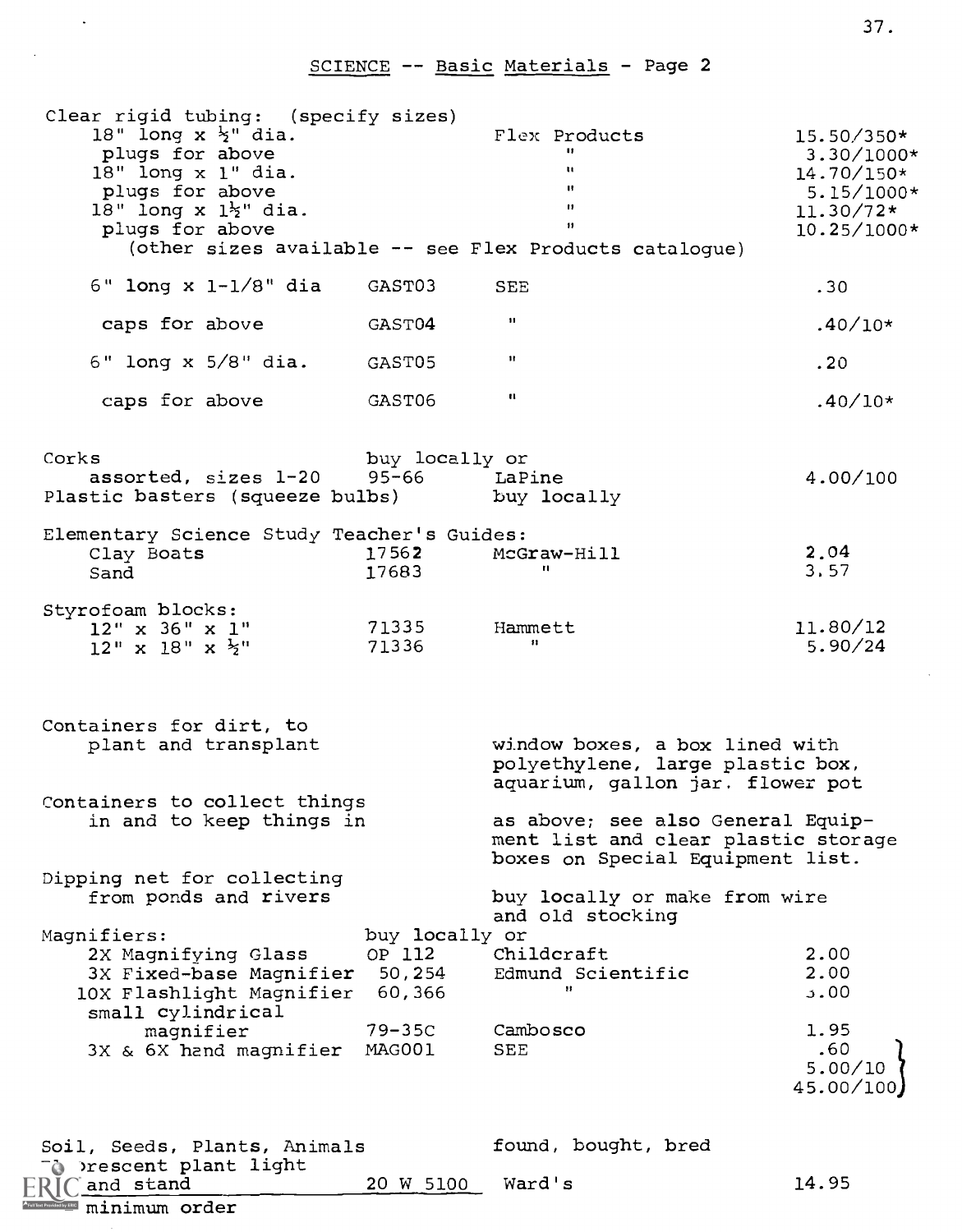# SCIENCE -- Basic Materials - Page 3

| Thermometer                                | <b>SEETOO</b>     | SEE                                                           | .60                                   |  |
|--------------------------------------------|-------------------|---------------------------------------------------------------|---------------------------------------|--|
|                                            |                   |                                                               | $(.50 \text{ ea}/10 \text{ or more})$ |  |
| Aquarium, 5, 10, 15 gal.                   | buy locally       |                                                               | $\sim$ 7.00 to $\sim$ 15.00           |  |
|                                            |                   | homemade -- cardboard box lined<br>with polyethylene sheeting |                                       |  |
| Aquarium, 10 gal, with                     |                   |                                                               |                                       |  |
| complete accessories                       | $75 - 33 - 2$     | Cambosco                                                      | 26.25                                 |  |
| Aquarium accessories,                      |                   |                                                               |                                       |  |
| complete set                               | ON 405 Childcraft |                                                               | 11.95                                 |  |
| Air pump & filter kit                      | $75 - 111$        | Cambosco                                                      | 6.30                                  |  |
| Aquarium thermometer                       | $75 - 105$        | $\blacksquare$                                                | .55                                   |  |
| Elementary Science Study Teacher's Cuides: |                   |                                                               |                                       |  |
| Brine Shrimp                               | 17572             | $McGraw-Hi11$                                                 | 2.46                                  |  |
| Butterflies                                | 17682             | $\mathbf{H}$                                                  |                                       |  |
| Changes                                    | 17494             | $\mathbf{u}$                                                  | 2.73                                  |  |
| Crayfish                                   | 17573             | $\mathbf{H}$                                                  | 2.46                                  |  |
| Eqgs & Tadpoles                            | 18478             | 11                                                            | 2.82                                  |  |
| Growing Seeds                              | 19360             | 11                                                            | 3.30                                  |  |
| Life of Beans & Peas                       | 17525             | $\mathbf{H}$                                                  | 2.46                                  |  |

| Balances                                      | homemade |                                                                 |         |
|-----------------------------------------------|----------|-----------------------------------------------------------------|---------|
| Multi-purpose Balance (ESS) 17567 McGraw-Hill |          | $\mathbf{H}$                                                    | 5.60    |
| 4 foot board & fulcrum 17581                  |          |                                                                 | 4.95    |
| Assorted materials for                        |          |                                                                 |         |
| balancing                                     | 18449    | $\mathbf{H}$                                                    | 6.25    |
| Weight-scaled blocks                          | 17582    | $\mathbf{H}$                                                    | 17.50   |
| Various sizes of washers                      |          | local hardware store                                            |         |
| Bathroom scales                               |          | local                                                           |         |
| Tinkertoy $#$ 155                             |          | Economy $5 \& 10$                                               | $5.98*$ |
| also, plastic spools below.)                  |          | (see General Equipment list for other accessories to balancing; |         |
| Elementary Science Study Teacher's Guides:    |          |                                                                 |         |
| The Balance Book 17511 McGraw-Hill            |          |                                                                 | 5.13    |
| Mobiles                                       | 17512    | $\mathbf{H}$                                                    | 2.37    |
|                                               |          |                                                                 |         |
| Pendulums                                     | homemade |                                                                 |         |
| Pendulum supports (ESS) 17569 McGraw-Hill     |          |                                                                 | 33.50/5 |
| Pendulum bobs (for 5 supports)                |          |                                                                 |         |
|                                               | 17570    | $\mathbf{H}$                                                    | 19.75   |
| wilso fishing line<br>$\Gamma \Gamma \Gamma$  |          | buy locally (included with above)                               |         |

ERIC-RESERVIER CONSISTENT LABOR.

 $\sim$ 

 $\mathcal{A}$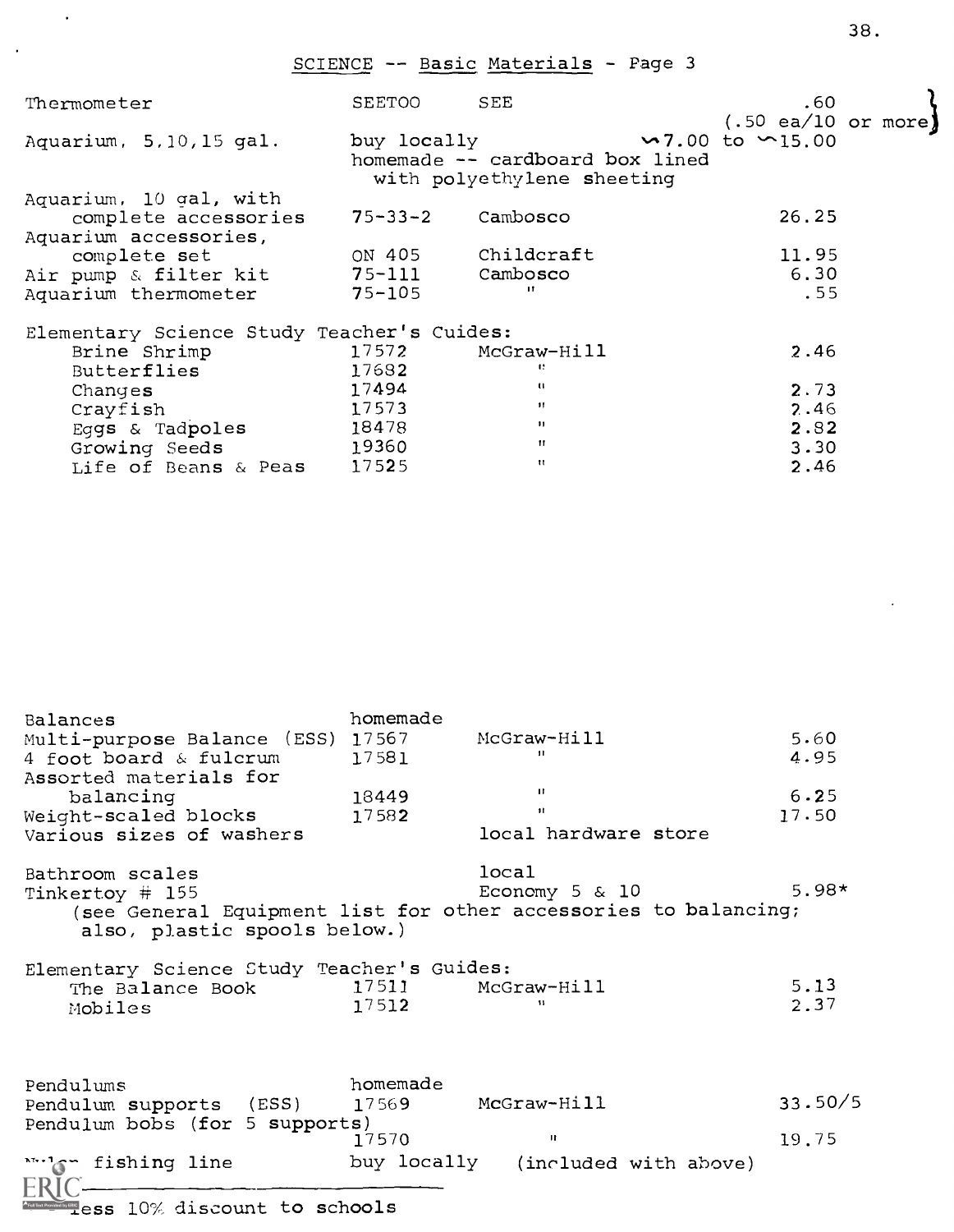| 1" dia. balls (with hole drilled through center, except steel & glass): |                  |                                                                       |               |
|-------------------------------------------------------------------------|------------------|-----------------------------------------------------------------------|---------------|
| <b>Brass</b>                                                            |                  | 0713-40 Welch Scientific                                              | .65           |
| Aluminum                                                                | $0714 - 41$      | $\mathbf{H}$                                                          | .80           |
| Cast Iron                                                               | 0717-40          | $\mathbf{W}$                                                          | .55           |
| Copper                                                                  | 0720-40          | $\mathbf{H}$                                                          | 1.50          |
| Cork                                                                    | $0721 - 40$      | 11                                                                    | .22           |
| Hardwood                                                                | 0725-40          | $\mathbf{H}$                                                          | .22           |
|                                                                         |                  | $\boldsymbol{\Omega}$                                                 |               |
| Lead                                                                    | 0729-40          | $\blacksquare$                                                        | .60           |
| Glass                                                                   | 0723-40          | $\mathbf{H}$                                                          | .60           |
| Steel                                                                   | 0733-40          |                                                                       | .80           |
|                                                                         |                  | (hardwood, glass & steel included with pendulum bobs above)           |               |
| Misc. Hardwood Parts                                                    |                  | Economy $5 \approx 10$                                                | $1.50/4$ lb.* |
| SEE Swinger                                                             | SEE003           | <b>SEE</b>                                                            | 8.00          |
|                                                                         |                  | (see also General Equipment list for other accessories for pendulums) |               |
| Pendulums Teacher's Guide 17568 McGraw-Hill                             |                  |                                                                       | 3.12          |
|                                                                         |                  |                                                                       |               |
|                                                                         |                  |                                                                       |               |
| Window sash pulleys local hardware store                                |                  |                                                                       |               |
| Pulleys:                                                                |                  |                                                                       |               |
| single                                                                  | z-5200           | LaPine                                                                | .90           |
| double                                                                  | $Z - 5210$       | $\mathbf{H}$                                                          | 1.20          |
| triple                                                                  |                  | $\mathbf{H}$ .                                                        | 1.55          |
| quadruple                                                               | z-5220<br>z-5230 | $\mathbf{H}$                                                          | 1.85          |
|                                                                         | 43-472           | Cambosco                                                              | $.85/25$ yds. |
| Linen pulley cord                                                       |                  |                                                                       |               |
| Wooden wheels                                                           |                  |                                                                       |               |
| assorted $1", 1\frac{1}{2}"$ , 2" OW 204                                |                  | Childcraft                                                            | 2.50/gross    |
| Balloons                                                                |                  | buy locally<br>P-71,184   Edmund Scientific                           |               |
| 3 ft. dia. balloons                                                     |                  |                                                                       | 2.00/6        |
| Plastic Spools (red, white,                                             |                  |                                                                       |               |
| blue, yellow, green -- specify colors)                                  |                  |                                                                       |               |
|                                                                         |                  | A.E. Piggott Ltd.                                                     | $.84/100$ l   |
|                                                                         |                  |                                                                       | 8.40/1000     |
| Styrofoam Balls:                                                        |                  |                                                                       |               |
| $3/4$ " dia.                                                            | 71328            | Hammett                                                               | 1.30/gross    |
| $\mathbf{H}$<br>1"                                                      | OC 383           | Childcraft                                                            | 1.75/100      |
| $1\frac{1}{2}$ "<br>$\mathbf{H}$                                        | 71330 Hammett    |                                                                       | 3.40/gross    |
| $2n$ $n$                                                                | 71331            | $\mathbf{H}$                                                          | 5.50/gross    |
| 3 <sup>11</sup><br>H.                                                   | 71332            | $\mathbf{H}$                                                          | $7.00/6$ doz. |
| Cork Balls:                                                             |                  |                                                                       |               |
| $3/4"$ dia.                                                             |                  | Economy $5 \& 10$                                                     | .29/6         |
| 1"<br>$\mathbf{H}$                                                      |                  | $\mathbf{H}$                                                          | .29/4         |
|                                                                         |                  |                                                                       |               |
| Polystyrene balls                                                       |                  |                                                                       | 6.00/100      |
| assorted sizes                                                          |                  | P-70,770 Edmund Scientific                                            |               |
| Rubber balls                                                            | buy locally      |                                                                       |               |
| Assorted springs                                                        |                  | local hardware store or                                               |               |
| 120 pc. assortment                                                      | 70,860           | Edmund                                                                | 4.00          |
|                                                                         |                  |                                                                       |               |

 $\sim$ 

 $\langle \rangle$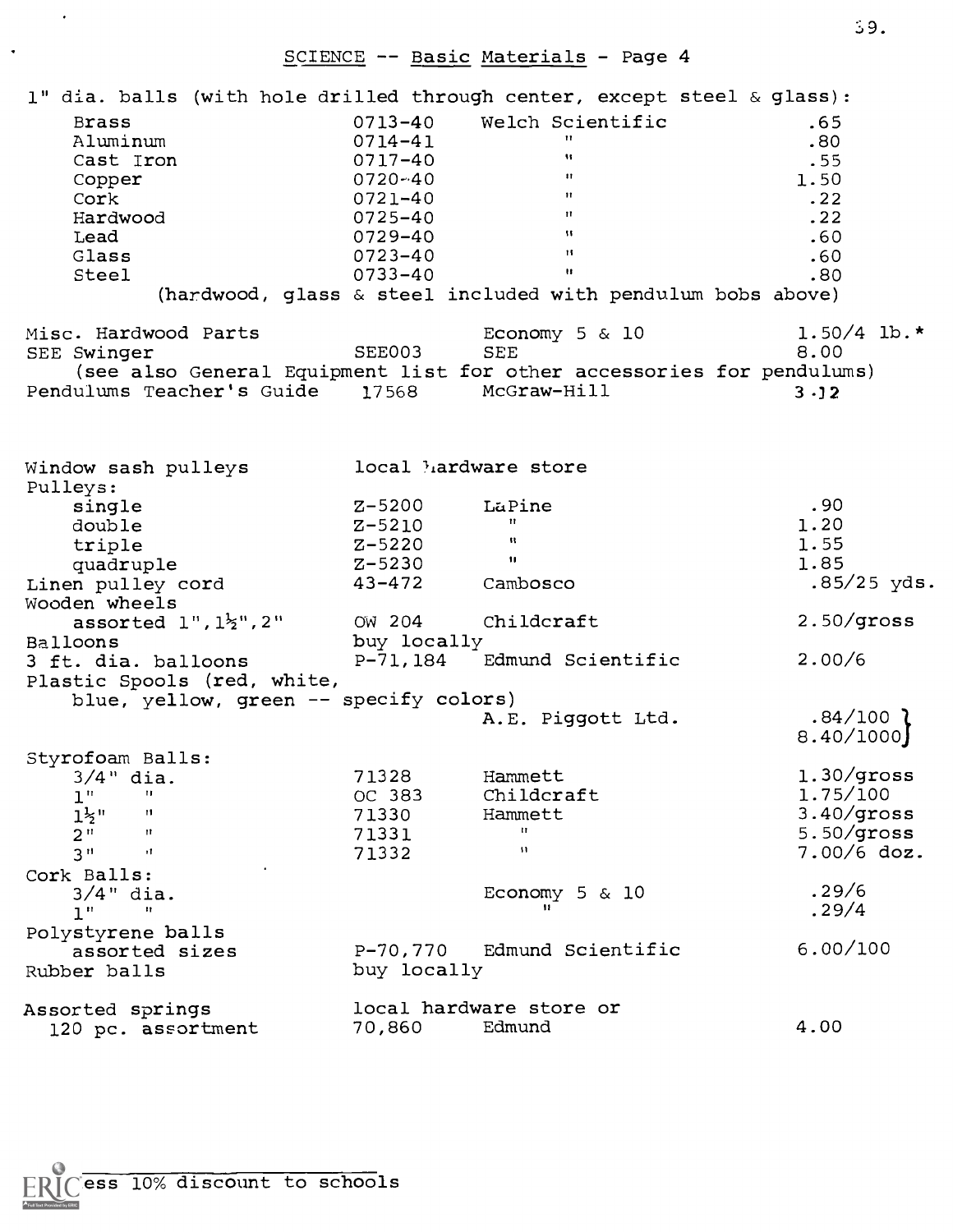### SCIENCE -- Basic Materials - Page 5

 $\ddot{\phantom{0}}$ 

| <b>Batteries</b>       | buy locally or |                |            |
|------------------------|----------------|----------------|------------|
| pkg. of 48             | BATT48         | SEE            | 8.50       |
| #20 bare copper wire   | <b>BBCKO1</b>  | $\blacksquare$ | 1.35/100'  |
| GE #48 bulbs           | <b>BB2508</b>  | $\mathbf{H}$   | 5.00/25    |
|                        | BBCK08         | $\mathbf{H}$   | 15.00/100  |
| GE #41 bulbs           | <b>BB2509</b>  | $\mathbf{H}$   | 5.00/25    |
|                        | BBCK09         | $\mathbf{H}$   | 15.00/100  |
| Bulb holders           | <b>BB1010</b>  | $\mathbf{H}$   | 2.40/10    |
|                        | BBCK10         | $\mathbf{H}$   | 13.20/60   |
| Large rubber bands     | BB4014         | $\mathbf{H}$   | .55/40     |
| (battery holders)      | BBCK14         | $\mathbf{H}$   | .90/80     |
| large Fahnestock clips | <b>BB2013</b>  | $\mathbf{H}$   | $.75/20$ ) |
|                        | BBCX13         | $\mathbf{H}$   | 3.10/120   |
|                        | BBCK13         | $\mathbf{H}$   | 9.75/420   |
| Wire cutters/strippers | BB0116         | $\mathbf{H}$   | 1.40       |
|                        | BBCK16         | $\mathbf{H}$   | 8.75/7     |
| Pkg. of 8 spools of    |                |                |            |
| assorted wires         | <b>BB0807</b>  | $\mathbf{H}$   | 12.90      |
| Batteries & Bulbs      |                |                |            |
| Teacher's Guide        | 17491          | McGraw-Hill    | 5.49       |

Discarded and broken machinery and appliances, from homes, gov't. surplus: radios, clocks, televisions, telephones, typewrite:s, cash registers, turntables, small motors, pumps, vacuum cleaners, cameras. Remove cords from electrical appliances which are to be taken apart. Remove picture tubes from televisions.

| agnets: (several of each type)<br>Alnico magnets:                                  |            |                    |        |
|------------------------------------------------------------------------------------|------------|--------------------|--------|
| $*1\frac{1}{2}$ lb horseshoe magnet                                                | 60,215     | Edmund Scientific  | 5.75   |
| bar magnet                                                                         | Z-4260     | LaPine             | 1.80   |
| 18 assorted, small                                                                 | 60,581     | Edmund             | 4.00   |
| *U-magnet                                                                          | $P-40,916$ |                    | 2.25/2 |
| cylinder, $3/8$ " dia. $x 5$ " P-60, 131                                           |            | $\pmb{\mathsf{H}}$ | 3.00/2 |
| cylinder, $\frac{1}{4}$ " dia. x 1-3/4" P-40,418                                   |            | $\mathbf{H}$       | 1.20/2 |
| disc, $1-9/16$ " dia. $P-40,419$                                                   |            | $\mathbf{H}$       | 2.65/2 |
| horseshoe, 3/4" across poles 219-11A                                               |            | LaPine             | 1.00   |
| $" 1-3/16"  "  "  "$                                                               | $219-11B$  | - 11               | 1.50   |
| $\frac{1}{2}$ 1-5/8" $\frac{1}{2}$<br><b>Contract Contract District</b><br>$\star$ | 219-11C    | $\mathbf{H}$       | 2.40   |
| $\mathcal{L}_{\rm{max}}$ and $\mathcal{L}_{\rm{max}}$<br>*U-magnet, 1-5/8" "       | 59-63      | Cambosco           | 3.45   |
| *ring, gap magnets                                                                 | $P-40,964$ | Edmund             | 2.35/4 |
|                                                                                    |            |                    |        |

| Ceramic Magnets:                    |            |                |         |
|-------------------------------------|------------|----------------|---------|
| *rectangular                        | $P-40,818$ | Edmund         | 1.40/2  |
| ring, $1\frac{1}{2}$ " O.D.         | $P-40,869$ | $\mathbf{H}$   | 1.00/4  |
| ring, $2-3/8"$ 0.D.                 | 40,482     | $\mathbf{H}$   | 2.00    |
| disc, $\frac{1}{2}$ " dia.          | P-40,820   | 11             | 1.00/25 |
| rect., small w/center hole P-40,637 |            | $\blacksquare$ | 1.00/10 |
| *channel magnet w/handle            | 40,847     | n              | 2.00    |
| $FRIC1$ , 1" O.D.                   | OP 307     | Childcraft     | 1.95/12 |
|                                     |            |                |         |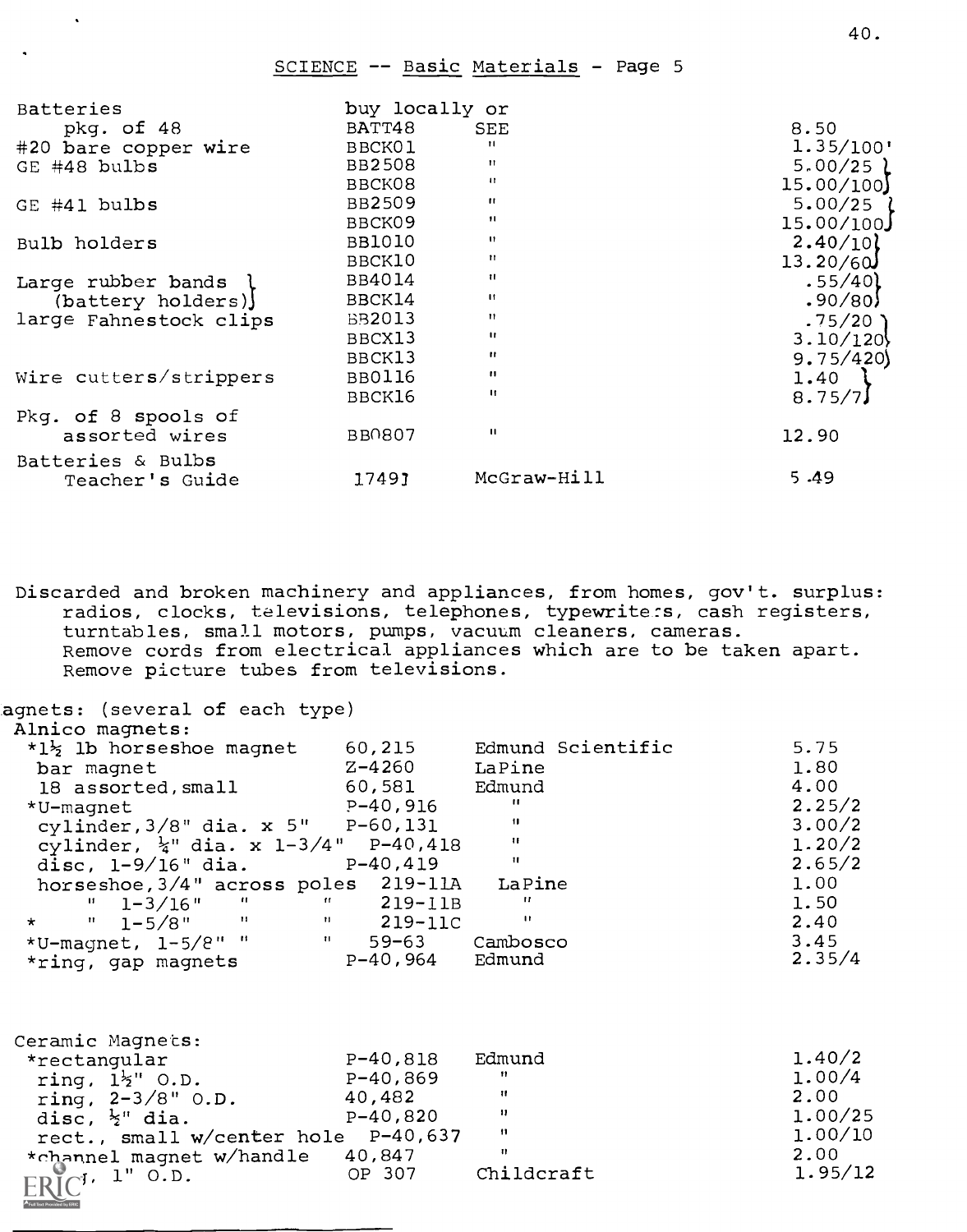# SCIENCE - Basic Materials - Page 6

 $\sim$   $\sim$ 

 $\mathcal{L}_{\mathbf{A}}$ 

| Rubberized Magnets:  |                         |                     |                     |
|----------------------|-------------------------|---------------------|---------------------|
| rect., w/center hole | <b>BB2518</b><br>BBCK18 | SEE<br>$\mathbf{H}$ | 2.50/25<br>8.00/100 |
| assorted             | 1804                    | Welch               | 2.50                |
| flexible strip       | 60,092                  | Edmund              | 1.25/ft.            |
| flexible cord        | 40,875                  | $\mathbf{u}$        | $2.50/10$ ft.       |
| same                 | 40,876                  | $\mathbf{u}$        | $6.00/25$ ft.       |
|                      |                         |                     |                     |
| Lodestone            | $Z - 3950$              | LaPine              | .35                 |
| Magnetic balls       | 60,508                  | Edmund              | 1.00                |
| Small steel balls    | $59 - 173$              | Cambosco            | .38/100             |
| Iron filings         | $59 - 178$              | $^{\prime\prime}$   | .63/lb.             |
| Magnetic compass     | $59 - 229$              | $\mathbf{H}$        | .53                 |

| Flashlight<br>3-color flashlight                                                                                                                                                                                                                  | buy locally                          |                                                                                  |                                                                  |
|---------------------------------------------------------------------------------------------------------------------------------------------------------------------------------------------------------------------------------------------------|--------------------------------------|----------------------------------------------------------------------------------|------------------------------------------------------------------|
| with blinker                                                                                                                                                                                                                                      | SJ 368                               | Childcraft                                                                       | 1.50                                                             |
| Prisms:<br>2" equilateral<br>$\bullet$<br>∫6"<br>(6"<br>$\mathbf{H}$<br>penta prism<br>Perspex, set of 7                                                                                                                                          | OP 143<br>OP 140<br>40,622<br>INV680 | Childcraft<br>$\mathbf{H}$<br>NS 764 Creative Playthings<br>Edmund<br><b>SEE</b> | 1.00<br>2.001<br>2.00<br>6.50<br>24.75                           |
| Colored gel<br>full length mirror (glass) buy locally or<br>Stand Up Mirror (metal) S 62 Constructive Playthings 14.80<br>Wall mirror (metal 14"x12") S 63<br>Plastic mirrors (specify $1/8$ " thick & desired dimensions)<br>Metal mirror, 4"x6" | buy locally<br>PBCK02                | Parallel Mfg. Corp.<br><b>SEE</b>                                                | 7.00<br>$4.00/\text{sq}$ .ft.<br>.80 l<br>2.00/3                 |
| Plastic mirror, $2\frac{1}{2}$ "x3 $\frac{1}{2}$ "                                                                                                                                                                                                | MIRROR                               | $\mathbf{H}$                                                                     | (.40 ea/10 or more) $\}$                                         |
| Mirror Cloth (specify #1 Clear Mirror; also size of mirrors & size of cloth)<br>$\frac{1}{2}$ " x $\frac{1}{2}$ " mirrors<br>$\frac{1}{2}$ " x 1"<br>$\mathbf{H}$<br>$1$ " x $1$ " = "                                                            |                                      | National Products<br>$\mathbf{u}$<br>$\mathbf{H}$                                | $2.30/sq.$ ft.<br>$2.00/\text{sq.fit.}$<br>$2.00/\text{sq.fit.}$ |
| -zing sheets, 6" x 6" P-60,637 Edmund<br>{Paddles (3) NA 814 Creativ                                                                                                                                                                              |                                      | NA 814 Creative Playthings                                                       | 2.50/4<br>1.50                                                   |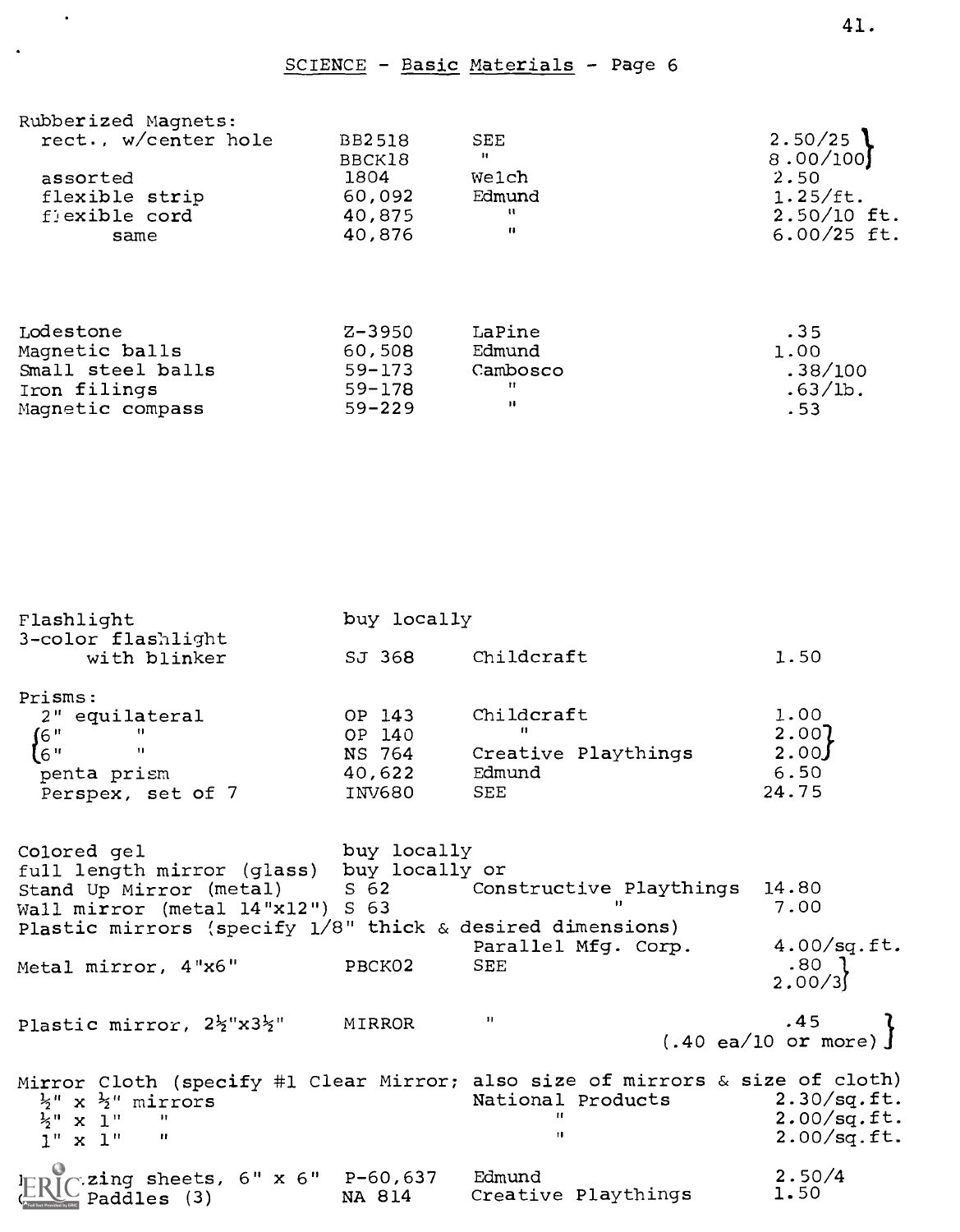# SCIENCE -- Basic Materials - Page 7

| Kaleidoscope (wood)<br>Magic Reflector | NJ 368     | Creative Playthings | 8.00 |
|----------------------------------------|------------|---------------------|------|
| (teleidoscope)                         | NJ 010     | m.                  | 5.95 |
| Iceland Spar                           | $Z - 6153$ | LaPine              | .75  |
| Optics (ESS) Teacher's<br>Guide        |            |                     |      |
| Light & Shadows T.G.                   | 18421      | McGraw-Hill         | 2.79 |

| Stethoscope<br>eggbeaters<br>Dinosaur kit (24 miniature | ON 233<br>buy locally | Childcraft                                                           | 2.75 |
|---------------------------------------------------------|-----------------------|----------------------------------------------------------------------|------|
| plastic dinosaurs)                                      | 70,817                | Edmund                                                               | 6.00 |
| Stopwatch                                               | NS 746                | Creative Playthings                                                  | 5.00 |
| Minute Minder                                           | buy locally or        |                                                                      |      |
|                                                         | NA 370                | Creative Playthings                                                  | 3.50 |
| 3-minute "hourglass" timer,                             |                       |                                                                      |      |
| embedded in plastic block 40,980                        |                       | Edmund                                                               | 1.00 |
| same                                                    | TIMER3                | <b>SEE</b>                                                           | 1.00 |
|                                                         |                       |                                                                      |      |
| pictures<br>charts                                      |                       | collect from magazines, newspapers, etc.<br>National Audubon Society |      |

 $\sim$   $\sim$ 

 $\sim$   $\sim$ 

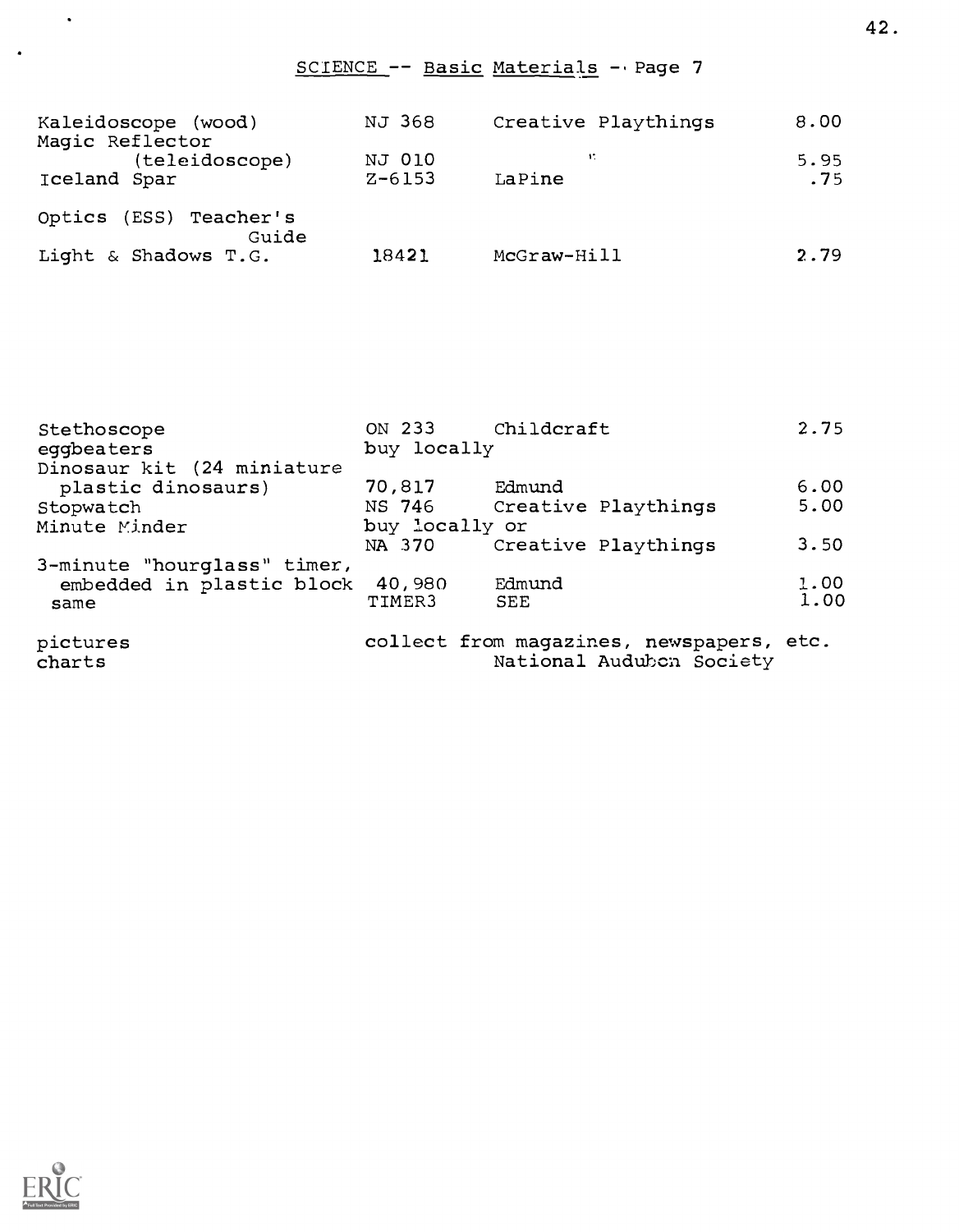# SCIENCE-- Desirable Materials - Page 1

| KPS007                       | <b>SEE</b>   | .40                   |
|------------------------------|--------------|-----------------------|
| Set of 5 caps with different |              |                       |
| KPS008                       | -11          | .75                   |
| $17 - 444$                   | Cambosco     | 1.00<br>$10.00/doz$ . |
| $25 - 280$                   | $\mathbf{u}$ | 1.95                  |
| $25 - 270 - 2$               | $\mathbf{H}$ | 2.00                  |
|                              |              |                       |

| Barometer<br>Micro Bio Chamber<br>Reading Glass, plastic lens 60,635<br>Small stand magnifier | $67 - 36$<br>$73 - 301$<br>NS 170 | Cambosco<br>$\mathbf{H}$<br>Edmund<br>Creative Playthings | .50<br>8.75<br>1.00<br>3.50  |
|-----------------------------------------------------------------------------------------------|-----------------------------------|-----------------------------------------------------------|------------------------------|
| Field Microscope, 30X<br>Capturing magnifier, 4X<br>Magnifier, 8X                             | <b>SEEFMO</b><br>MAG04X<br>MAG08R | SEE<br>$\mathbf{11}$<br>11<br>$\mathbf{H}$                | 6.25<br>4.10<br>4.10<br>5.25 |
| Magnifier, 10X<br>1" hand lenses, 5X                                                          | MAG10R<br>MG BX03<br>MGBC03       | $\mathbf{11}$<br>$\mathbf{H}$                             | $1.25/10$ l<br>11.00/100     |

| Spiral Wave Motion Spring<br>Gyroscope<br>Turntable bearing mount<br>Rubbermaid Turntable          | $55 - 116$<br>GYR001<br>40,602                       | Cambosco<br>SEE<br>Edmund<br>Economy $5 \& 10$ | 4.95<br>.75<br>1.50<br>$.98*$ |
|----------------------------------------------------------------------------------------------------|------------------------------------------------------|------------------------------------------------|-------------------------------|
| Double Tandem Pulley<br>Triple Tandem Pulley<br>Large dial spring balance<br>Linear spring balance | $Z - 5240$<br>$Z - 5250$<br>$15 - 305$<br>$15 - 330$ | LaPine<br>.,<br>Cambosco                       | 2.10<br>2.70<br>6.50<br>2.50  |



 $\bullet$ 

 $\ddot{\phantom{a}}$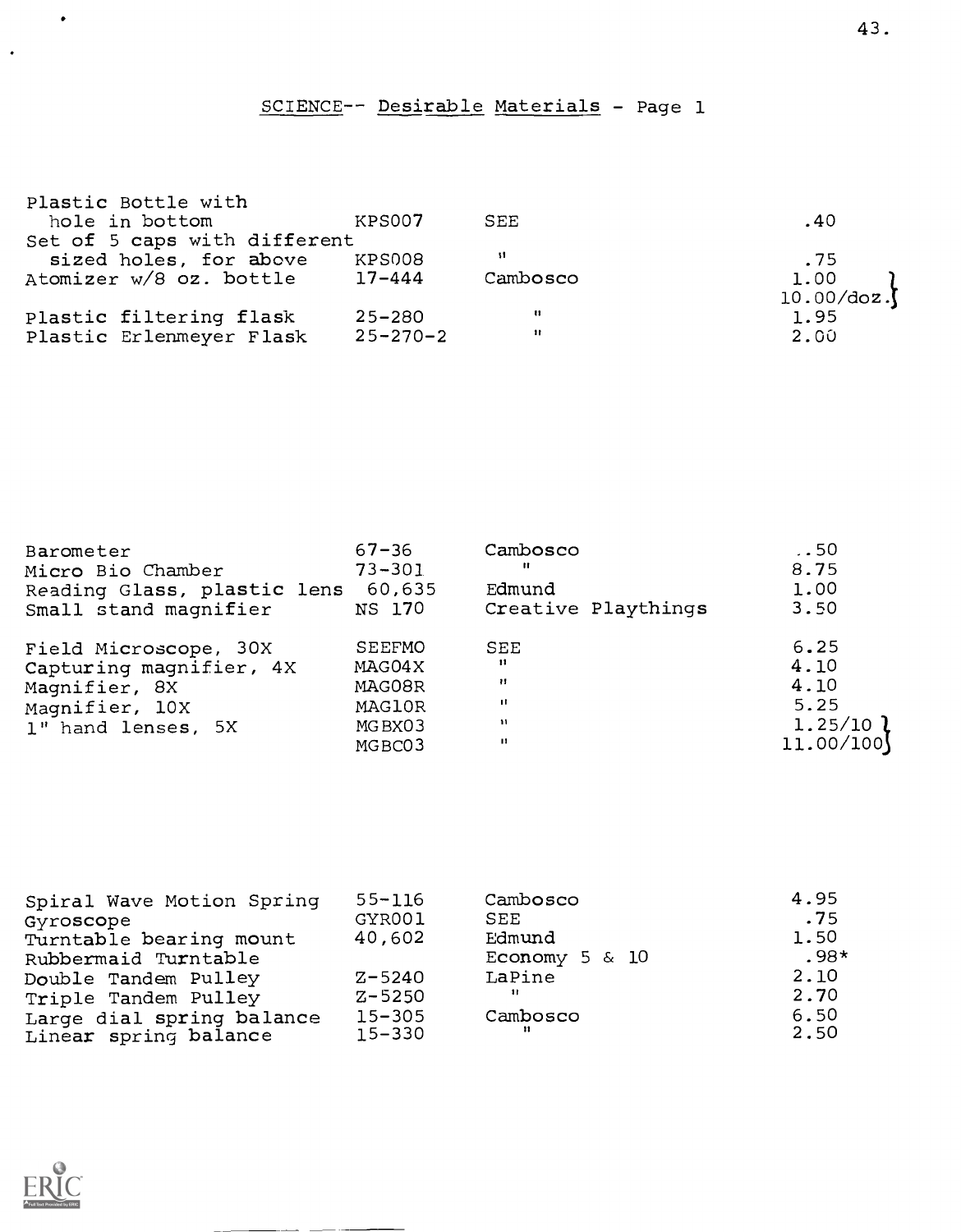Battery operated toys buy locally

 $\bullet$ 

 $\bullet$ 

| Magnastiks           | OM 289        | Childcraft          | 7.95        |
|----------------------|---------------|---------------------|-------------|
| Magnetic Needle      | $Z - 4100$    | LaPine              | 1.90        |
| Encased Iron Filings | <b>NS 741</b> | Creative Playthings | .79         |
| Magnet Building set  | $L$ 26        | Galt                | $\sim 2.50$ |

| Mounted Polarizing Filters              | 40,991         | Edmund              | 4.00  |  |
|-----------------------------------------|----------------|---------------------|-------|--|
| Moire Patterns Color Kit                | 60,530         | $\mathbf{H}$        | 12.50 |  |
| Color filters, 5"x8"                    |                |                     |       |  |
| set of 4. colors                        | 60,403         | $\mathbf{H}$        | 8.00  |  |
| Rainbow Box                             | UR 277         | Creative Playthings | 3.50  |  |
| Hand Stroboscope                        | 3742           | Welch               | 2.25  |  |
| Ray Box (incl. 4 prisms)                | 3665A          | $\mathbf{H}$        | 15.00 |  |
| Paddle mirrors & standing               |                |                     |       |  |
| mirror                                  | <b>NS 053</b>  | Creative Playthings | 11.50 |  |
| One-way glass mirror,                   |                |                     |       |  |
| $5 \times 15$ cm.                       | $57 - 226$     | Cambosco            | 1.20  |  |
|                                         |                |                     |       |  |
| Concave-convex metal mirrors:           |                |                     |       |  |
| 75 mm. dia.                             | Z-4550         | LaPine              | 1.40  |  |
| $2$ " $\times$ 4" cylindrical           | $Z - 4555$     | $\mathbf{H}$        | 1.55  |  |
| $1" \times 6"$<br>$\mathbf{H}$          | $57 - 244 - 1$ | Cambosco            | 1.00  |  |
|                                         |                |                     |       |  |
| Refraction plate                        | z-3100         | LaPine              | 1.25  |  |
| Refraction cube                         | $57 - 315$     | Cambosco            | 3.85  |  |
|                                         |                |                     |       |  |
| Prisms:                                 |                |                     |       |  |
| flat equilateral                        | z-5060         | LaPine              | 1.40  |  |
| flat right angle                        | $Z - 5070$     | $\mathbf{u}$        | 2,00  |  |
| right angle, $75 \times 25$ mm $Z-5080$ |                | $\mathbf{H}$        | 2.25  |  |
| equilateral, $75 \times 25$ mm $Z-5050$ |                | $\mathbf{H}$        | 1.75  |  |
| Amici roof prism                        | 3002           | Edmund              | 1.50  |  |
| Dove prism                              | 40,917         | $\mathbf{u}$        | 3.00  |  |
|                                         |                |                     |       |  |

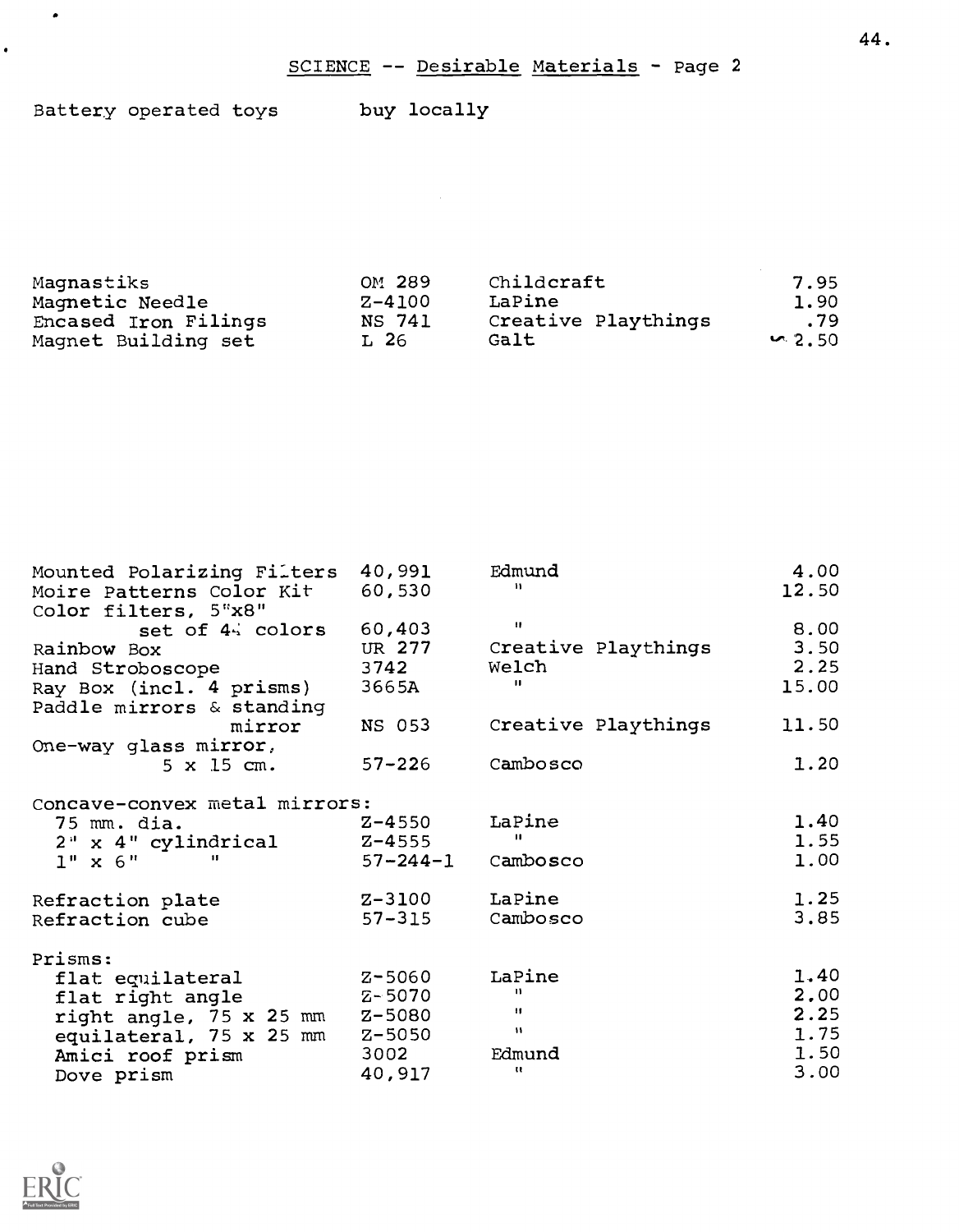$SCIENCE - Books for Children - Page 1$ (a beginning list) The G**olden Press** Books - Zim, paperback, \$1.00@ Rocks & Minerals Fishes Zoology Fossils Reptiles & Amphibians Butterflies & Moths Non-flowering Plants Seashells of the World **Trees** Seashores Birds Weather Mammals **Stars** Pond Life The Sky Observers Guide Insect Pests Spiders and Their Kin Life Nature Library - Young Readers Edition, \$3.95@ The Earth The Universe The Fishes The Desert The Birds The Sea The Animal Behavior The Primates The Mammals Early Man The Reptiles Evolution The Mountains The Forest Living Mammals of the World - Ivan T. Sanderson, \$12.50  $\frac{m}{n}$  Reptiles " " "  $\mathbf{H}$  $\mathbf{H}$  $\overline{11}$  $\frac{m}{n}$  insects  $\frac{m}{n}$   $\frac{m}{n}$  $\mathbf{u}$  $\mathbf{u}$  $\mathbf{u}$  $\mathbf{u}$  $\frac{\text{Birds}}{\text{mminimimes}}$  " Amphibians  $\mathbf{u}$  $\mathbf{H}$  $\mathbf{u}$  $\mathbf{u}$ We Discover Series - E.J. Arnold, England Birds Magnets Plants <u>Light</u> Aquarium Lenses Time Colour Clocks Observe & Learn Series - Rupert Hart-Davis, England Birds Snails Caterpillars Trees Weeds Insects The First Book of Animal Signs, C.B. Colby, Franklin Watts. Inc., N.Y., 1966 Winter-Sleeping Wildlife, Will Barker, Harper & Bros., N.Y., 1958 I Like Caterpillars, Gladys Conklin, \$3.50 I Like Butterflies, Gladys Conklin, \$3.50 Alligator Hole, Julian May, \$3.95

O ucks Don't Get Wet, A. Goldin ERIC

 $\bullet$ 

**A Book of Snails, S.M. Kellin**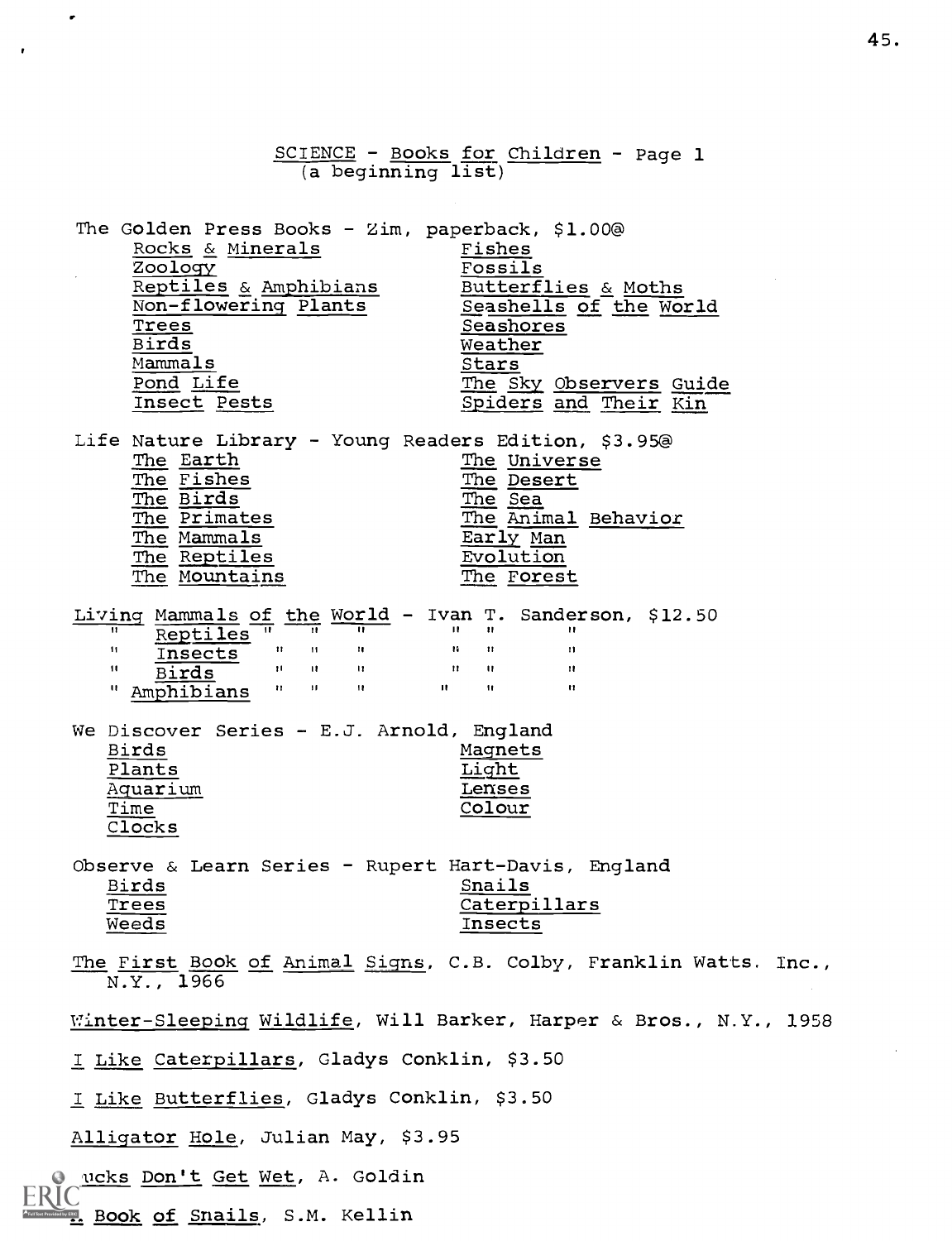#### SCIENCE - Books for Children - Page 2

The Birth of Sunset's Kittens, C. Stevens Caterpillars, D. Sterling In A Running Brook, C. & W. Lubell The Tall Grass Zoo, C. &. W. Lubell Green is for Growing, C. &.. W. Lubell How Insects Grow, Gladys Conklin The Bug Club Book, Gladys Conklin A Trip to the Pond, Melita Hofman Lions in the Grass, P. Busch Mushrooms, Ferns, & Mosses - How & Why Wonder Book In Ponds & Streams, M.W. Buck In Yards & Gardens, M.W. Buck In Woods & Fields, M.W. Buck The Moon Tonight, G. Hawkins The Beginning Knowledge Book of Backyard Trees, H. Rush Rain Drop Splash, A. Tresselt Swamp Spring, C. & D. Carrick Once There Was a Tree, P. Busch Your Skin and Mine, P. Showers The Last Free Bird, Stone Everything Changes, Howell < Strong Plants of Woodland & Wayside, Su Zan Noguchi Swain The Story of Taou, Robert Vavra Natural History Magazine, Museum of Natural History, N.Y. National Geographic Magazine, National Geographic Society, Washington, D.C. The Curious Naturalist, Massachusetts Audobon Society Magazine Ranger Rick , Ranger Rick's Nature Club Services A Child is Born, Nilsson